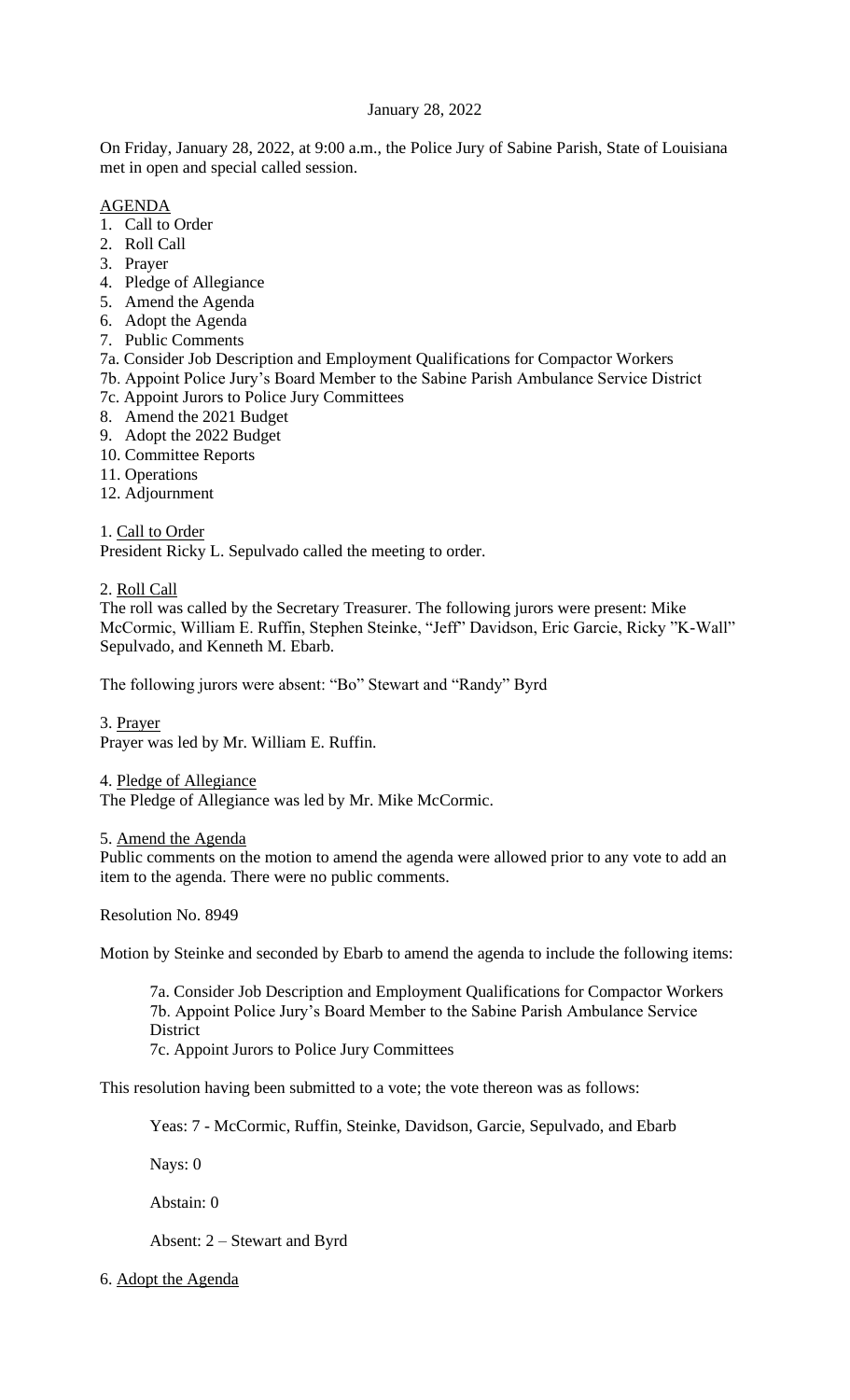Resolution No. 8950

Motion by Steinke and seconded by Ebarb to adopt the agenda as amended.

This resolution having been submitted to a vote; the vote thereon was as follows:

Yeas: 7 - McCormic, Ruffin, Steinke, Davidson, Garcie, Sepulvado, and Ebarb

Nays: 0

Abstain: 0

Absent: 2 – Stewart and Byrd

### 7. Public Comments

Police Jury President, Ricky L. Sepulvado, allowed a period of public comment on any item on the agenda. Mr. Sepulvado advised everyone that they would be allowed to comment later during the meeting on particular agenda items, if they desire. There were no public comments at this time.

7a. Consider Job Description and Employment Qualifications for Compactor Workers Mr. Barry Goss, Dump Site Supervisor, presented a draft job description for compactor site operators to the Jurors.

The job description includes two requirements a candidate must meet to qualify to work as a compactor site operator:

- 1. Employee must be capable of assisting elderly or handicapped visitors with unloading bags from a vehicle and placing them in the compactor,
- 2. Employee must be mobile (able to walk the site) in order to be capable of using a rake or other tools to clean yard and vault areas of debris that may accumulate as a result of daily operations at the sites.

The job description then listed several duties that are the responsibility of the compactor site operator with an area for the employee to sign and date the document to certify acceptance of the terms and conditions of employment.

Resolution No. 8951

Motion by Ruffin and seconded by McCormic to adopt the job description for compactor site operators including the following requirements:

- 1. Employee must be capable of assisting elderly or handicapped visitors with unloading bags from a vehicle and placing them in the compactor,
- 2. Employee must be mobile (able to walk the site) in order to be capable of using a rake or other tools to clean yard and vault areas of debris that may accumulate as a result of daily operations at the sites.

This resolution having been submitted to a vote; the vote thereon was as follows:

Yeas: 7 - McCormic, Ruffin, Steinke, Davidson, Garcie, Sepulvado, and Ebarb

Nays: 0

Abstain: 0

Absent: 2 – Stewart and Byrd

7b. Appoint Police Jury's Board Member to the Sabine Parish Ambulance Service District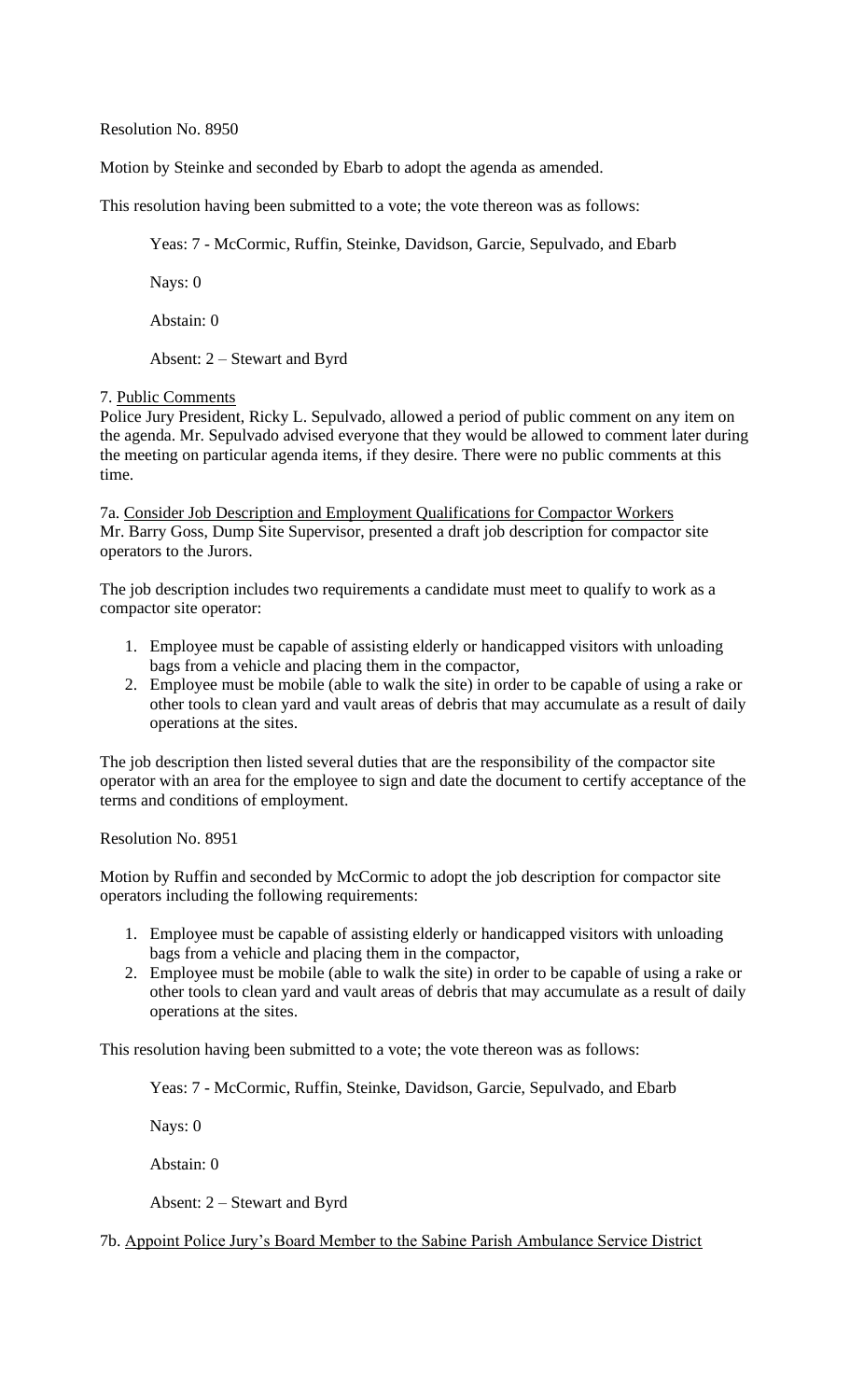The Police Jury has reactivated the Sabine Parish Ambulance Service District by appointing four commissioners on December 3, 2021 through Resolution No. 8907. The Jury did not appoint a commissioner to represent the Police Jury.

Resolution No. 8952

Motion by Garcie and seconded by McCormic to appoint Mrs. Melinda Heard as a commissioner on the Sabine Parish Ambulance Service District representing the Police Jury with her term ending December 3, 2022.

This resolution having been submitted to a vote; the vote thereon was as follows:

Yeas: 7 - McCormic, Ruffin, Steinke, Davidson, Garcie, Sepulvado, and Ebarb

Nays: 0

Abstain: 0

Absent: 2 – Stewart and Byrd

7c. Appoint Jurors to Police Jury Committees Mr. Ricky L. Sepulvado was elected Police Jury President on January 19, 2022 by Resolution No. 8934. He presented his committee appointments to the Jury for consideration and approval.

Resolution No. 8953

Motion by Ruffin and seconded by Ebarb to appoint the following jurors to the respective committees:

Randy Byrd Mike McCormic Eric Garcie Jeff Davidson Mike McCormic Randy Byrd

William Ruffin – Chairman Kenneth Ebarb- Chairman Ricky L. Sepulvado **Ricky L. Sepulvado** Mike McCormic William Ruffin Stephen Steinke Randy Byrd

## **Solid Waste Committee: Pinebelt Committee:**

 Ricky L. Sepulvado- Chairman William Ruffin - Chairman Mike McCormic Thomas Stewart Kenneth Ebarb **Jeff Davidson** Stephen Steinke

# **Fender Cemetery Committee: Broadband Project:**

## **Personnel Committee: Road & Shop Committee:**

Kenneth Ebarb- Chairman Ricky L. Sepulvado - Chairman

### **Finance Committee: Courthouse & Jail Committee:**

Thomas Stewart Mike McCormic - Chairman Jeff Davidson Kenneth Ebarb Eric Garcie Stephen Steinke Jeff Davidson

This resolution having been submitted to a vote; the vote thereon was as follows:

Yeas: 7 - McCormic, Ruffin, Steinke, Davidson, Garcie, Sepulvado, and Ebarb

Nays: 0

Abstain: 0

Absent: 2 – Stewart and Byrd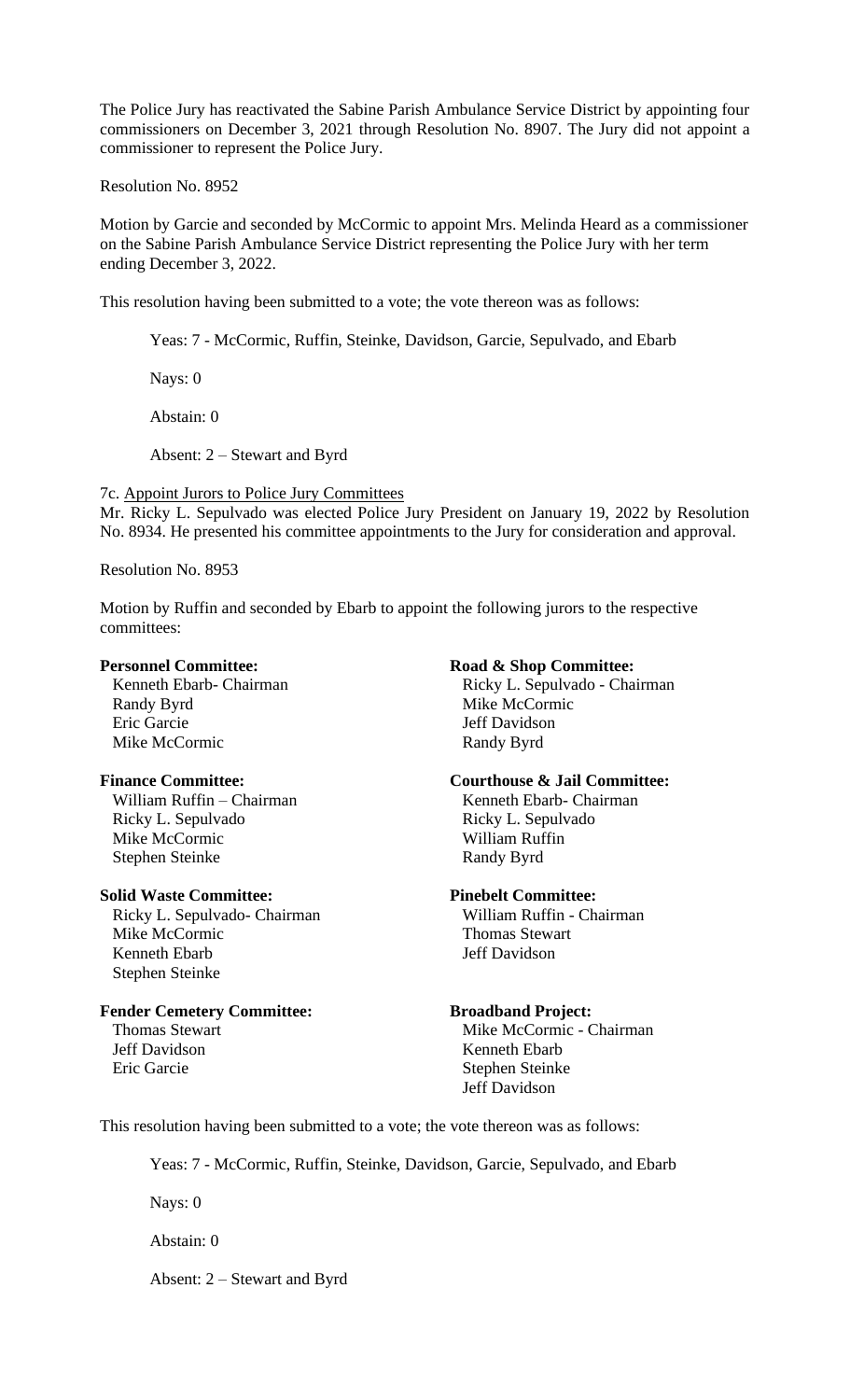## 8. Amend the 2021 Budget

The Secretary Treasurer presented the Police Jury's proposed 2021 Amended Budget. The changes have been reviewed with the police jurors who are familiar with the revisions.

Resolution No. 8954

Motion by McCormic and seconded by Davidson:

## **2021 BUDGET AMENDMENT INSTRUMENT**

To amend the 2021 Police Jury budget as presented today with expected revenues of \$16,129,314 and expected expenditures of \$18,651,395. A general summary of the 2021 Amended Budget is to be published in the Sabine Index, the official journal, together with the minutes of today's meeting.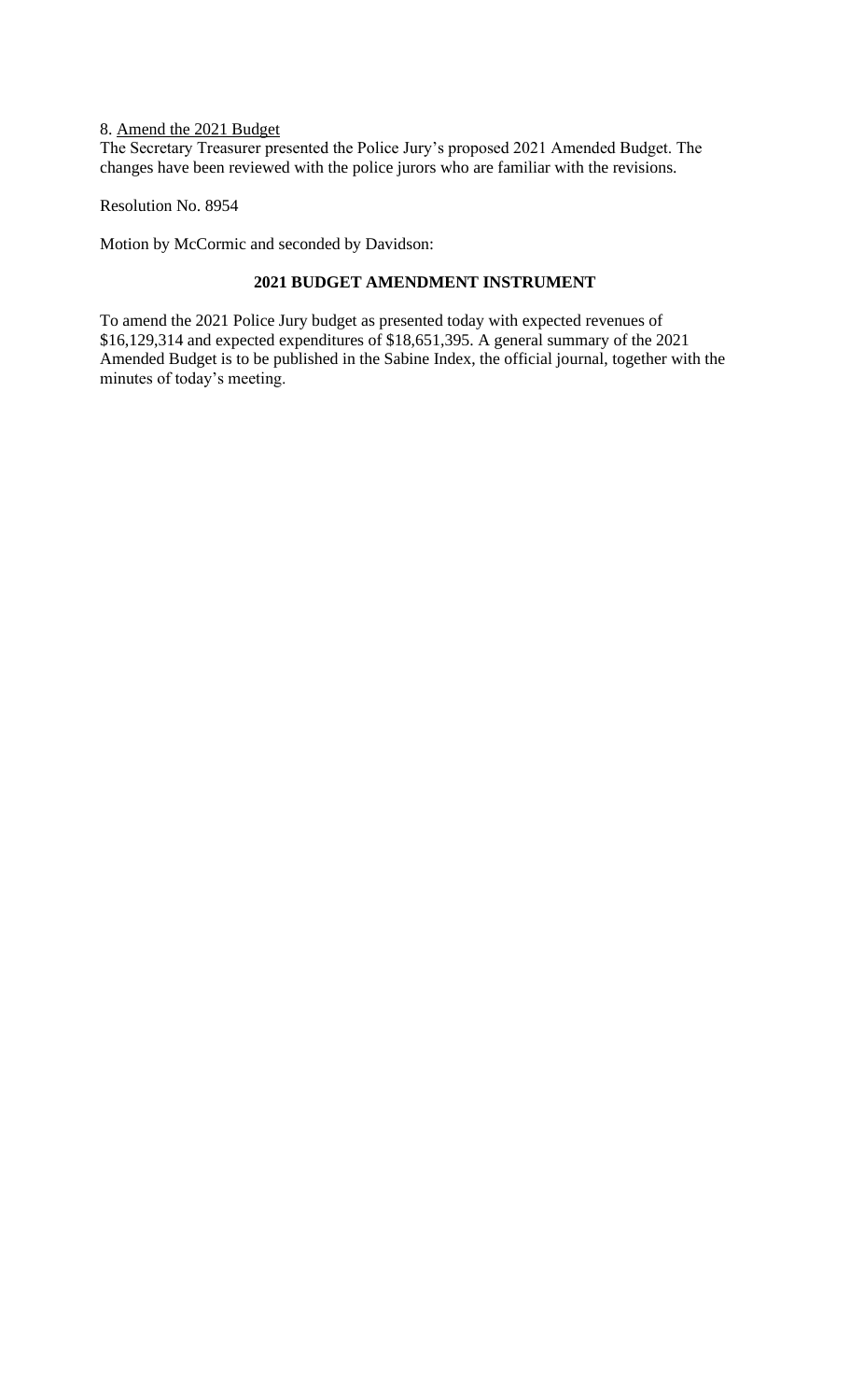|                                                   | 2021 Budget   |               | (Revision)   |                              | 2021 Revised  |                                               |
|---------------------------------------------------|---------------|---------------|--------------|------------------------------|---------------|-----------------------------------------------|
| <b>General Summary</b>                            |               | <b>Amount</b> | 2021 Change  |                              | <b>Budget</b> |                                               |
| <b>General Fund (01)</b>                          |               |               |              |                              |               |                                               |
|                                                   |               |               |              |                              |               |                                               |
| <b>Revenues</b>                                   |               |               |              |                              |               |                                               |
| <b>Taxes-Ad Valorem</b>                           | \$            | 1,049,353     | $\mathbb{S}$ | 175,431                      | $\mathbb{S}$  | 1,224,784                                     |
| Other Taxes, Licenses, and Interest               |               | 140,000       |              |                              |               | 140,000                                       |
| Intergovernmental revenues:                       |               |               |              |                              |               |                                               |
| <b>Federal Funds</b>                              |               | 46,000        |              | 15,887                       |               | 61,887                                        |
| <b>State Funds</b>                                |               | 1,230,932     |              | 275,964                      |               | 1,506,896                                     |
| <b>Military Timber Sales</b>                      |               |               |              | 75,788                       |               | 75,788                                        |
| Fees, Charges & Commissions for Services          |               | 138,100       |              | (1,325)                      |               | 136,775                                       |
| <b>Fines and Forfeitures</b>                      |               |               |              |                              |               |                                               |
| Use of Money & Property                           |               | 79,500        |              | (24,500)                     |               | 55,000                                        |
| <b>Other Revenues</b>                             |               |               |              | 7,050                        |               | 7,050                                         |
| <b>Total Revenues</b>                             | $\mathcal{S}$ | 2,683,885     | \$           | 524,295                      | \$            | 3,208,180                                     |
|                                                   |               |               |              |                              |               |                                               |
| <b>Expenditures</b>                               |               |               |              |                              |               |                                               |
| Current:                                          |               |               |              |                              |               |                                               |
| <b>General Government:</b>                        |               |               |              |                              |               |                                               |
| Legislative                                       | \$            | 304,020       | \$           | $(1,850)$ \$                 |               | 302,170                                       |
| Judicial                                          |               | 636,116       |              | (48,793)                     |               | 587,323                                       |
| Elections                                         |               | 61,367        |              | (19,773)                     |               | 41,594                                        |
| Finance & Administrative                          |               | 464,344       |              | 29,756                       |               | 494,100                                       |
| Other                                             |               | 561,027       |              | (9,162)                      |               | 551,865                                       |
| Public Safety & Jail                              |               | 710,677       |              | 178,828                      |               | 889,505                                       |
| Health & Welfare                                  |               | 21,100        |              | (300)                        |               | 20,800                                        |
| <b>Culture &amp; Recreation</b>                   |               | 32,500        |              | (7,500)                      |               | 25,000                                        |
| <b>Economic Development and Assistance</b>        |               | 41,107        |              | 76,000                       |               | 117,107                                       |
| <b>Total Expenditures</b>                         | \$            |               |              | 2,832,258 \$ 197,206 \$      |               | 3,029,464                                     |
|                                                   |               |               |              |                              |               |                                               |
| <b>Other Financing Sources (Uses)</b>             |               |               |              |                              |               |                                               |
| Operating Transfers In (From Fund 07)             | \$            |               | $-$ \$       |                              |               |                                               |
| <b>Operating Transfers Out</b>                    |               |               |              | $(115,000)$ $(1,620,002)$    |               | (1,735,002)                                   |
| Sale Of Assets                                    |               |               |              |                              |               |                                               |
|                                                   |               |               |              |                              |               |                                               |
| <b>Excess (Deficiency) of Revenues and Other</b>  | \$            |               |              |                              |               | $(263,373)$ \$ $(1,292,913)$ \$ $(1,556,286)$ |
| <b>Sources Over Expenditures &amp; Other Uses</b> |               |               |              |                              |               |                                               |
|                                                   |               |               |              |                              |               |                                               |
| <b>Fund Balance (Deficit) January 1st</b>         |               | 8,723,182 \$  |              | 380,994 \$                   |               | 9,104,176                                     |
| <b>Fund Balance (Deficit) December 31st</b>       |               |               |              | $$8,459,809 \$ (911,919) \$$ |               | 7,547,890                                     |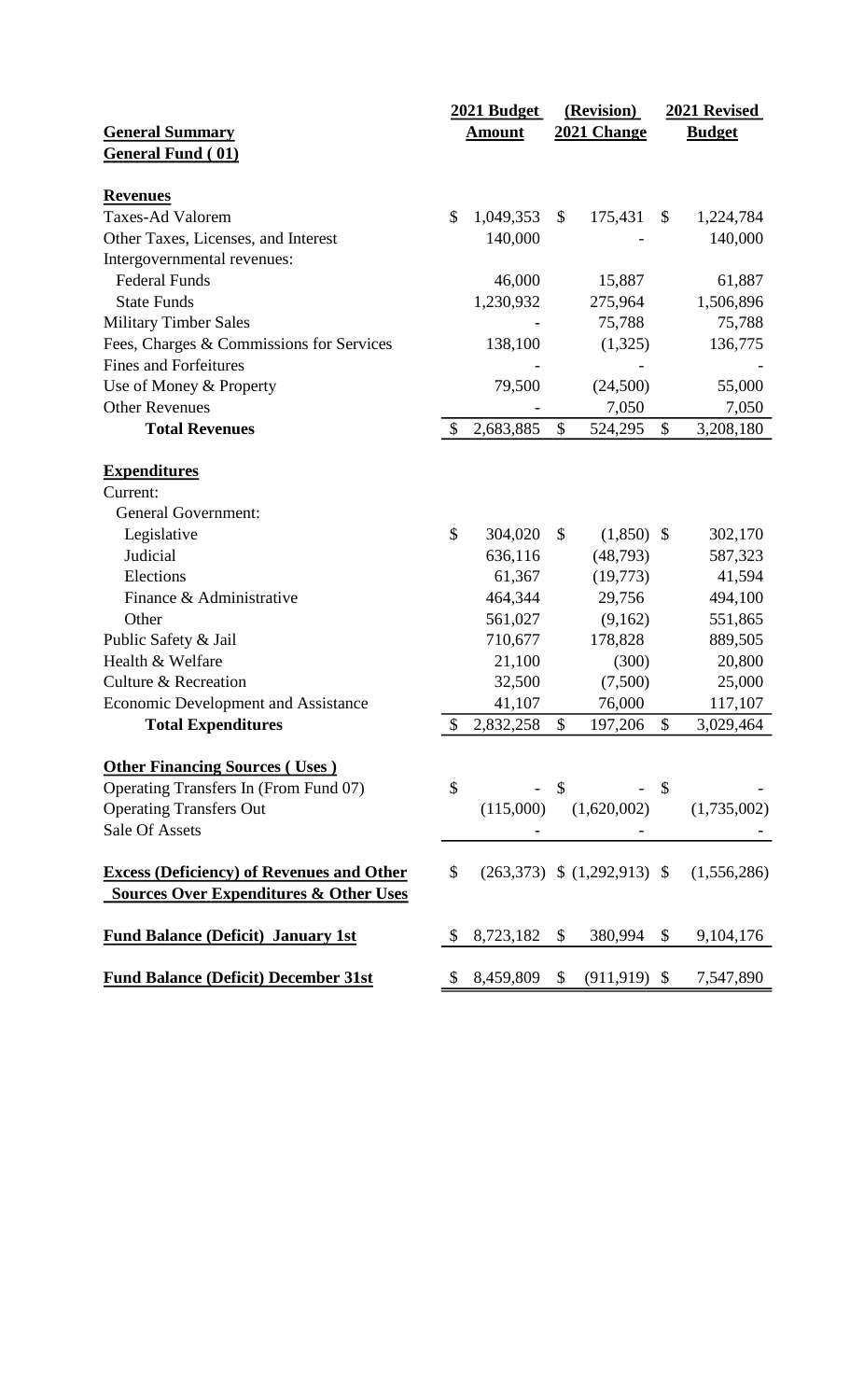|                                                                                                       | 2021 Budget               |               | (Revision)                |               |               | 2021 Revised |  |
|-------------------------------------------------------------------------------------------------------|---------------------------|---------------|---------------------------|---------------|---------------|--------------|--|
| <b>General Summary</b>                                                                                |                           | <b>Amount</b> | 2021 Change               |               | <b>Budget</b> |              |  |
| <b>Parish Transportation Fund (02)</b>                                                                |                           |               |                           |               |               |              |  |
|                                                                                                       |                           |               |                           |               |               |              |  |
| <b>Revenues</b>                                                                                       |                           |               |                           |               |               |              |  |
| <b>Intergovernmental Revenues:</b>                                                                    |                           |               |                           |               |               |              |  |
| Parish Transp. Funds-State of Louisiana                                                               | \$                        | 304,000       | $\mathcal{S}$             | (24,000)      | $\mathbb{S}$  | 280,000      |  |
| <b>Federal Funds</b>                                                                                  |                           |               |                           |               |               |              |  |
| Uses of Money & Property                                                                              |                           | 7,000         |                           | (3,500)       |               | 3,500        |  |
| <b>Other Revenues</b>                                                                                 |                           |               |                           |               |               |              |  |
| <b>Total Revenues</b>                                                                                 | $\mathcal{S}$             | 311,000       | $\mathbb{S}$              | (27,500)      | $\mathcal{S}$ | 283,500      |  |
| <b>Expenditures</b>                                                                                   |                           |               |                           |               |               |              |  |
| <b>Public Works</b>                                                                                   | \$                        | 3,584,980     | \$                        | 466,820       | \$            | 4,051,800    |  |
| Debt Service:                                                                                         |                           |               |                           |               |               |              |  |
| Principal                                                                                             |                           |               |                           | 12,656        |               | 12,656       |  |
| Interest                                                                                              |                           |               |                           | 2,459         |               | 2,459        |  |
| <b>Total Expenditures</b>                                                                             | \$                        | 3,584,980     | $\mathbb{S}$              | 481,935       | $\mathcal{S}$ | 4,066,915    |  |
| <b>Other Financing Sources (Uses)</b>                                                                 |                           |               |                           |               |               |              |  |
| Operating Transfers in (From Sales Tax Fund 05)                                                       | $\boldsymbol{\mathsf{S}}$ | 3,000,000     | $\boldsymbol{\mathsf{S}}$ |               | \$            | 3,000,000    |  |
| <b>Operating Transfer In (From General Fund)</b>                                                      |                           |               |                           | 1,000,000     |               | 1,000,000    |  |
| <b>Operating Transfers Out (To Road Districts)</b>                                                    |                           |               |                           | (802, 346)    |               | (802, 346)   |  |
| Proceeds of Capital Lease                                                                             |                           |               |                           | 276,895       |               | 276,895      |  |
| <b>Sale Of Assets</b>                                                                                 |                           |               |                           |               |               |              |  |
| <b>Excess (Deficiency) of Revenues and Other</b><br><b>Sources Over Expenditures &amp; Other Uses</b> | \$                        | (273,980)     | $\boldsymbol{\mathsf{S}}$ | $(34,886)$ \$ |               | (308, 866)   |  |
| <b>Fund Balance (Deficit) January 1st</b>                                                             | $\boldsymbol{\mathsf{S}}$ | 307,677       | \$                        | 434,430       | \$            | 742,107      |  |
| <b>Fund Balance (Deficit) December 31st</b>                                                           | \$                        | 33,697        | \$                        | 399,544       | \$            | 433,241      |  |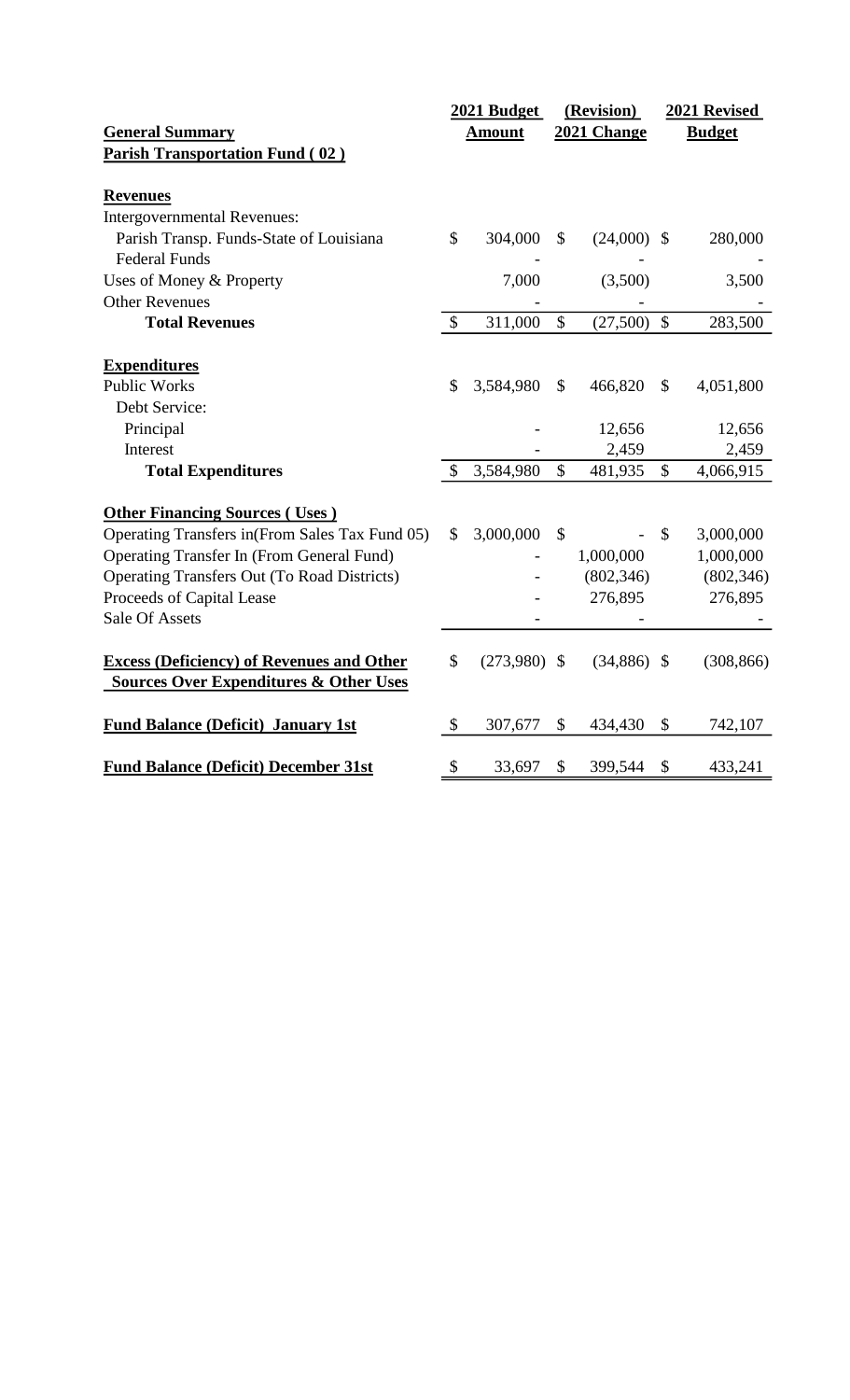|                                                       |                           | 2021 Budget      |                           | (Revision)     |               | 2021 Revised  |
|-------------------------------------------------------|---------------------------|------------------|---------------------------|----------------|---------------|---------------|
| <b>General Summary</b>                                |                           | <b>Amount</b>    |                           | 2021 Change    |               | <b>Budget</b> |
| <b>Sales Tax Fund (05)</b>                            |                           |                  |                           |                |               |               |
|                                                       |                           |                  |                           |                |               |               |
| <b>Revenues</b>                                       |                           |                  |                           |                |               |               |
| <b>Taxes-Sales And Use</b>                            | \$                        | 4,250,000        | $\mathbb{S}$              | 450,000        | \$            | 4,700,000     |
| Fees, Charges, & Commissions for Services             |                           |                  |                           |                |               |               |
| <b>Salary Reimbursement- Tax Commission</b>           |                           |                  |                           |                |               |               |
| Use of Money & Property                               |                           | 17,000           |                           | (5,000)        |               | 12,000        |
| <b>Other Revenues</b>                                 |                           |                  |                           |                |               |               |
| <b>Total Revenues</b>                                 | $\mathcal{S}$             | 4,267,000        | \$                        | 445,000        | $\mathcal{S}$ | 4,712,000     |
| <b>Expenditures</b>                                   |                           |                  |                           |                |               |               |
| Current:                                              |                           |                  |                           |                |               |               |
| <b>General Government:</b>                            |                           |                  |                           |                |               |               |
| Finance and Administrative                            | \$                        | 285,100          | \$                        |                |               |               |
|                                                       |                           |                  |                           | $(141,000)$ \$ |               | 144,100       |
| <b>Public Works</b>                                   |                           | 1,130,532        |                           | 219,948        |               | 1,350,480     |
| <b>Total Expenditures</b>                             | $\mathbb{S}$              | 1,415,632        | \$                        | 78,948         | \$            | 1,494,580     |
| <b>Other Financing Sources (Uses)</b>                 |                           |                  |                           |                |               |               |
| Operating Transfers Out (To Transp. Fund 02)          | S.                        | $(3,000,000)$ \$ |                           |                | \$            | (3,000,000)   |
| <b>Operating Transfers Out (Solid Waste Landfill)</b> |                           | (500,000)        |                           | 500,000        |               |               |
|                                                       |                           |                  |                           |                |               |               |
| Sale of Property (Salvage, Etc.)                      |                           |                  |                           |                |               |               |
| <b>Excess (Deficiency) of Revenues and Other</b>      | \$                        | (648, 632)       | $\mathcal{S}$             | 866,052        | $\mathcal{S}$ | 217,420       |
| <b>Sources Over Expenditures &amp; Other Uses</b>     |                           |                  |                           |                |               |               |
|                                                       |                           |                  |                           |                |               |               |
| <b>Fund Balance (Deficit) January 1st</b>             |                           | 2,422,990        | \$                        | 981,807        | \$            | 3,404,797     |
|                                                       |                           |                  |                           |                |               |               |
| <b>Fund Balance (Deficit) December 31st</b>           |                           | \$1,774,358      |                           | \$1,847,859    | \$            | 3,622,217     |
|                                                       |                           | 2021 Budget      |                           | (Revision)     | 2021 Revised  |               |
| <b>General Summary</b>                                |                           | <b>Amount</b>    |                           | 2021 Change    |               | <b>Budget</b> |
| <b>Criminal Juror Fees Fund (06)</b>                  |                           |                  |                           |                |               |               |
|                                                       |                           |                  |                           |                |               |               |
| <b>Revenues</b>                                       |                           |                  |                           |                |               |               |
|                                                       |                           |                  |                           |                |               |               |
|                                                       |                           |                  | $\mathcal{S}$             |                |               |               |
| Fines (Criminal Juror Fees)                           | \$                        | 3,500            |                           | $(500)$ \$     |               | 3,000         |
| Use of Money & Property                               |                           | 50               | $\boldsymbol{\mathsf{S}}$ | (50)           |               |               |
| <b>Total Revenues</b>                                 | $\boldsymbol{\mathsf{S}}$ | 3,550            | $\mathbb{S}$              | $(550)$ \$     |               | 3,000         |
|                                                       |                           |                  |                           |                |               |               |
| <b>Expenditures</b>                                   |                           |                  |                           |                |               |               |
| Current:                                              |                           |                  |                           |                |               |               |
| <b>General Government:</b>                            |                           |                  |                           |                |               |               |
| Judicial                                              | \$                        | 5,000            | \$                        |                | \$            | 5,000         |
| <b>Total Expenditures</b>                             | \$                        | 5,000            | $\mathbb{S}$              |                | \$            | 5,000         |
|                                                       |                           |                  |                           |                |               |               |
| <b>Excess (Deficiency) of Revenues and Other</b>      |                           | $(1,450)$ \$     |                           | (550)          |               | (2,000)       |
| <b>Sources Over Expenditures &amp; Other Uses</b>     |                           |                  |                           |                |               |               |
|                                                       |                           |                  |                           |                |               |               |
| <b>Fund Balance (Deficit) January 1st</b>             | $\boldsymbol{\mathsf{S}}$ | 1,736            | $\boldsymbol{\mathsf{S}}$ | 822            | \$            | 2,558         |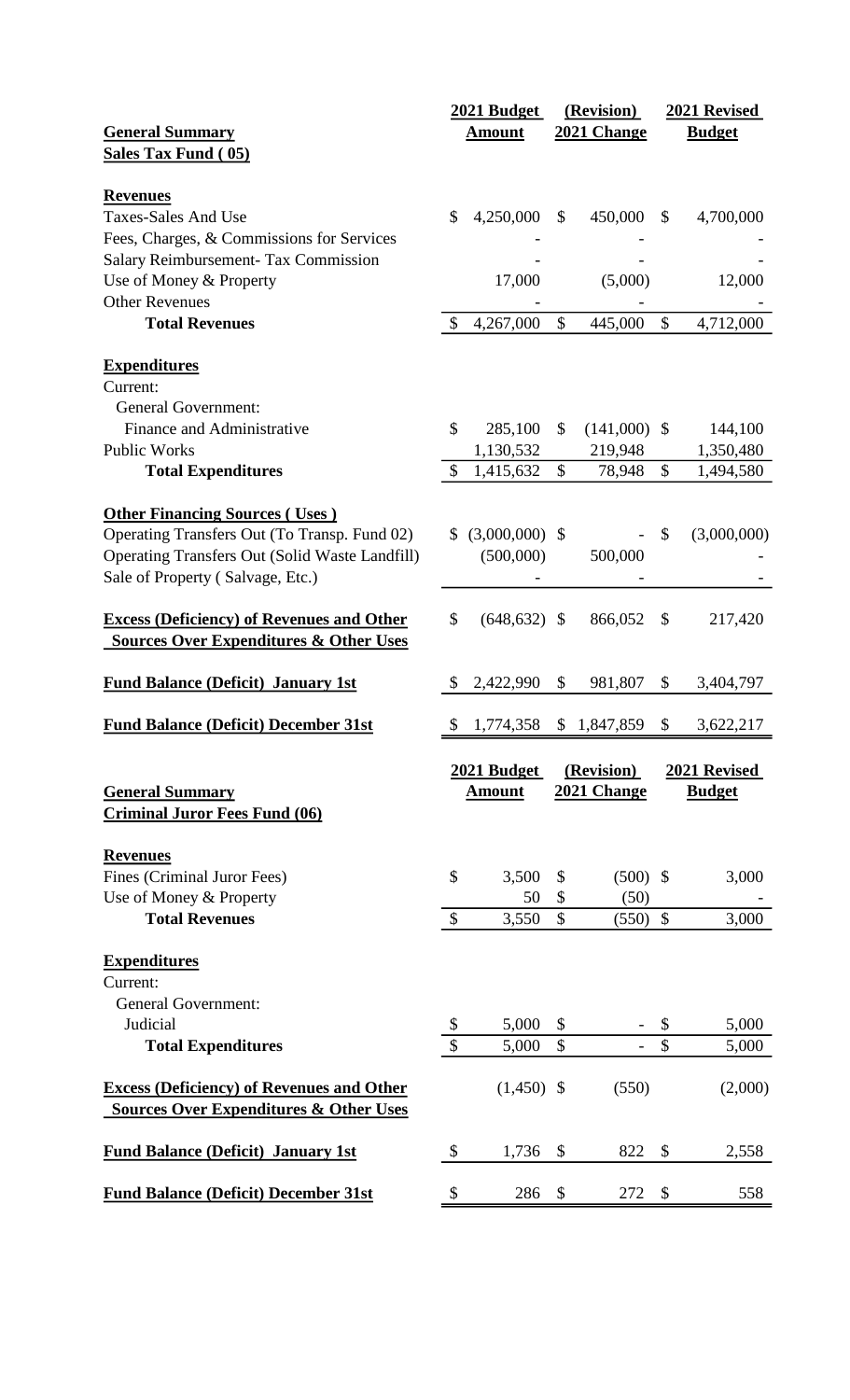|                                                   |                           | 2021 Budget   |                           | (Revision)    |               | 2021 Revised  |
|---------------------------------------------------|---------------------------|---------------|---------------------------|---------------|---------------|---------------|
| <b>General Summary</b>                            |                           | <b>Amount</b> |                           | 2021 Change   |               | <b>Budget</b> |
| <b>Criminal Court Fund (07)</b>                   |                           |               |                           |               |               |               |
|                                                   |                           |               |                           |               |               |               |
| <b>Revenues</b>                                   |                           |               |                           |               |               |               |
| Fines & Forfeitures                               | \$                        | 145,000       | $\mathbb{S}$              | 75,000        | $\mathbb{S}$  | 220,000       |
| Use of Money & Property                           |                           | 100           |                           | (50)          |               | 50            |
| Miscellaneous                                     |                           | 50            |                           | (50)          |               |               |
| <b>Total Revenues</b>                             | $\mathcal{S}$             |               | \$                        |               | \$            |               |
|                                                   |                           | 145,150       |                           | 74,900        |               | 220,050       |
|                                                   |                           |               |                           |               |               |               |
| <b>Expenditures</b>                               |                           |               |                           |               |               |               |
| Current:                                          |                           |               |                           |               |               |               |
| <b>General Government:</b>                        |                           |               |                           |               |               |               |
| Judicial                                          | $\boldsymbol{\mathsf{S}}$ | 262,097       | \$                        | 46,053        | \$            | 308,150       |
| <b>Total Expenditures</b>                         | \$                        | 262,097       | $\mathcal{S}$             | 46,053        | $\mathcal{S}$ | 308,150       |
|                                                   |                           |               |                           |               |               |               |
| <b>Other Financing Sources (Uses)</b>             |                           |               |                           |               |               |               |
| <b>Operating Transfers In (General Fund)</b>      | $\mathcal{S}$             | 115,000       | \$                        | (65,000)      | $\mathcal{S}$ | 50,000        |
|                                                   |                           |               |                           |               |               |               |
| <b>Excess (Deficiency) of Revenues and Other</b>  | \$                        | $(1,947)$ \$  |                           | $(36,153)$ \$ |               | (38,100)      |
| <b>Sources Over Expenditures &amp; Other Uses</b> |                           |               |                           |               |               |               |
|                                                   |                           |               |                           |               |               |               |
|                                                   |                           |               |                           |               |               |               |
| <b>Fund Balance (Deficit) January 1st</b>         | $\boldsymbol{\mathsf{S}}$ | 2,400         | \$                        | 36,990        | \$            | 39,390        |
|                                                   |                           |               |                           |               |               |               |
| <b>Fund Balance (Deficit) December 31st</b>       | $\boldsymbol{\mathsf{S}}$ | 453           | $\boldsymbol{\mathsf{S}}$ | 837           | \$            | 1,290         |
|                                                   |                           |               |                           |               |               |               |
|                                                   |                           |               |                           |               |               |               |
|                                                   |                           | 2021 Budget   |                           | (Revision)    |               | 2021 Revised  |
| <b>General Summary</b>                            |                           | <b>Amount</b> |                           | 2021 Change   |               | <b>Budget</b> |
| <b>Witness Fee Fund (08)</b>                      |                           |               |                           |               |               |               |
|                                                   |                           |               |                           |               |               |               |
|                                                   |                           |               |                           |               |               |               |
| <b>Revenues</b>                                   |                           |               |                           |               |               |               |
| Fines & Forfeitures                               | \$                        | 18,000        | \$                        |               | $\mathcal{S}$ | 18,000        |
| Use of Money & Property                           |                           | (400)         |                           | 250           |               | (150)         |
| <b>Total Revenues</b>                             | $\mathcal{S}$             | 17,600        | \$                        | 250           | \$            | 17,850        |
|                                                   |                           |               |                           |               |               |               |
| <b>Expenditures</b>                               |                           |               |                           |               |               |               |
| Current:                                          |                           |               |                           |               |               |               |
| <b>General Government:</b>                        |                           |               |                           |               |               |               |
| Judicial                                          | \$                        | 16,000        | \$                        | (6,000)       | $\mathcal{S}$ | 10,000        |
| <b>Total Expenditures</b>                         | \$                        | 16,000        | $\mathsf{\$}$             | (6,000)       | $\mathcal{S}$ | 10,000        |
|                                                   |                           |               |                           |               |               |               |
| <b>Other Financing Sources (Uses)</b>             |                           |               |                           |               |               |               |
|                                                   | \$                        |               | \$                        |               | \$            |               |
| <b>Operating Transfers In (General Fund)</b>      |                           |               |                           | 35,000        |               | 35,000        |
|                                                   |                           |               |                           |               |               |               |
| <b>Excess (Deficiency) of Revenues and Other</b>  | \$                        | 1,600         | \$                        | 41,250        | \$            | 42,850        |
| <b>Sources Over Expenditures &amp; Other Uses</b> |                           |               |                           |               |               |               |
|                                                   |                           |               |                           |               |               |               |
| <b>Fund Balance (Deficit) January 1st</b>         | \$                        | 244           | $\boldsymbol{\mathsf{S}}$ | $(41,966)$ \$ |               | (41, 722)     |
| <b>Fund Balance (Deficit) December 31st</b>       | \$                        | 1,844         | \$                        | $(716)$ \$    |               | 1,128         |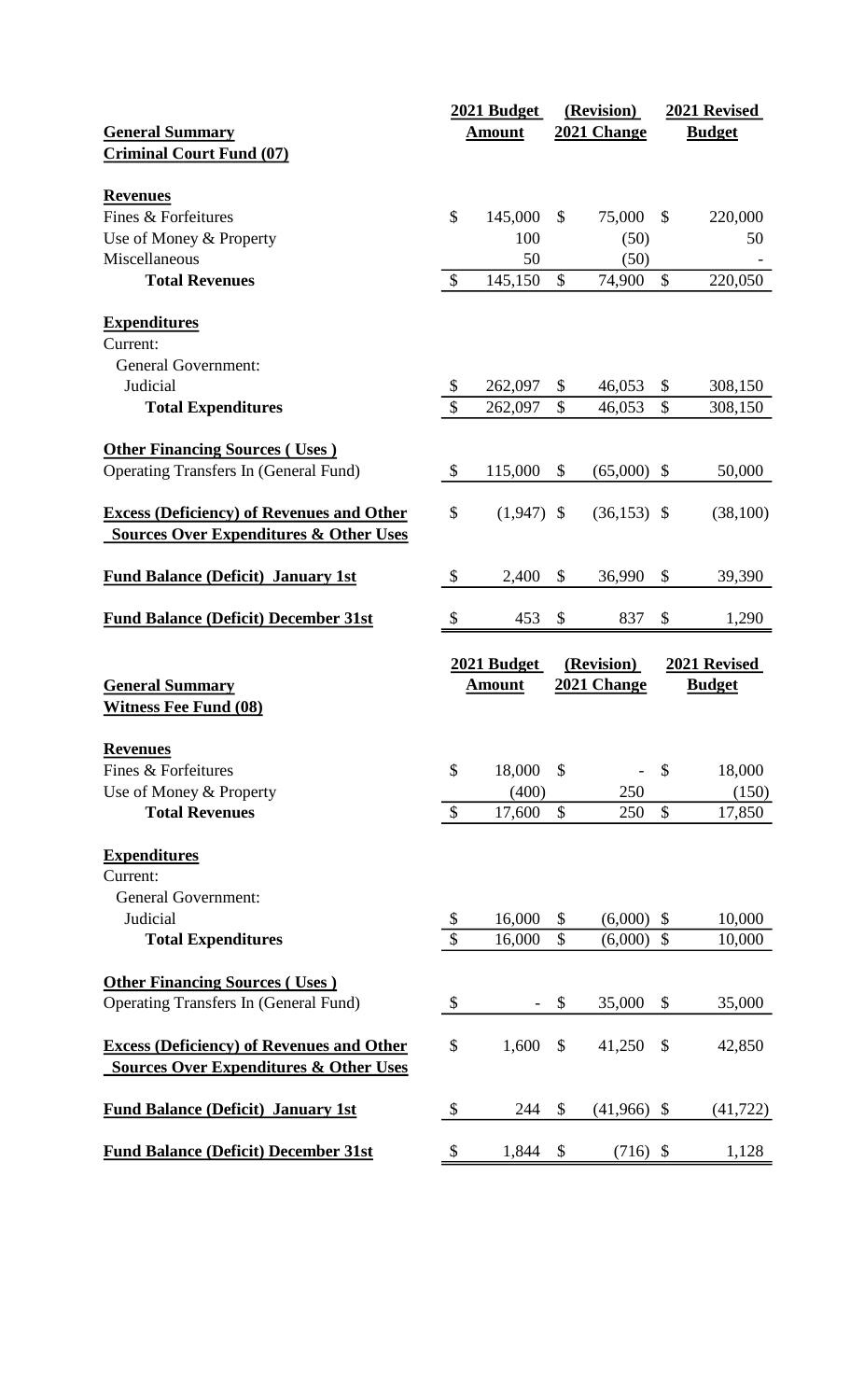|               |           |                                                        |                     |                           | 2021 Revised                       |
|---------------|-----------|--------------------------------------------------------|---------------------|---------------------------|------------------------------------|
|               |           |                                                        |                     |                           | <b>Budget</b>                      |
|               |           |                                                        |                     |                           |                                    |
|               |           |                                                        |                     |                           |                                    |
|               |           |                                                        |                     |                           |                                    |
|               | 227,494   | $\mathbb{S}$                                           | 37,876              | $\mathcal{S}$             | 265,370                            |
|               |           |                                                        |                     |                           |                                    |
|               | 6,523     |                                                        | (73)                |                           | 6,450                              |
|               | 13,250    |                                                        | (5,750)             |                           | 7,500                              |
|               |           |                                                        |                     |                           |                                    |
| $\mathcal{S}$ | 247,267   | \$                                                     | 32,053              | $\mathcal{S}$             | 279,320                            |
|               |           |                                                        |                     |                           |                                    |
|               |           |                                                        |                     |                           |                                    |
|               |           |                                                        |                     |                           |                                    |
| \$            | 8,608     | $\mathcal{S}$                                          | 1,435               | $\mathcal{S}$             | 10,043                             |
|               | 121,000   |                                                        | 280,000             |                           | 401,000                            |
| $\mathcal{S}$ | 129,608   | $\mathcal{S}$                                          | 281,435             | $\mathcal{S}$             | 411,043                            |
|               |           |                                                        |                     |                           |                                    |
|               |           |                                                        |                     |                           | (131, 723)                         |
|               |           |                                                        |                     |                           |                                    |
| $\mathcal{S}$ | 2,377,435 | $\mathbb{S}$                                           | 40,004              | \$                        | 2,417,439                          |
|               |           |                                                        |                     |                           | 2,285,716                          |
|               | \$<br>\$  | 2021 Budget<br><b>Amount</b><br>117,659<br>\$2,495,094 | $\mathcal{S}$<br>\$ | (Revision)<br>2021 Change | $(249,382)$ \$<br>(209, 378)<br>\$ |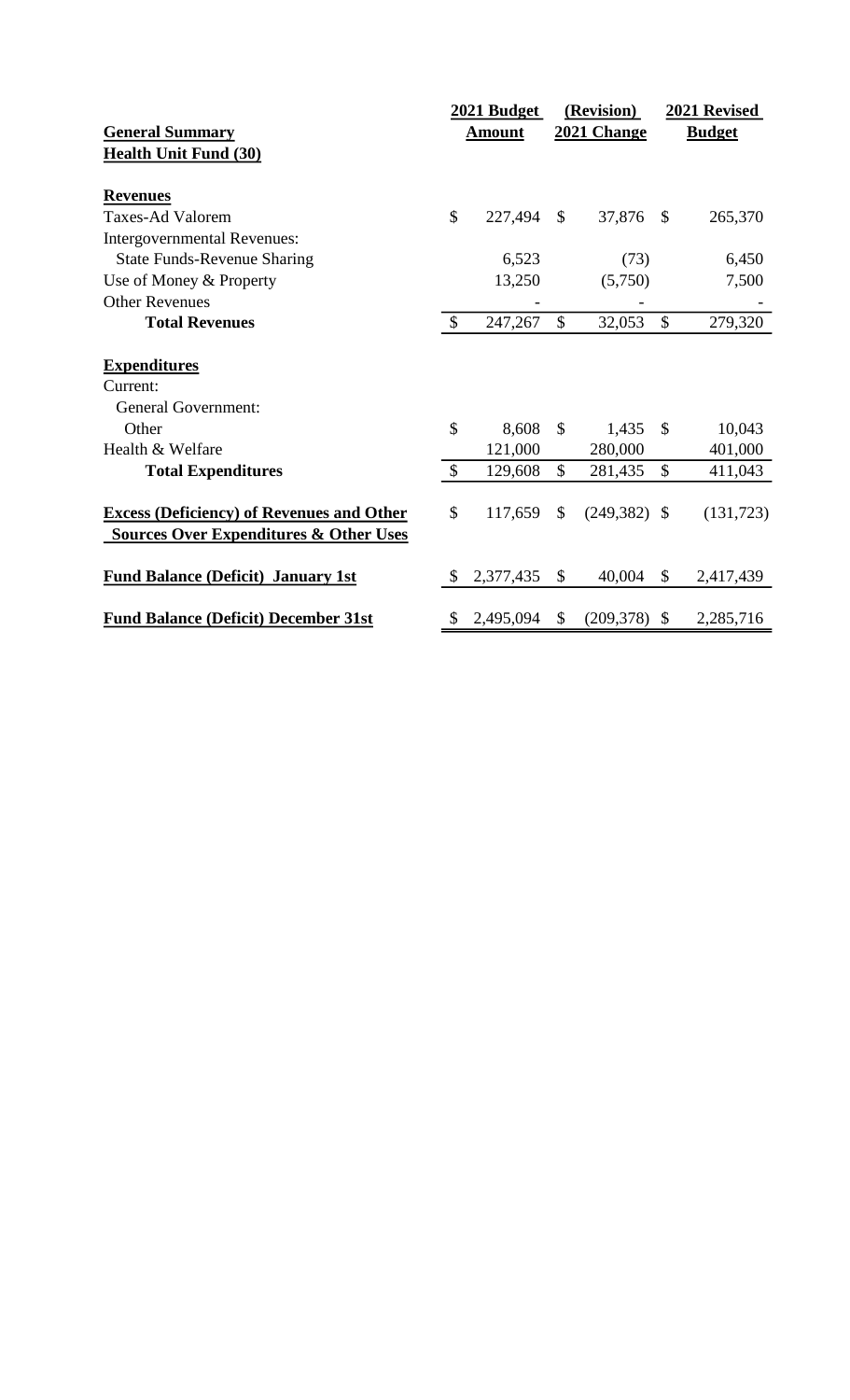|                                                   | 2021 Budget               |               | (Revision)    |              | 2021 Revised              |         |
|---------------------------------------------------|---------------------------|---------------|---------------|--------------|---------------------------|---------|
| <b>General Summary</b>                            |                           | <b>Amount</b> | 2021 Change   |              | <b>Budget</b>             |         |
| Road District 18- Fund (18)                       |                           |               |               |              |                           |         |
| <b>Revenues</b>                                   |                           |               |               |              |                           |         |
| <b>Taxes-Ad Valorem</b>                           | \$                        | 185,217       | $\mathcal{S}$ | 54,347       | $\mathcal{S}$             | 239,564 |
| <b>Intergovernmental Revenues:</b>                |                           |               |               |              |                           |         |
| <b>State Revenue Sharing</b>                      |                           | 7,265         |               | (158)        |                           | 7,107   |
| <b>Federal Disater Relief Funds</b>               |                           |               |               | 52,636       |                           | 52,636  |
| Road Damage Reimbursement                         |                           |               |               | 6,952        |                           | 6,952   |
| Use of Money and Property                         |                           | 300           |               | 200          |                           | 500     |
| <b>Other Revenues</b>                             |                           |               |               |              |                           |         |
| <b>Total Revenues</b>                             | $\boldsymbol{\mathsf{S}}$ | 192,782       | $\mathcal{S}$ | 113,977      | $\boldsymbol{\mathsf{S}}$ | 306,759 |
| <b>Expenditures</b>                               |                           |               |               |              |                           |         |
| Current:                                          |                           |               |               |              |                           |         |
| General Government-Other                          | \$                        | 7,005         | \$            | 2,064        | \$                        | 9,069   |
| <b>Public Works</b>                               |                           | 96,200        |               | 159,443      |                           | 255,643 |
| Debt Service:                                     |                           |               |               |              |                           |         |
| Principal                                         |                           | 25,559        |               |              |                           | 25,559  |
| Interest                                          |                           | 1,926         |               |              |                           | 1,926   |
| <b>Total Expenditures</b>                         | \$                        | 130,690       | $\mathbb{S}$  | 161,507      | \$                        | 292,197 |
| <b>Other Financing Sources (Uses)</b>             |                           |               |               |              |                           |         |
| <b>Operating Transfers In</b>                     | \$                        |               | \$            | 181,530      | \$                        | 181,530 |
| Proceeds of Capital Lease                         |                           |               |               |              |                           |         |
| Sale of Property (Salvage, Etc.)                  |                           |               |               |              |                           |         |
| <b>Excess (Deficiency) of Revenues and Other</b>  | \$                        | 62,092        | \$            | 134,000      | \$                        | 196,092 |
| <b>Sources Over Expenditures &amp; Other Uses</b> |                           |               |               |              |                           |         |
| <b>Fund Balance (Deficit) January 1st</b>         | \$                        | 4,773         | \$            | $(3,824)$ \$ |                           | 949     |
| <b>Fund Balance (Deficit) December 31st</b>       | \$                        | 66,865        | \$            | 130,176      | \$                        | 197,041 |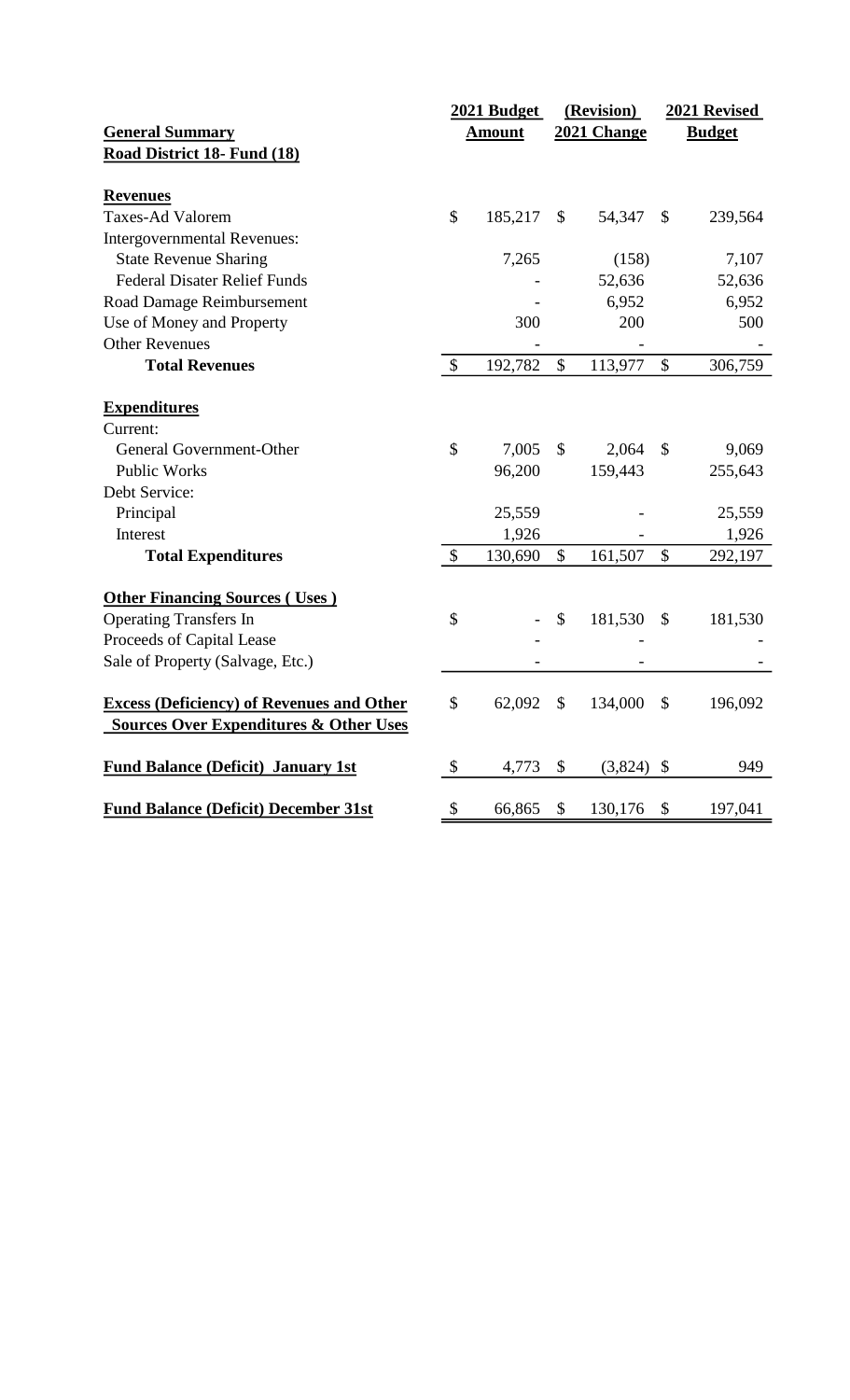|                                                   | 2021 Budget               |                 | (Revision)  |               | 2021 Revised              |               |
|---------------------------------------------------|---------------------------|-----------------|-------------|---------------|---------------------------|---------------|
| <b>General Summary</b>                            |                           | <b>Amount</b>   | 2021 Change |               |                           | <b>Budget</b> |
| Road District 16- Fund (16)                       |                           |                 |             |               |                           |               |
| <b>Revenues</b>                                   |                           |                 |             |               |                           |               |
| <b>Taxes-Ad Valorem</b>                           | \$                        | 168,954         | \$          | 43,055        | \$                        | 212,009       |
| <b>Intergovernmental Revenues:</b>                |                           |                 |             |               |                           |               |
| <b>State Revenue Sharing</b>                      |                           | 5,663           |             | (146)         |                           | 5,517         |
| <b>Federal Disaster Relief Funds</b>              |                           |                 |             |               |                           |               |
| <b>Road Damage Reimbursement</b>                  |                           |                 |             | 1,000         |                           | 1,000         |
| Use of Money and Property                         |                           | 1,000           |             | (450)         |                           | 550           |
| <b>Other Revenues</b>                             |                           |                 |             |               |                           |               |
| <b>Total Revenues</b>                             | $\boldsymbol{\mathsf{S}}$ | 175,617         | \$          | 43,459        | $\boldsymbol{\mathsf{S}}$ | 219,076       |
| <b>Expenditures</b>                               |                           |                 |             |               |                           |               |
| Current:                                          |                           |                 |             |               |                           |               |
| General Government-Other                          | \$                        | 6,385           | \$          | 1,631         | \$                        | 8,016         |
| <b>Public Works</b>                               |                           | 264,850         |             | 110,396       |                           | 375,246       |
| Debt Service:                                     |                           |                 |             |               |                           |               |
| Principal                                         |                           | 12,696          |             |               |                           | 12,696        |
| Interest                                          |                           | 1,182           |             |               |                           | 1,182         |
| <b>Total Expenditures</b>                         | \$                        | 285,113         | \$          | 112,027       | \$                        | 397,140       |
| <b>Other Financing Sources (Uses)</b>             |                           |                 |             |               |                           |               |
| <b>Operating Transfers In</b>                     | \$                        |                 | \$          | 240,753       | $\mathcal{S}$             | 240,753       |
| Proceeds of Capital Lease                         |                           |                 |             |               |                           |               |
| Sale of Property (Salvage, Etc.)                  |                           |                 |             |               |                           |               |
| <b>Excess (Deficiency) of Revenues and Other</b>  | \$                        | $(109, 496)$ \$ |             | 172,185       | \$                        | 62,689        |
| <b>Sources Over Expenditures &amp; Other Uses</b> |                           |                 |             |               |                           |               |
| <b>Fund Balance (Deficit) January 1st</b>         | \$                        | 112,421         | \$          | $(88,881)$ \$ |                           | 23,540        |
| <b>Fund Balance (Deficit) December 31st</b>       | \$                        | 2,925           | \$          | 83,304        | \$                        | 86,229        |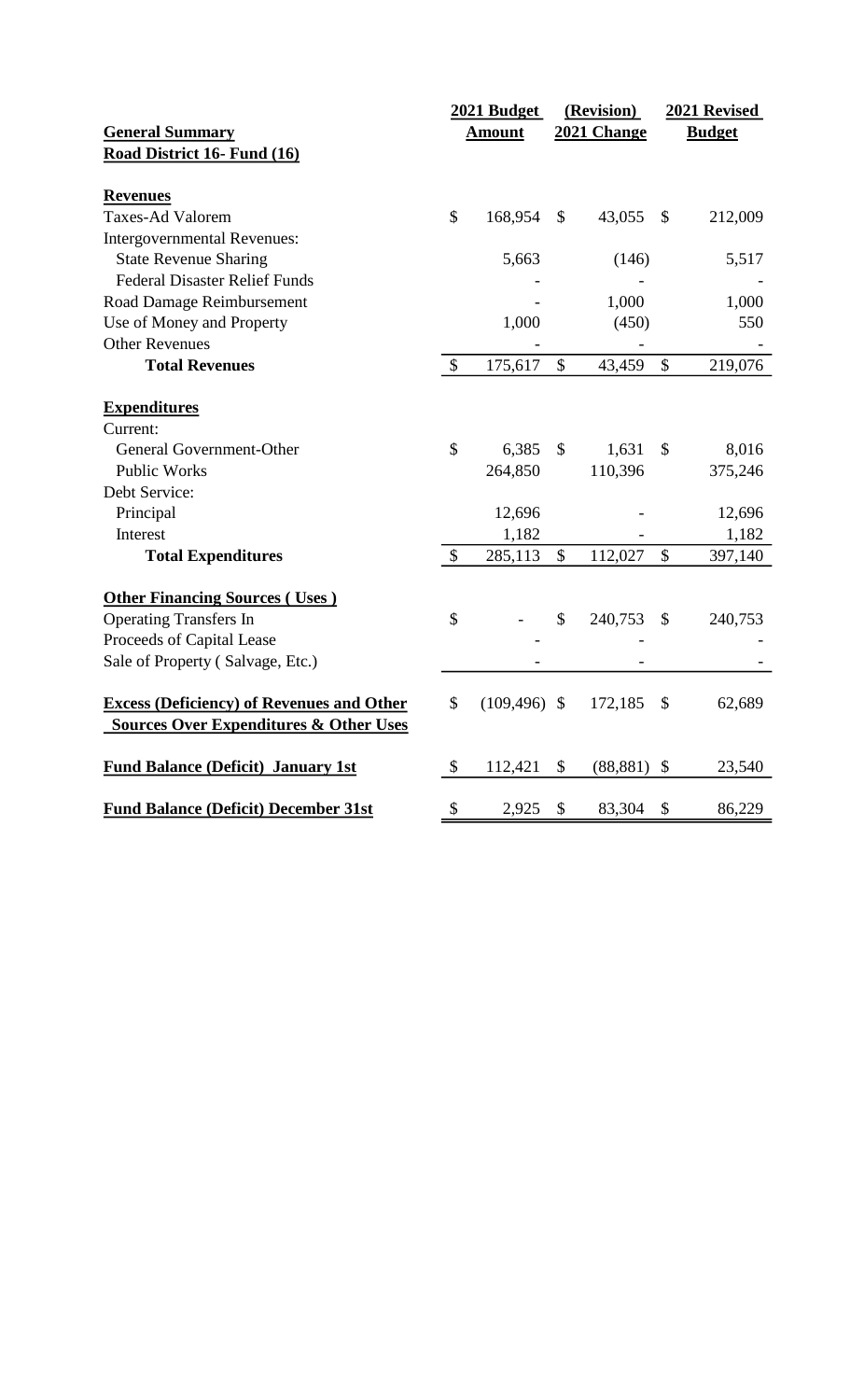|                                                                                                       | 2021 Budget               |               | (Revision)                |                           |                           | 2021 Revised  |
|-------------------------------------------------------------------------------------------------------|---------------------------|---------------|---------------------------|---------------------------|---------------------------|---------------|
| <b>General Summary</b>                                                                                |                           | <b>Amount</b> |                           | 2021 Change               |                           | <b>Budget</b> |
| Road District 09- Fund (09)                                                                           |                           |               |                           |                           |                           |               |
| <b>Revenues</b>                                                                                       |                           |               |                           |                           |                           |               |
| <b>Taxes-Ad Valorem</b>                                                                               | \$                        | 320,911       | \$                        | 44,835                    | \$                        | 365,746       |
| Intergovernmental Revenues:                                                                           |                           |               |                           |                           |                           |               |
| <b>State Revenue Sharing</b>                                                                          |                           | 9,722         |                           | (95)                      |                           | 9,627         |
| <b>Federal Disaster Relief Funds</b>                                                                  |                           |               |                           |                           |                           |               |
| Use of Money and Property                                                                             |                           | 2,000         |                           | (1,100)                   |                           | 900           |
| Donations                                                                                             |                           |               |                           |                           |                           |               |
| Road Damage Reimbursement                                                                             |                           |               |                           |                           |                           | 9,976         |
| <b>Other Revenues</b>                                                                                 | \$                        |               | \$                        | 1,000                     | \$                        | 1,000         |
| <b>Total Revenues</b>                                                                                 | $\mathcal{S}$             | 332,633       | \$                        | 54,616                    | \$                        | 387,249       |
| <b>Expenditures</b>                                                                                   |                           |               |                           |                           |                           |               |
| Current:                                                                                              |                           |               |                           |                           |                           |               |
| General Government-Other                                                                              | \$                        | 12,136        | $\mathcal{S}$             | 1,695                     | $\mathcal{S}$             | 13,831        |
| <b>Public Works</b>                                                                                   |                           | 558,850       |                           | 97,861                    |                           | 656,711       |
| Debt Service:                                                                                         |                           |               |                           |                           |                           |               |
| Principal                                                                                             |                           | 12,696        |                           |                           |                           | 12,696        |
| Interest                                                                                              |                           | 1,182         |                           |                           |                           | 1,182         |
| <b>Total Expenditures</b>                                                                             | $\boldsymbol{\mathsf{S}}$ | 584,864       | \$                        | 99,556                    | \$                        | 684,420       |
| <b>Other Financing Sources (Uses)</b>                                                                 |                           |               |                           |                           |                           |               |
| <b>Operating Transfers In</b>                                                                         | \$                        |               | \$                        | 293,493                   | \$                        | 293,493       |
| Proceeds of Capital Lease                                                                             |                           |               |                           |                           |                           |               |
| <b>Transfer to LCDBG Fund</b>                                                                         |                           |               |                           |                           |                           |               |
| Sale of Property (Salvage, Etc.)                                                                      |                           |               |                           |                           |                           |               |
| <b>Excess (Deficiency) of Revenues and Other</b><br><b>Sources Over Expenditures &amp; Other Uses</b> | \$                        |               |                           | $(252,231)$ \$ 248,553 \$ |                           | (3,678)       |
| <b>Fund Balance (Deficit) January 1st</b>                                                             | \$                        | 314,204       | $\boldsymbol{\mathsf{S}}$ | 12,565                    | \$                        | 326,769       |
| <b>Fund Balance (Deficit) December 31st</b>                                                           | \$                        | 61,973        | $\boldsymbol{\mathsf{S}}$ | 261,118                   | $\boldsymbol{\mathsf{S}}$ | 323,091       |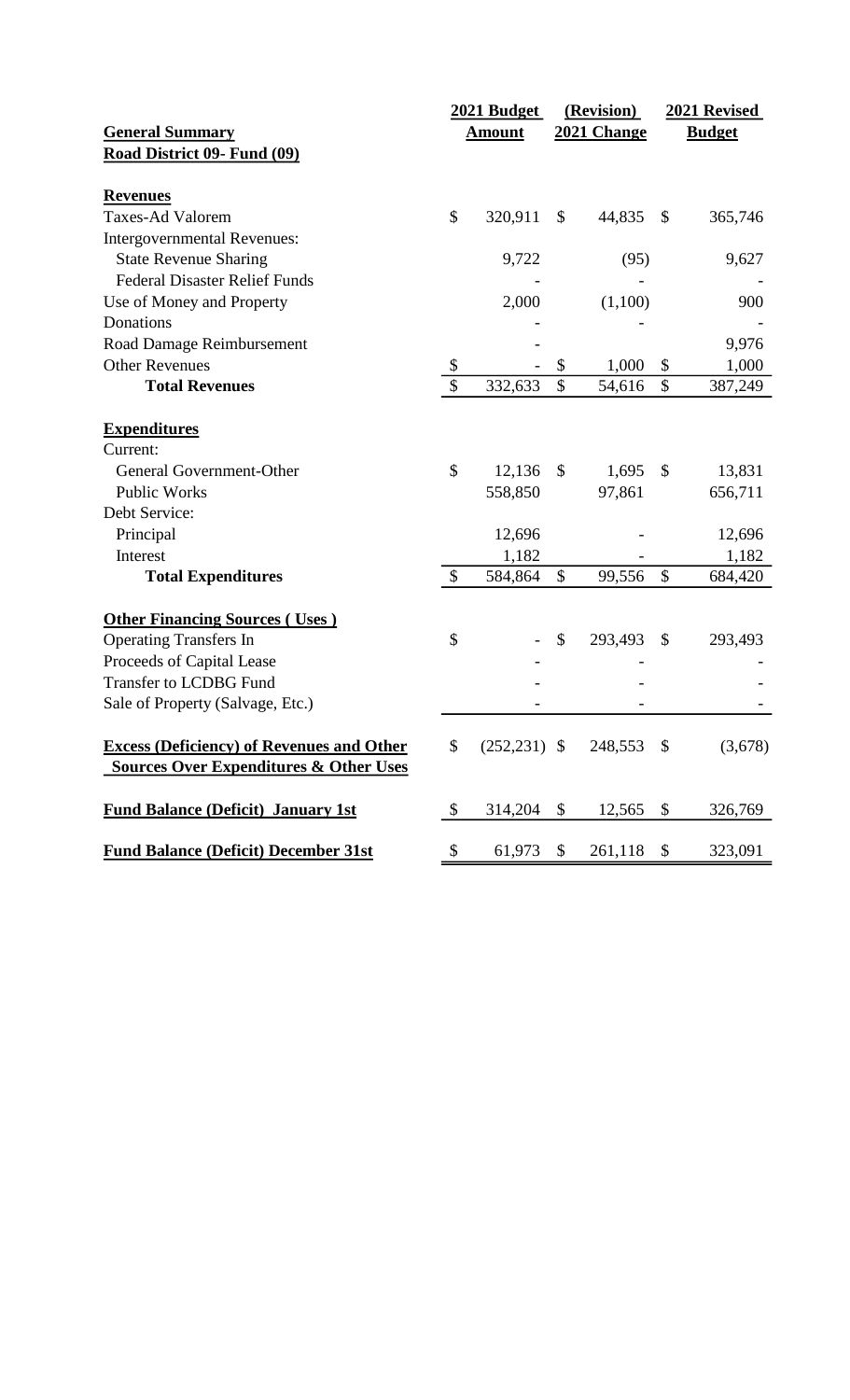| <b>General Summary</b><br>Road District 17- Fund (17)<br><b>Revenues</b><br><b>Taxes-Ad Valorem</b><br><b>Intergovernmental Revenues:</b><br><b>State Revenue Sharing</b> | \$<br>$\boldsymbol{\mathsf{S}}$ | <b>Amount</b><br>497,043<br>16,162<br>1,400<br>514,605 | $\boldsymbol{\mathsf{S}}$<br>$\mathcal{S}$ | 2021 Change<br>124,004<br>590<br>16,610<br>(700)<br>140,504 | \$<br>$\boldsymbol{\mathsf{S}}$ | <b>Budget</b><br>621,047<br>16,752<br>16,610<br>700<br>655,109 |
|---------------------------------------------------------------------------------------------------------------------------------------------------------------------------|---------------------------------|--------------------------------------------------------|--------------------------------------------|-------------------------------------------------------------|---------------------------------|----------------------------------------------------------------|
|                                                                                                                                                                           |                                 |                                                        |                                            |                                                             |                                 |                                                                |
|                                                                                                                                                                           |                                 |                                                        |                                            |                                                             |                                 |                                                                |
|                                                                                                                                                                           |                                 |                                                        |                                            |                                                             |                                 |                                                                |
|                                                                                                                                                                           |                                 |                                                        |                                            |                                                             |                                 |                                                                |
|                                                                                                                                                                           |                                 |                                                        |                                            |                                                             |                                 |                                                                |
|                                                                                                                                                                           |                                 |                                                        |                                            |                                                             |                                 |                                                                |
| <b>Federal Disaster Relief Funds</b>                                                                                                                                      |                                 |                                                        |                                            |                                                             |                                 |                                                                |
| Road Damage Reimbursement                                                                                                                                                 |                                 |                                                        |                                            |                                                             |                                 |                                                                |
| Use of Money and Property                                                                                                                                                 |                                 |                                                        |                                            |                                                             |                                 |                                                                |
| <b>Other Revenues</b>                                                                                                                                                     |                                 |                                                        |                                            |                                                             |                                 |                                                                |
| <b>Total Revenues</b>                                                                                                                                                     |                                 |                                                        |                                            |                                                             |                                 |                                                                |
| <b>Expenditures</b>                                                                                                                                                       |                                 |                                                        |                                            |                                                             |                                 |                                                                |
| Current:                                                                                                                                                                  |                                 |                                                        |                                            |                                                             |                                 |                                                                |
| General Government-Other                                                                                                                                                  | \$                              | 18,797                                                 | $\mathbb{S}$                               | 4,707                                                       | $\mathcal{S}$                   | 23,504                                                         |
| <b>Public Works</b>                                                                                                                                                       |                                 | 589,700                                                |                                            | 335,383                                                     |                                 | 925,083                                                        |
| Debt Service:                                                                                                                                                             |                                 |                                                        |                                            |                                                             |                                 |                                                                |
| Principal                                                                                                                                                                 |                                 | 37,525                                                 |                                            |                                                             |                                 | 37,525                                                         |
| Interest                                                                                                                                                                  |                                 | 3,646                                                  |                                            |                                                             |                                 | 3,646                                                          |
| <b>Total Expenditures</b>                                                                                                                                                 | $\mathcal{S}$                   | 649,668                                                | \$                                         | 340,090                                                     | \$                              | 989,758                                                        |
| <b>Other Financing Sources (Uses)</b>                                                                                                                                     |                                 |                                                        |                                            |                                                             |                                 |                                                                |
| <b>Operating Transfers In</b>                                                                                                                                             | \$                              |                                                        | \$                                         | 436,570                                                     | \$                              | 436,570                                                        |
| <b>Operating Transfers Out</b>                                                                                                                                            |                                 | (10,000)                                               |                                            | 8,330                                                       |                                 | (1,670)                                                        |
| Proceeds of Capital Lease                                                                                                                                                 |                                 |                                                        |                                            |                                                             |                                 |                                                                |
| Sale of Property (Salvage, Etc.)                                                                                                                                          |                                 |                                                        |                                            |                                                             |                                 |                                                                |
| <b>Excess (Deficiency) of Revenues and Other</b>                                                                                                                          | \$                              | $(145,063)$ \$                                         |                                            | 245,314 \$                                                  |                                 | 100,251                                                        |
| <b>Sources Over Expenditures &amp; Other Uses</b>                                                                                                                         |                                 |                                                        |                                            |                                                             |                                 |                                                                |
| <b>Fund Balance (Deficit) January 1st</b>                                                                                                                                 | $\boldsymbol{\mathsf{S}}$       | 230,413                                                | \$                                         | 162,766                                                     | \$                              | 393,179                                                        |
| <b>Fund Balance (Deficit) December 31st</b>                                                                                                                               | \$                              | 85,350                                                 | \$                                         | 408,080                                                     | \$                              | 493,430                                                        |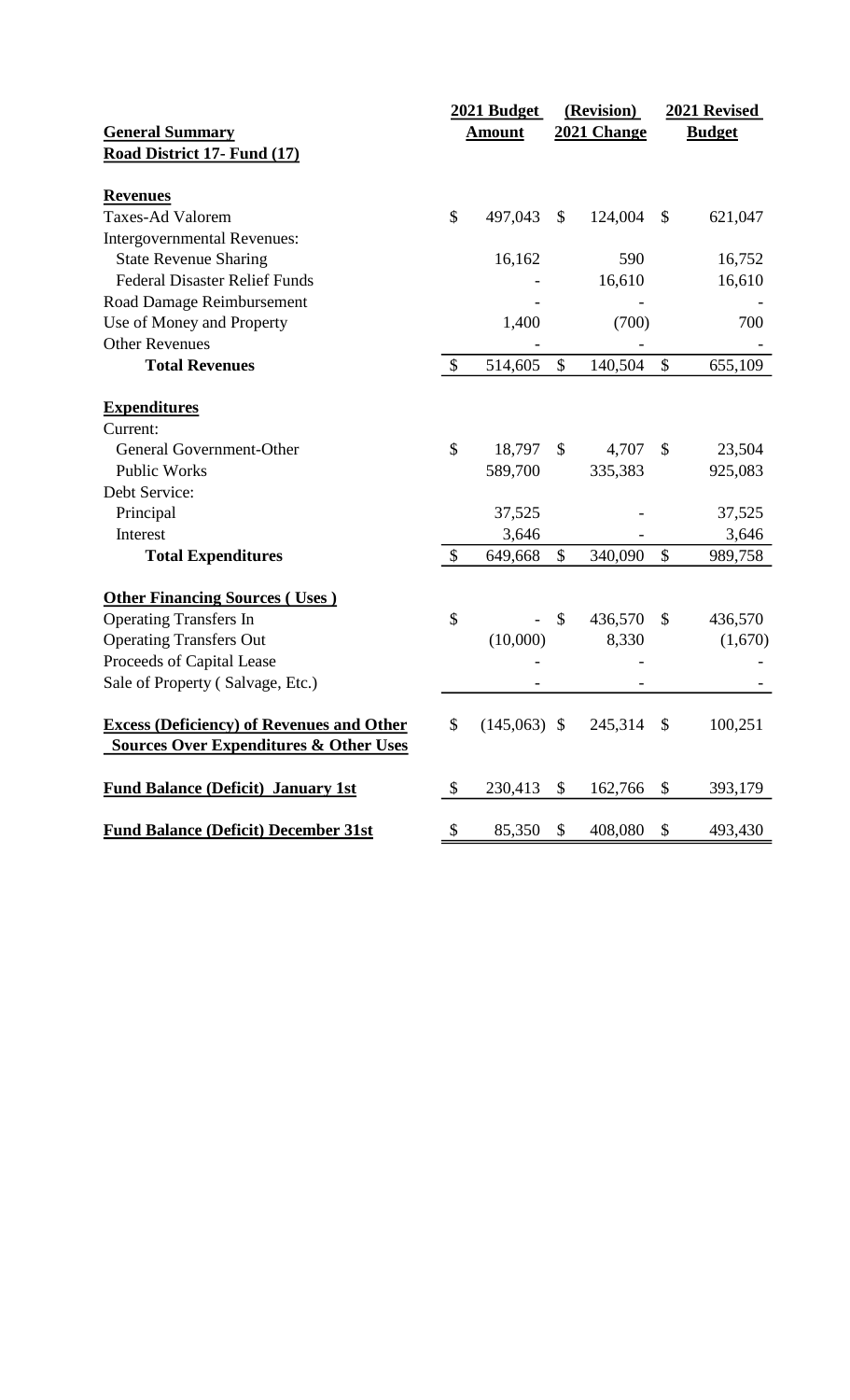|                                                   | 2021 Budget               |                | (Revision)                |             | 2021 Revised  |               |
|---------------------------------------------------|---------------------------|----------------|---------------------------|-------------|---------------|---------------|
| <b>General Summary</b>                            |                           | <b>Amount</b>  |                           | 2021 Change |               | <b>Budget</b> |
| Road District 15- Fund (15)                       |                           |                |                           |             |               |               |
| <b>Revenues</b>                                   |                           |                |                           |             |               |               |
| <b>Taxes-Ad Valorem</b>                           | $\mathbb{S}$              | 329,973        | $\mathcal{S}$             | 11,683      | \$            | 341,656       |
| Intergovernmental Revenues:                       |                           |                |                           |             |               |               |
| <b>State Revenue Sharing</b>                      |                           | 13,954         |                           | 383         |               | 14,337        |
| <b>State Disaster Relief Funds</b>                |                           |                |                           |             |               |               |
| Use of Money and Property                         |                           | 1,200          |                           |             |               | 1,200         |
| <b>Other Revenues</b>                             |                           |                |                           | 150         |               | 150           |
| <b>Total Revenues</b>                             | $\boldsymbol{\mathsf{S}}$ | 345,127        | \$                        | 12,216      | \$            | 357,343       |
| <b>Expenditures</b>                               |                           |                |                           |             |               |               |
| Current:                                          |                           |                |                           |             |               |               |
| General Government-Other                          | \$                        | 12,485         | \$                        | 438         | \$            | 12,923        |
| <b>Public Works</b>                               |                           | 474,500        |                           | (88,100)    |               | 386,400       |
| Debt Service:                                     |                           |                |                           |             |               |               |
| Principal                                         |                           |                |                           |             |               |               |
| Interest                                          |                           |                |                           |             |               |               |
| <b>Total Expenditures</b>                         | $\mathcal{S}$             | 486,985        | $\boldsymbol{\mathsf{S}}$ | (87, 662)   | $\mathcal{S}$ | 399,323       |
| <b>Other Financing Sources (Uses)</b>             |                           |                |                           |             |               |               |
| <b>Operating Transfers In</b>                     | \$                        |                | \$                        | 50,000      | \$            | 50,000        |
| Proceeds of Capital Lease                         |                           |                |                           |             |               |               |
| <b>Transfer to LCDBG Fund</b>                     |                           |                |                           |             |               |               |
| Sale of Property (Salvage, Etc.)                  |                           |                |                           |             |               |               |
| <b>Excess (Deficiency) of Revenues and Other</b>  | \$                        | $(141,858)$ \$ |                           | 149,878     | $\mathcal{S}$ | 8,020         |
| <b>Sources Over Expenditures &amp; Other Uses</b> |                           |                |                           |             |               |               |
| <b>Fund Balance (Deficit) January 1st</b>         | \$                        | 344,151        | \$                        | 53,364      | \$            | 397,515       |
| <b>Fund Balance (Deficit) December 31st</b>       | \$                        | 202,293        | \$                        | 203,242     | \$            | 405,535       |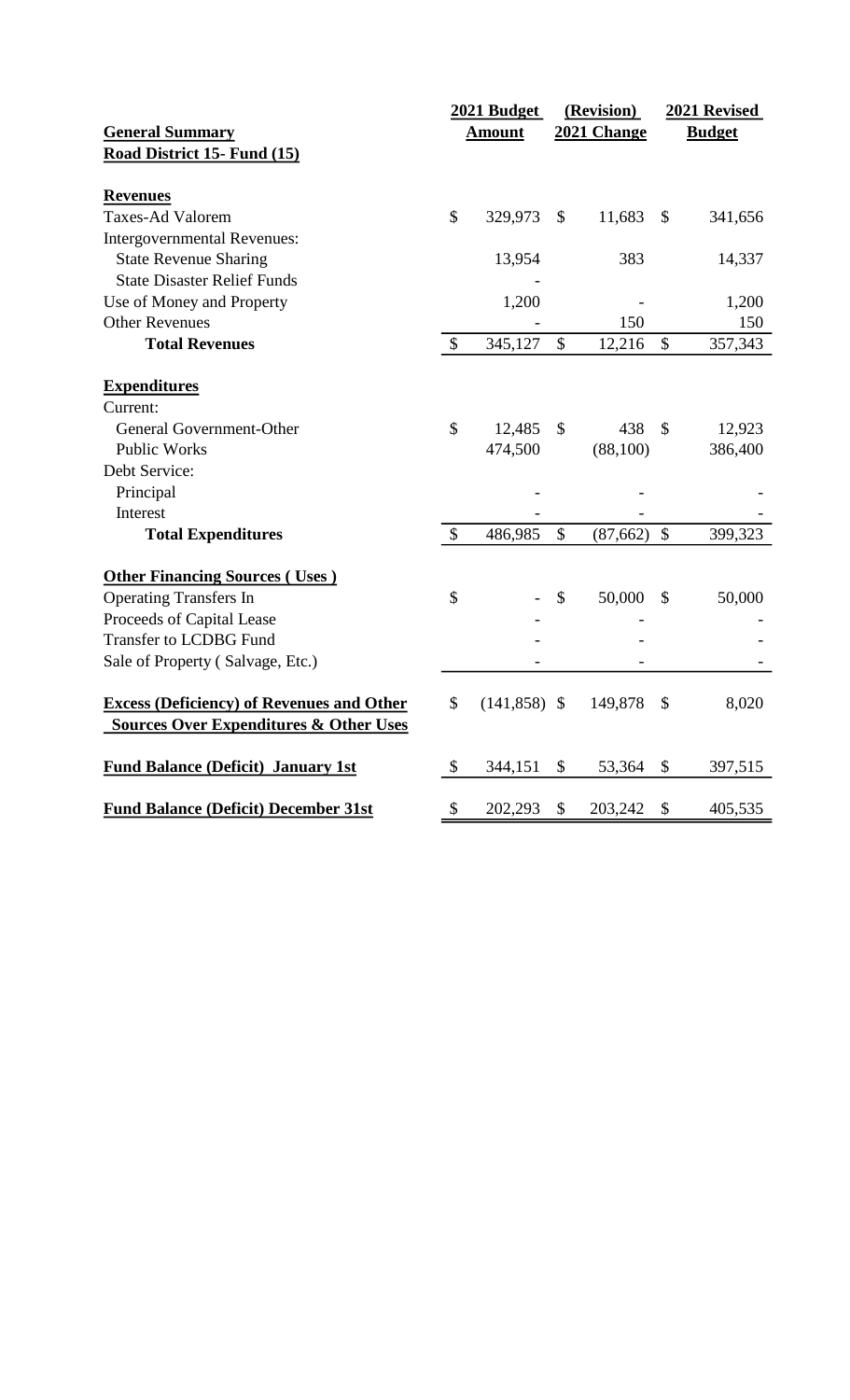|                                                                                                       |               | 2021 Budget   | (Revision)                |                 | 2021 Revised  |               |
|-------------------------------------------------------------------------------------------------------|---------------|---------------|---------------------------|-----------------|---------------|---------------|
| <b>General Summary</b>                                                                                |               | <b>Amount</b> |                           | 2021 Change     |               | <b>Budget</b> |
| Road District 01- Fund (10)                                                                           |               |               |                           |                 |               |               |
| <b>Revenues</b>                                                                                       |               |               |                           |                 |               |               |
| <b>Taxes-Ad Valorem</b>                                                                               | \$            | 408,738       | $\boldsymbol{\mathsf{S}}$ | 66,861          | $\mathcal{S}$ | 475,599       |
| Intergovernmental Revenues:                                                                           |               |               |                           |                 |               |               |
| <b>State Revenue Sharing</b>                                                                          |               | 8,498         |                           | 175             |               | 8,673         |
| <b>Federal Disaster Relief Funds</b>                                                                  |               |               |                           | 10,525          |               | 10,525        |
| Road Damage Reimbursement                                                                             |               |               |                           | 7,697           |               | 7,697         |
| Use of Money and Property                                                                             |               | 4,600         |                           | (2,100)         |               | 2,500         |
| <b>Other Revenues</b>                                                                                 |               |               |                           | 1,000           |               | 1,000         |
| <b>Total Revenues</b>                                                                                 | $\$\$         | 421,836       | \$                        | 84,158          | \$            | 505,994       |
| <b>Expenditures</b>                                                                                   |               |               |                           |                 |               |               |
| Current:                                                                                              |               |               |                           |                 |               |               |
| General Government-Other                                                                              | \$            | 15,478        | $\boldsymbol{\mathsf{S}}$ | 2,530           | $\mathbb{S}$  | 18,008        |
| <b>Public Works</b>                                                                                   |               | 825,650       |                           | (161,064)       |               | 664,586       |
| Debt Service:                                                                                         |               |               |                           |                 |               |               |
| Principal                                                                                             |               |               |                           |                 |               |               |
| Interest                                                                                              |               |               |                           |                 |               |               |
| <b>Total Expenditures</b>                                                                             | $\mathcal{S}$ | 841,128       | $\mathcal{S}$             | $(158, 534)$ \$ |               | 682,594       |
| <b>Other Financing Sources (Uses)</b>                                                                 |               |               |                           |                 |               |               |
| <b>Operating Transfers In</b>                                                                         | \$            |               | \$                        | 50,000          | $\mathcal{S}$ | 50,000        |
| Sale of Property (Salvage, Etc.)                                                                      |               |               |                           |                 |               |               |
|                                                                                                       |               |               |                           |                 |               |               |
| <b>Excess (Deficiency) of Revenues and Other</b><br><b>Sources Over Expenditures &amp; Other Uses</b> | \$            | (419,292)     | $\boldsymbol{\mathsf{S}}$ | 292,692         | $\mathcal{S}$ | (126,600)     |
|                                                                                                       |               |               |                           |                 |               |               |
| <b>Fund Balance (Deficit) January 1st</b>                                                             | \$            | 552,650       | \$                        | 254,669         | \$            | 807,319       |
| <b>Fund Balance (Deficit) December 31st</b>                                                           | \$            | 133,358       | \$                        | 547,361         | \$            | 680,719       |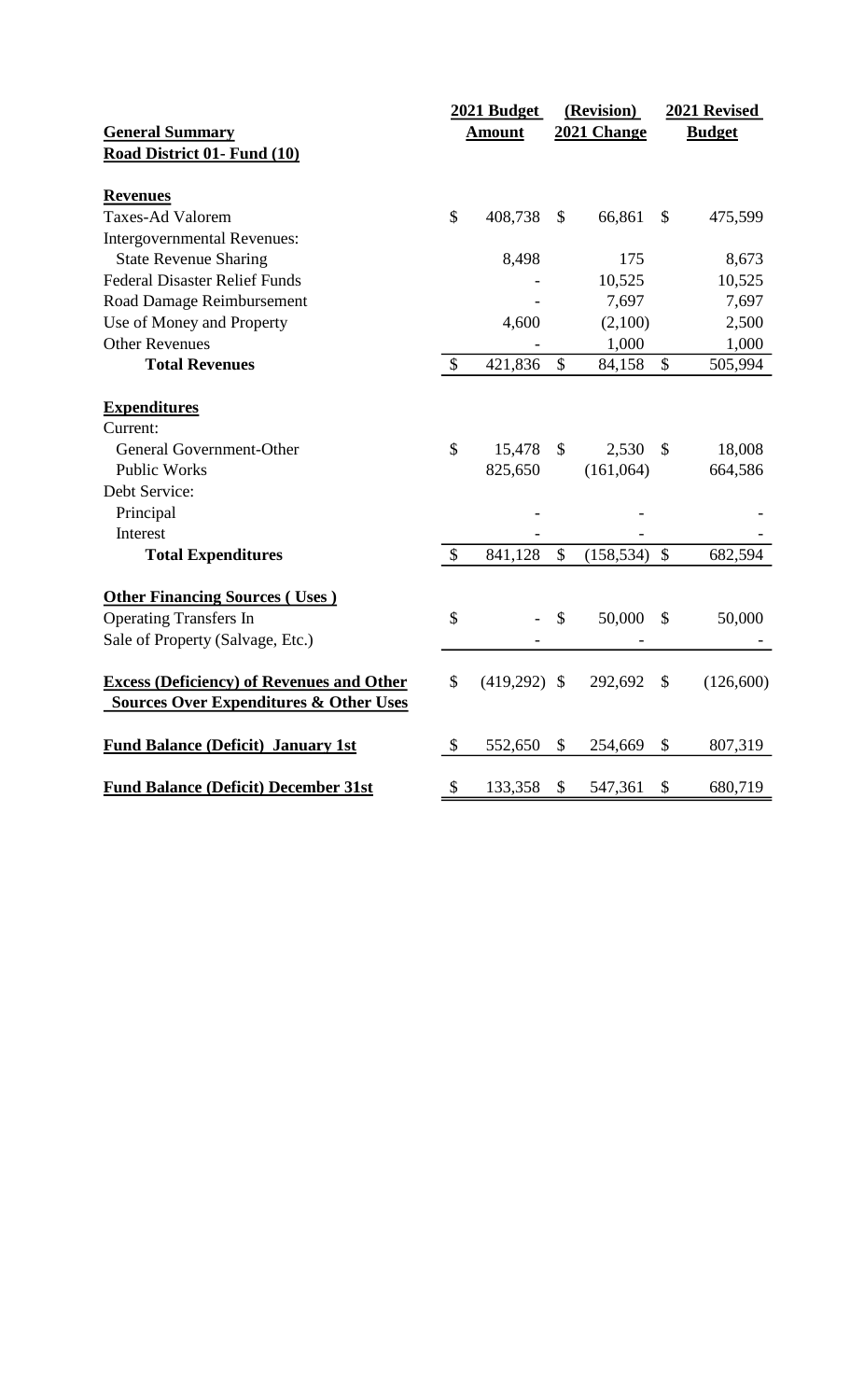|                                                   | 2021 Budget               |                | (Revision)    |             | 2021 Revised  |               |
|---------------------------------------------------|---------------------------|----------------|---------------|-------------|---------------|---------------|
| <b>General Summary</b>                            |                           | <b>Amount</b>  |               | 2021 Change |               | <b>Budget</b> |
| Road District 04- Fund (04)                       |                           |                |               |             |               |               |
| <b>Revenues</b>                                   |                           |                |               |             |               |               |
| <b>Taxes-Ad Valorem</b>                           | \$                        | 296,224        | $\mathcal{S}$ | 79,709      | \$            | 375,933       |
| <b>Intergovernmental Revenues:</b>                |                           |                |               |             |               |               |
| <b>State Revenue Sharing</b>                      |                           | 3,410          |               | 13          |               | 3,423         |
| <b>State Disaster Relief Funds</b>                |                           |                |               | 6,738       |               | 6,738         |
| Road Damage Reimbursement                         |                           |                |               | 1,200       |               | 1,200         |
| Use of Money and Property                         |                           | 4,000          |               | (1,400)     |               | 2,600         |
| <b>Other Revenues</b>                             |                           |                |               | 1,050       |               | 1,050         |
| <b>Total Revenues</b>                             | $\boldsymbol{\mathsf{S}}$ | 303,634        | $\mathcal{S}$ | 87,310      | \$            | 390,944       |
|                                                   |                           |                |               |             |               |               |
| <b>Expenditures</b><br>Current:                   |                           |                |               |             |               |               |
| General Government-Other                          | \$                        | 11,220         | \$            | 3,019       | $\mathcal{S}$ | 14,239        |
| <b>Public Works</b>                               |                           | 499,000        |               | 62,537      |               | 561,537       |
| Debt Service:                                     |                           |                |               |             |               |               |
| Principal                                         |                           | 6,140          |               | 24          |               | 6,164         |
| Interest                                          |                           | 896            |               | (25)        |               | 871           |
| <b>Total Expenditures</b>                         | \$                        | 517,256        | $\mathbb{S}$  | 65,555      | \$            | 582,811       |
| <b>Other Financing Sources (Uses)</b>             |                           |                |               |             |               |               |
| Sale of Property (Salvage, Etc.)                  | \$                        |                | \$            |             | $\mathcal{S}$ |               |
| Proceeds of Capital Lease                         |                           |                |               |             |               |               |
| <b>Operating Transfers In</b>                     |                           |                |               | 50,000      |               | 50,000        |
| <b>Excess (Deficiency) of Revenues and Other</b>  | \$                        | $(213,622)$ \$ |               | 71,755      | \$            | (141, 867)    |
| <b>Sources Over Expenditures &amp; Other Uses</b> |                           |                |               |             |               |               |
| <b>Fund Balance (Deficit) January 1st</b>         | \$                        | 496,267        | \$            | 338,336     | \$            | 834,603       |
| <b>Fund Balance (Deficit) December 31st</b>       | \$                        | 282,645        | \$            | 410,091     | \$            | 692,736       |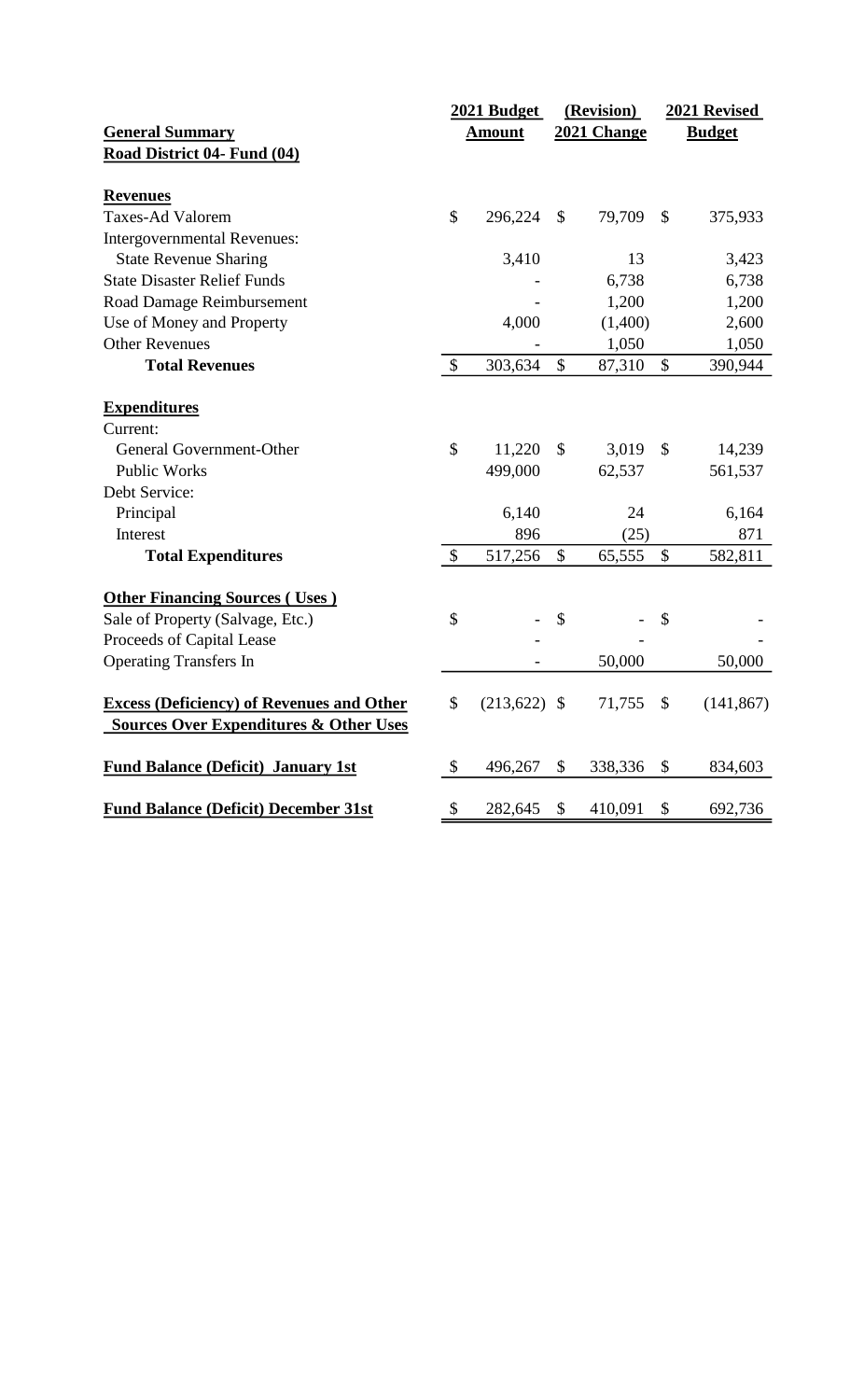|                                                                                                       |              | 2021 Budget   |                           | (Revision)   |                           | 2021 Revised  |
|-------------------------------------------------------------------------------------------------------|--------------|---------------|---------------------------|--------------|---------------------------|---------------|
| <b>General Summary</b>                                                                                |              | <b>Amount</b> |                           | 2021 Change  |                           | <b>Budget</b> |
| Road District 19- Fund (19)                                                                           |              |               |                           |              |                           |               |
| <b>Revenues</b>                                                                                       |              |               |                           |              |                           |               |
| <b>Taxes-Ad Valorem</b>                                                                               | $\mathbb{S}$ | 204,667       | $\mathcal{S}$             | 28,148       | $\boldsymbol{\mathsf{S}}$ | 232,815       |
| <b>Intergovernmental Revenues:</b>                                                                    |              |               |                           |              |                           |               |
| <b>State Revenue Sharing</b>                                                                          |              | 5,421         |                           | (177)        |                           | 5,244         |
| <b>Federal Disaster Relief Funds</b>                                                                  |              |               |                           | 685          |                           | 685           |
| Road Damage Reimbursement                                                                             |              |               |                           | 11,338       |                           | 11,338        |
| Use of Money and Property                                                                             |              | 3,500         |                           | (1,300)      |                           | 2,200         |
| <b>Other Revenues</b>                                                                                 |              |               |                           | 4,000        |                           | 4,000         |
| <b>Total Revenues</b>                                                                                 | \$           | 213,588       | \$                        | 42,694       | \$                        | 256,282       |
| <b>Expenditures</b>                                                                                   |              |               |                           |              |                           |               |
| Current:                                                                                              |              |               |                           |              |                           |               |
| General Government-Other                                                                              | \$           | 7,750         | \$                        | 1,066        | \$                        | 8,816         |
| <b>Public Works</b>                                                                                   |              | 483,700       |                           | (8,400)      |                           | 475,300       |
| Debt Service:                                                                                         |              |               |                           |              |                           |               |
| Principal                                                                                             |              |               |                           |              |                           |               |
| Interest                                                                                              |              |               |                           |              |                           |               |
| <b>Total Expenditures</b>                                                                             | $\mathbb{S}$ | 491,450       | $\mathcal{S}$             | $(7,334)$ \$ |                           | 484,116       |
| <b>Other Financing Sources (Uses)</b>                                                                 |              |               |                           |              |                           |               |
| <b>Operating Transfers In</b>                                                                         | \$           |               | \$                        | 50,000       | $\mathcal{S}$             | 50,000        |
| Sale of Property (Salvage, Etc.)                                                                      |              |               |                           |              |                           |               |
| <b>Excess (Deficiency) of Revenues and Other</b><br><b>Sources Over Expenditures &amp; Other Uses</b> | \$           | (277, 862)    | $\boldsymbol{\mathsf{S}}$ | 100,028      | \$                        | (177, 834)    |
| <b>Fund Balance (Deficit) January 1st</b>                                                             | \$           | 413,287       | \$                        | 271,576      | \$                        | 684,863       |
| <b>Fund Balance (Deficit) December 31st</b>                                                           | \$           | 135,425       | \$                        | 371,604      | \$                        | 507,029       |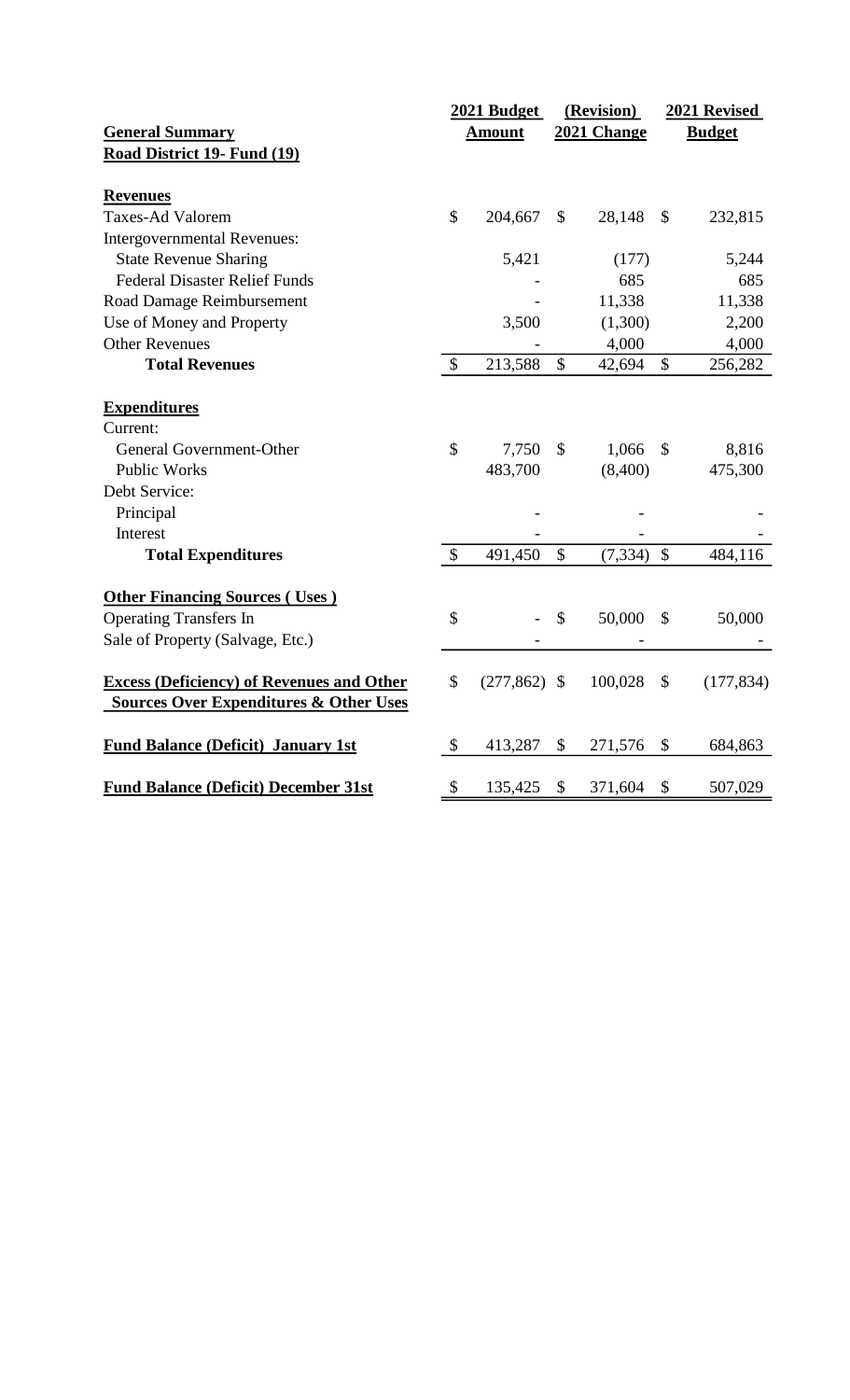|                                                                                                       |               | 2021 Budget   |               | (Revision)  | 2021 Revised  |               |  |  |
|-------------------------------------------------------------------------------------------------------|---------------|---------------|---------------|-------------|---------------|---------------|--|--|
| <b>General Summary</b>                                                                                |               | <b>Amount</b> |               | 2021 Change |               | <b>Budget</b> |  |  |
| Road District 20- Fund (20)                                                                           |               |               |               |             |               |               |  |  |
| <b>Revenues</b>                                                                                       |               |               |               |             |               |               |  |  |
| <b>Taxes-Ad Valorem</b>                                                                               | \$            | 114,053       | \$            | 23,795      | \$            | 137,848       |  |  |
| <b>Intergovernmental Revenues:</b>                                                                    |               |               |               |             |               |               |  |  |
| <b>State Revenue Sharing</b>                                                                          |               | 4,104         |               | 150         |               | 4,254         |  |  |
| Use of Money and Property                                                                             |               | 350           |               | (330)       |               | 20            |  |  |
| <b>Other Revenues</b>                                                                                 |               |               |               | 50          |               | 50            |  |  |
| <b>Total Revenues</b>                                                                                 | $\mathcal{S}$ | 118,507       | \$            | 23,665      | \$            | 142,172       |  |  |
| <b>Expenditures</b>                                                                                   |               |               |               |             |               |               |  |  |
| Current:                                                                                              |               |               |               |             |               |               |  |  |
| General Government-Other                                                                              | \$            | 4,318         | \$            | 899         | \$            | 5,217         |  |  |
| <b>Public Works</b>                                                                                   |               | 104,300       |               | 6,015       |               | 110,315       |  |  |
| Debt Service:                                                                                         |               |               |               |             |               |               |  |  |
| Principal                                                                                             |               | 6,139         |               | 25          |               | 6,164         |  |  |
| Interest                                                                                              |               | 896           |               | (25)        |               | 871           |  |  |
| <b>Total Expenditures</b>                                                                             | $\mathcal{S}$ | 115,653       | $\mathcal{S}$ | 6,914       | $\mathcal{S}$ | 122,567       |  |  |
| <b>Other Financing Sources (Uses)</b>                                                                 |               |               |               |             |               |               |  |  |
| <b>Operating Transfers In</b>                                                                         | \$            |               | \$            | 50,000      | $\mathcal{S}$ | 50,000        |  |  |
| Proceeds of Capital Lease                                                                             |               |               |               |             |               |               |  |  |
| Sale of Property (Salvage, Etc.)                                                                      |               |               |               |             |               |               |  |  |
| <b>Excess (Deficiency) of Revenues and Other</b><br><b>Sources Over Expenditures &amp; Other Uses</b> | \$            | 2,854         | \$            | 66,751      | \$            | 69,605        |  |  |
| <b>Fund Balance (Deficit) January 1st</b>                                                             | \$            | 565           | \$            | 36,385      | \$            | 36,950        |  |  |
| <b>Fund Balance (Deficit) December 31st</b>                                                           | \$            | 3,419         | \$            | 103,136     | \$            | 106,555       |  |  |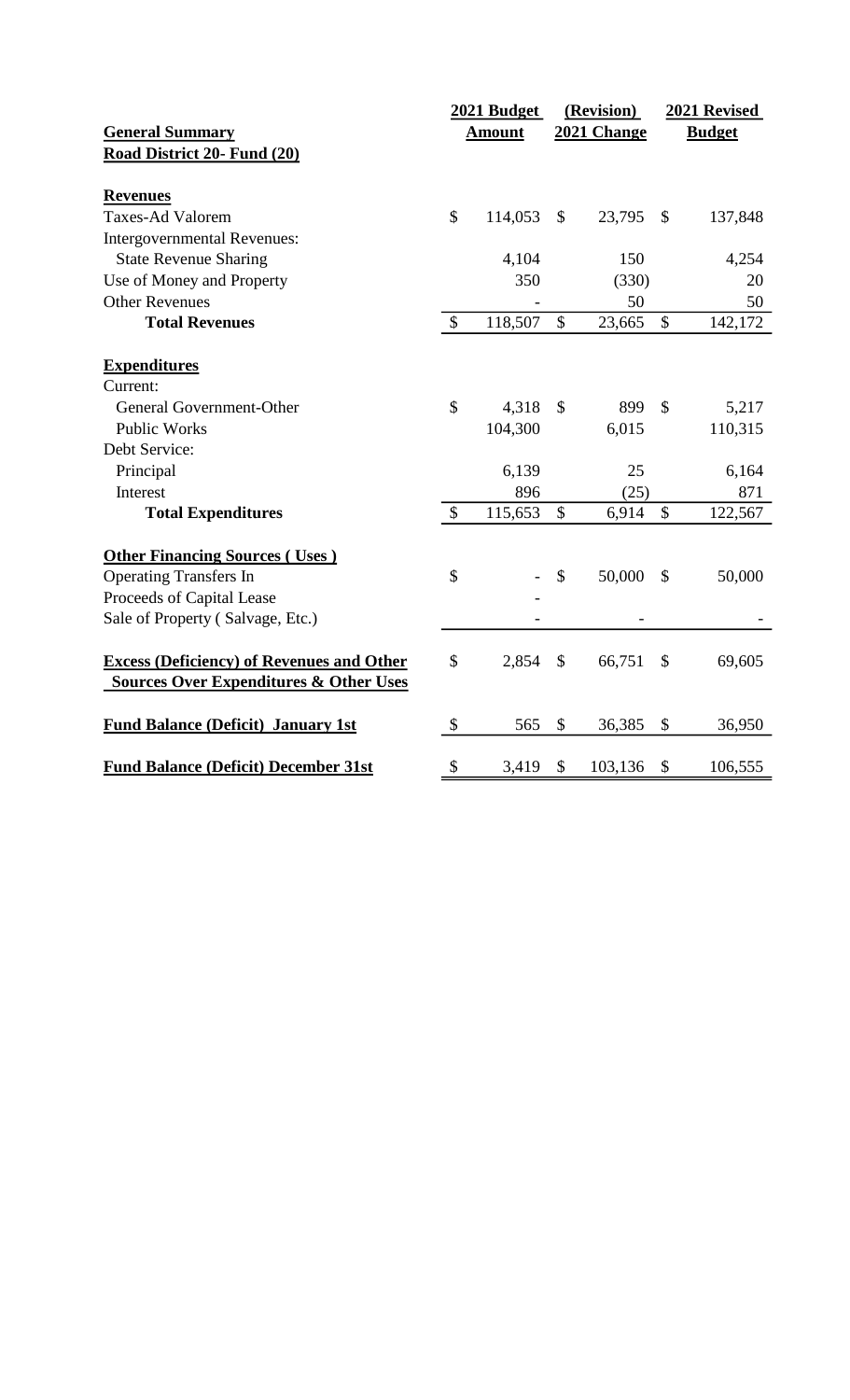|                                                                                                       |               | 2021 Budget   |                           | (Revision)  | 2021 Revised  |               |  |  |
|-------------------------------------------------------------------------------------------------------|---------------|---------------|---------------------------|-------------|---------------|---------------|--|--|
| <b>General Summary</b>                                                                                |               | <b>Amount</b> |                           | 2021 Change |               | <b>Budget</b> |  |  |
| Road District 11- Fund (11)                                                                           |               |               |                           |             |               |               |  |  |
|                                                                                                       |               |               |                           |             |               |               |  |  |
| <b>Revenues</b><br><b>Taxes-Ad Valorem</b>                                                            | \$            |               |                           |             |               |               |  |  |
|                                                                                                       |               | 268,526       | $\mathbb{S}$              | 170,706     | $\mathcal{S}$ | 439,232       |  |  |
| <b>Intergovernmental Revenues:</b>                                                                    |               |               |                           |             |               |               |  |  |
| <b>State Revenue Sharing</b>                                                                          |               | 4,518         |                           | 3           |               | 4,521         |  |  |
| <b>Federal Disater Relief Funds</b>                                                                   |               |               |                           | 6,172       |               | 6,172         |  |  |
| Road Damage Reimbursement                                                                             |               |               |                           |             |               |               |  |  |
| Use of Money and Property                                                                             |               | 7,000         |                           | (3,000)     |               | 4,000         |  |  |
| <b>Other Revenues</b>                                                                                 |               |               |                           | 1,000       |               | 1,000         |  |  |
| <b>Total Revenues</b>                                                                                 | \$            | 280,044       | \$                        | 174,881     | \$            | 454,925       |  |  |
| <b>Expenditures</b>                                                                                   |               |               |                           |             |               |               |  |  |
| Current:                                                                                              |               |               |                           |             |               |               |  |  |
| General Government-Other                                                                              | \$            | 15,575        | \$                        | 1,047       | \$            | 16,622        |  |  |
| <b>Public Works</b>                                                                                   |               | 873,650       |                           | 102,400     |               | 976,050       |  |  |
| Debt Service:                                                                                         |               |               |                           |             |               |               |  |  |
|                                                                                                       |               |               |                           |             |               |               |  |  |
| Principal                                                                                             |               |               |                           |             |               |               |  |  |
| Interest                                                                                              |               |               |                           |             |               |               |  |  |
| <b>Total Expenditures</b>                                                                             | $\mathcal{S}$ | 889,225       | $\mathcal{S}$             | 103,447     | $\mathcal{S}$ | 992,672       |  |  |
| <b>Other Financing Sources (Uses)</b>                                                                 |               |               |                           |             |               |               |  |  |
| <b>Operating Transfers In</b>                                                                         | \$            |               | \$                        | 50,000      | $\mathcal{S}$ | 50,000        |  |  |
| Sale of Property (Salvage, Etc.)                                                                      |               |               |                           |             |               |               |  |  |
|                                                                                                       |               |               |                           |             |               |               |  |  |
| <b>Excess (Deficiency) of Revenues and Other</b><br><b>Sources Over Expenditures &amp; Other Uses</b> | \$            | (609, 181)    | $\boldsymbol{\mathsf{S}}$ | 121,434     | \$            | (487,747)     |  |  |
|                                                                                                       |               |               |                           |             |               |               |  |  |
| <b>Fund Balance (Deficit) January 1st</b>                                                             | \$            | 643,823       | \$                        | 544,672     | \$            | 1,188,495     |  |  |
|                                                                                                       |               |               |                           |             |               |               |  |  |
| <b>Fund Balance (Deficit) December 31st</b>                                                           | \$            | 34,642        | \$                        | 666,106     | \$            | 700,748       |  |  |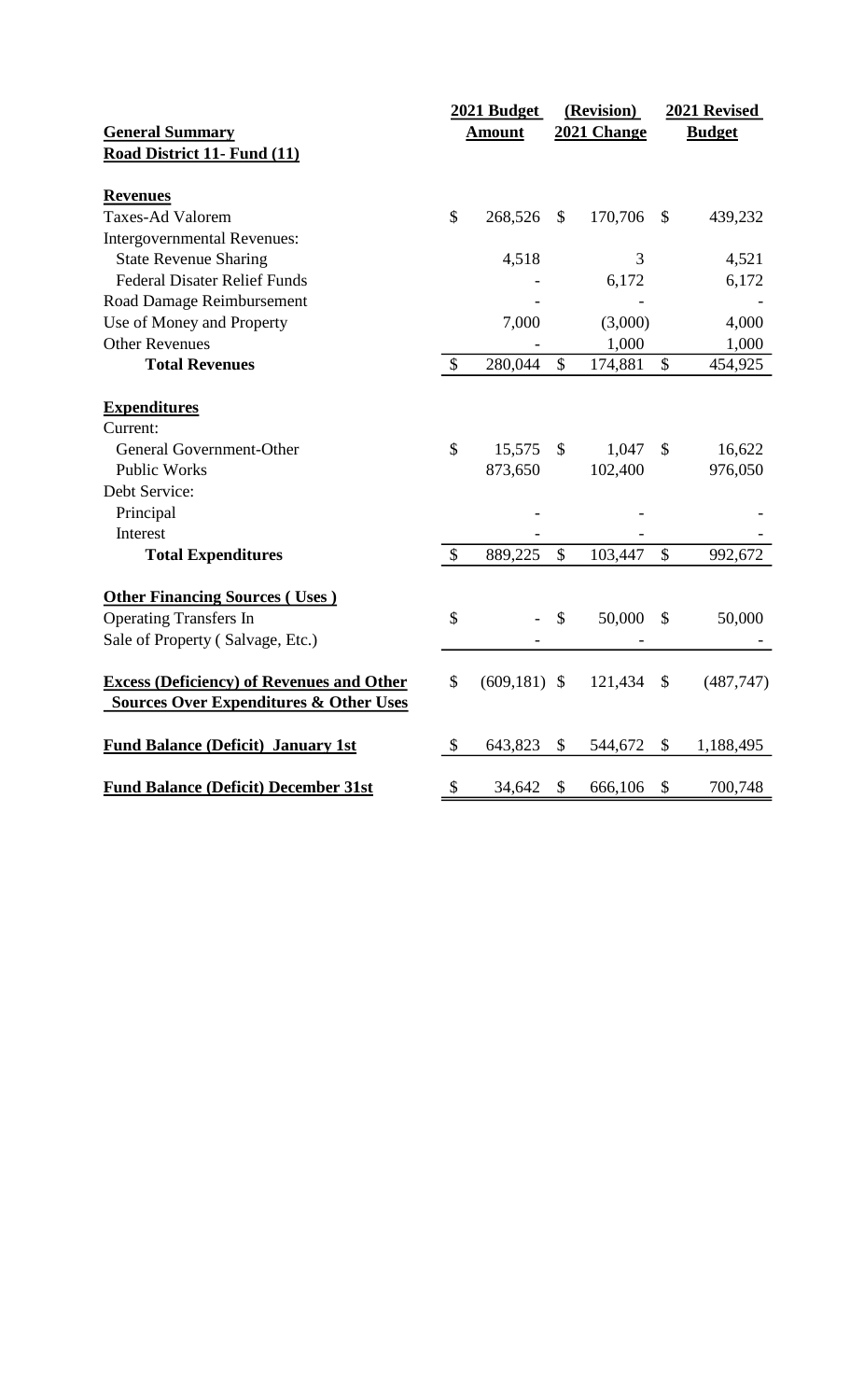|                                                                                                       |                           | 2021 Budget   |               | (Revision)    |               | 2021 Revised  |
|-------------------------------------------------------------------------------------------------------|---------------------------|---------------|---------------|---------------|---------------|---------------|
| <b>General Summary</b>                                                                                |                           | <b>Amount</b> |               | 2021 Change   |               | <b>Budget</b> |
| <b>LCDBG Grant Fund (41) Streets</b>                                                                  |                           |               |               |               |               |               |
| <b>Revenues</b>                                                                                       |                           |               |               |               |               |               |
| <b>Intergovernmental Revenues:</b>                                                                    |                           |               |               |               |               |               |
| <b>Federal Funds-Federal Grant</b>                                                                    | \$                        | 32,036        | $\mathcal{S}$ |               | \$            | 32,036        |
| <b>Total Revenues</b>                                                                                 | $\mathcal{S}$             | 32,036        | $\mathcal{S}$ |               | $\mathcal{S}$ | 32,036        |
| <b>Expenditures:</b>                                                                                  |                           |               |               |               |               |               |
| Current:                                                                                              |                           |               |               |               |               |               |
| <b>General Government:</b>                                                                            |                           |               |               |               |               |               |
| Finance and Administrative                                                                            | \$                        | 10,000        | $\mathcal{S}$ | $(10,000)$ \$ |               |               |
| <b>Public Works</b>                                                                                   |                           | 32,036        |               | (30, 366)     |               | 1,670         |
| <b>Total Expenditures</b>                                                                             | $\mathbb{S}$              | 42,036        | $\mathbb{S}$  | (40, 366)     | $\mathbb{S}$  | 1,670         |
| <b>Other Financing Sources (Uses)</b>                                                                 |                           |               |               |               |               |               |
| <b>Operating Transfers In:</b>                                                                        |                           |               |               |               |               |               |
| <b>Local Funds</b>                                                                                    | $\boldsymbol{\mathsf{S}}$ | 10,000        | \$            | (8,329)       | $\mathcal{S}$ | 1,671         |
| <b>Excess (Deficiency) of Revenues and Other</b><br><b>Sources Over Expenditures &amp; Other Uses</b> | \$                        |               | $\mathcal{S}$ | 32,037        | $\mathcal{S}$ | 32,037        |
| <b>Fund Balance (Deficit) January 1st</b>                                                             | \$                        |               | \$            | $(32,036)$ \$ |               | (32,036)      |
| <b>Fund Balance (Deficit) December 31st</b>                                                           | \$                        |               | \$            | 1             | \$            | 1             |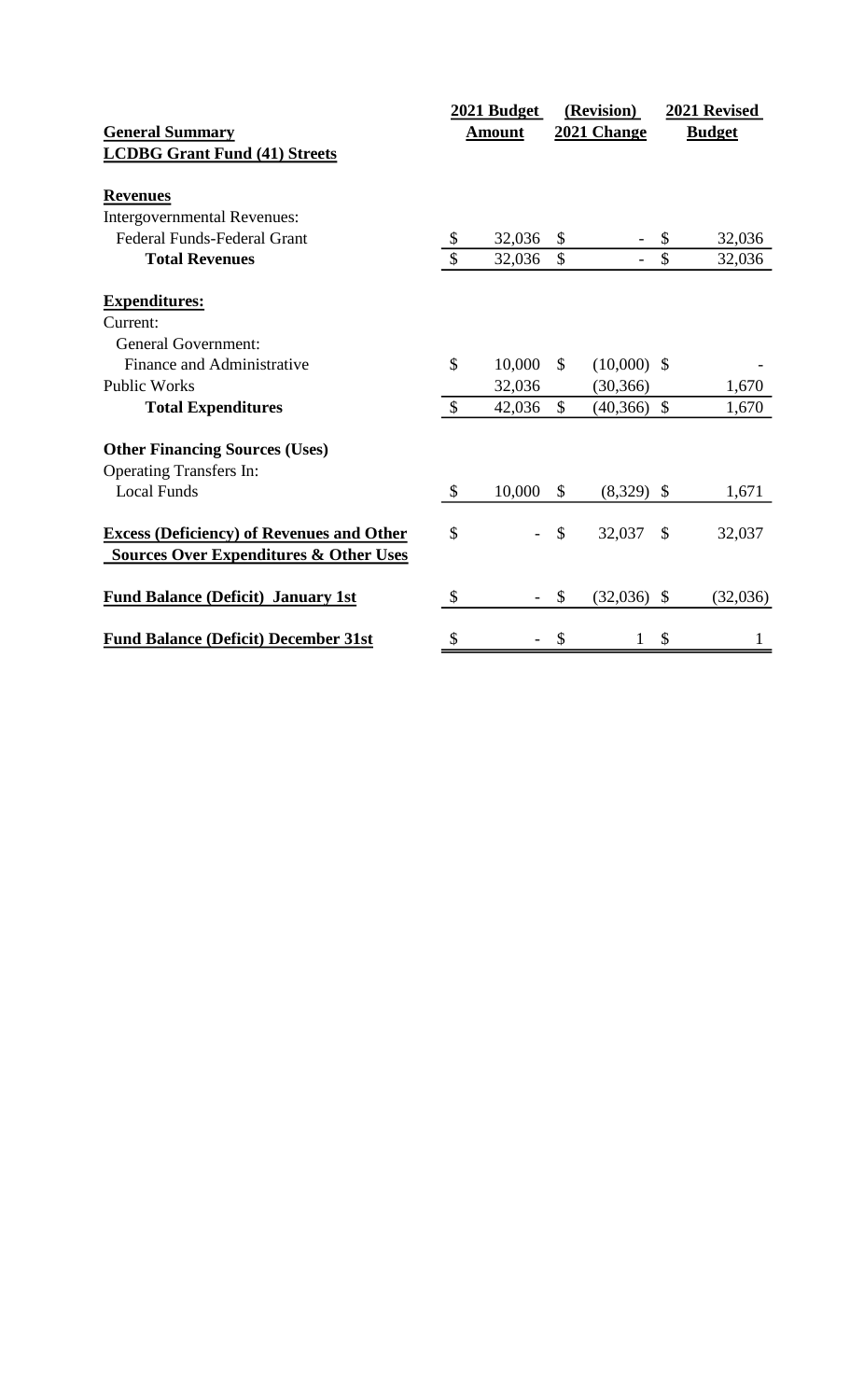|                                                   |                           | 2021 Budget              |               | (Revision)         |               | 2021 Revised  |
|---------------------------------------------------|---------------------------|--------------------------|---------------|--------------------|---------------|---------------|
| <b>General Summary</b>                            |                           | <b>Amount</b>            |               | <b>2021 Change</b> |               | <b>Budget</b> |
| <b>ARPA Fund - 43</b>                             |                           |                          |               |                    |               |               |
|                                                   |                           |                          |               |                    |               |               |
| <b>Revenues</b>                                   |                           |                          |               |                    |               |               |
| <b>Intergovernmental Revenues:</b>                |                           |                          |               |                    |               |               |
| Federal Funds-American Rescue Plan Act            | \$                        |                          | \$            | 12,000             | \$            | 12,000        |
| <b>Interest Earned</b>                            |                           |                          |               | 300                |               | 300           |
| <b>Other Revenues- Miscellaneous</b>              |                           |                          |               |                    |               |               |
| <b>Total Revenues</b>                             | \$                        | $\overline{\phantom{a}}$ | \$            | 12,300             | $\mathcal{S}$ | 12,300        |
|                                                   |                           |                          |               |                    |               |               |
| <b>Expenditures:</b>                              |                           |                          |               |                    |               |               |
| Current:                                          |                           |                          |               |                    |               |               |
| <b>ARPA Grant-Administrative Expenses</b>         | \$                        |                          | \$            | 12,000             | \$            | 12,000        |
| <b>ARPA Grant-Acquisition</b>                     |                           |                          |               |                    |               |               |
| <b>ARPA Grant - Engineering</b>                   |                           |                          |               |                    |               |               |
| <b>ARPA Grant-Construction</b>                    |                           |                          |               |                    |               |               |
| <b>Total Expenditures</b>                         | $\boldsymbol{\mathsf{S}}$ | $\overline{\phantom{0}}$ | \$            | 12,000             | $\mathbb{S}$  | 12,000        |
|                                                   |                           |                          |               |                    |               |               |
| <b>Other Financing Sources (Uses)</b>             |                           |                          |               |                    |               |               |
| <b>Operating Transfers In:</b>                    |                           |                          |               |                    |               |               |
| <b>Local Contribution</b>                         |                           |                          |               |                    |               |               |
|                                                   | \$                        |                          | \$            | 1                  | \$            | 1             |
|                                                   |                           |                          |               |                    |               |               |
| <b>Excess (Deficiency) of Revenues and Other</b>  | \$                        |                          | \$            | 301                | \$            | 301           |
| <b>Sources Over Expenditures &amp; Other Uses</b> |                           |                          |               |                    |               |               |
| <b>Fund Balance (Deficit) January 1st</b>         | \$                        |                          | \$            |                    | \$            |               |
|                                                   |                           |                          |               |                    |               |               |
| <b>Fund Balance (Deficit) December 31st</b>       |                           |                          | \$            | 301                | \$            | 301           |
|                                                   |                           |                          |               |                    |               |               |
|                                                   |                           | 2021 Budget              |               | (Revision)         |               | 2021 Revised  |
| <b>General Summary</b>                            |                           | <b>Amount</b>            |               | 2021 Change        |               | <b>Budget</b> |
| <b>Industrial District No. 1 (48)</b>             |                           |                          |               |                    |               |               |
|                                                   |                           |                          |               |                    |               |               |
| <b>Revenues</b>                                   |                           |                          |               |                    |               |               |
|                                                   |                           |                          |               |                    |               |               |
| Use of Money & Property                           | \$                        | 550                      | \$            | (300)              | \$            | 250           |
| <b>Total Revenues</b>                             | \$                        | 550                      | $\mathsf{\$}$ | (300)              | $\mathcal{S}$ | 250           |
|                                                   |                           |                          |               |                    |               |               |
| <b>Expenditures</b>                               |                           |                          |               |                    |               |               |
| Current:                                          |                           |                          |               |                    |               |               |
| <b>General Government:</b>                        |                           |                          |               |                    |               |               |
| <b>Economic Development</b>                       | \$                        |                          | \$            |                    | \$            |               |
|                                                   | \$                        |                          | \$            |                    | \$            |               |
| <b>Total Expenditures</b>                         |                           |                          |               |                    |               |               |
| <b>Excess (Deficiency) of Revenues and Other</b>  | \$                        | 550                      | \$            | $(300)$ \$         |               | 250           |
| <b>Sources Over Expenditures &amp; Other Uses</b> |                           |                          |               |                    |               |               |
|                                                   |                           |                          |               |                    |               |               |
| <b>Fund Balance (Deficit) January 1st</b>         | $\boldsymbol{\mathsf{S}}$ | 91,490                   | \$            | (50)               | \$            | 91,440        |
|                                                   |                           |                          |               |                    |               |               |
| <b>Fund Balance (Deficit) December 31st</b>       | \$                        | 92,040                   | \$            | $(350)$ \$         |               | 91,690        |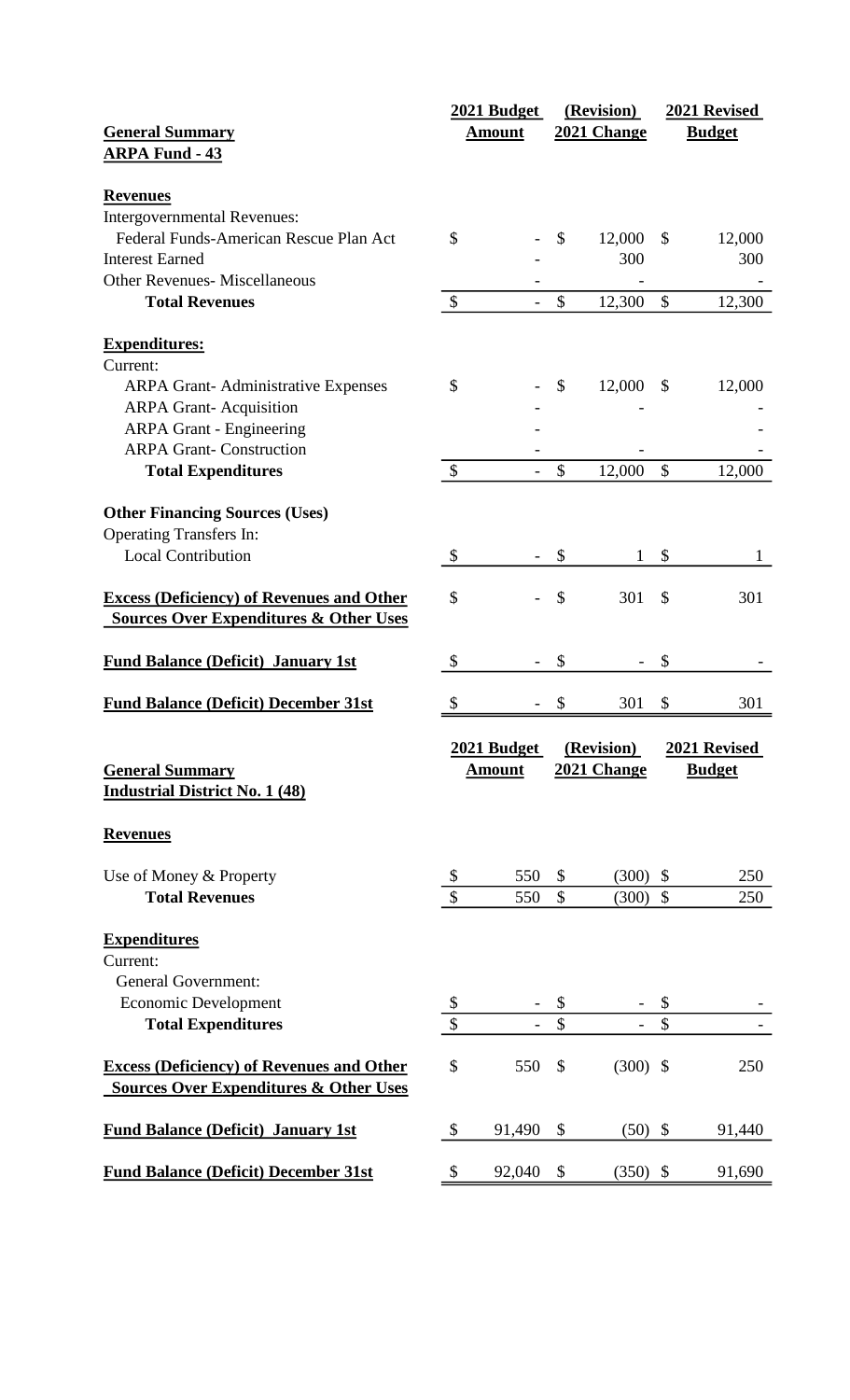|                                                                                               | 2021 Budget                | (Revision)               | 2021 Revised                           |
|-----------------------------------------------------------------------------------------------|----------------------------|--------------------------|----------------------------------------|
| <b>General Summary</b>                                                                        | <b>Amount</b>              | 2021 Change              | <b>Budget</b>                          |
| WA(42)                                                                                        |                            |                          |                                        |
|                                                                                               |                            |                          |                                        |
| <b>Revenues</b>                                                                               |                            |                          |                                        |
| <b>Intergovernmental Revenues:</b>                                                            |                            |                          |                                        |
| <b>Federal Funds-Federal Grant</b>                                                            | 3,473,100<br>$\mathcal{S}$ | \$<br>211,875            | \$<br>3,684,975                        |
|                                                                                               |                            |                          |                                        |
| <b>Expenditures</b>                                                                           |                            |                          |                                        |
| Current:                                                                                      |                            |                          |                                        |
| <b>General Government:</b>                                                                    |                            |                          |                                        |
| <b>Economic Development</b>                                                                   | 3,473,100                  | \$<br>211,875            | \$<br>3,684,975                        |
| <b>Total Expenditures</b>                                                                     | 3,473,100                  | $\mathcal{S}$<br>211,875 | $\mathbb{S}$<br>3,684,975              |
|                                                                                               |                            |                          |                                        |
| <b>Excess (Deficiency) of Revenues and Other</b>                                              |                            |                          |                                        |
| <b>Sources Over Expenditures &amp; Other Uses</b>                                             |                            |                          |                                        |
|                                                                                               |                            |                          |                                        |
| <b>Fund Balance (Deficit) January 1st</b>                                                     | \$                         | \$                       | \$                                     |
|                                                                                               |                            |                          |                                        |
| <b>Fund Balance (Deficit) December 31st</b>                                                   | \$                         | \$                       | \$                                     |
|                                                                                               |                            |                          |                                        |
|                                                                                               |                            |                          |                                        |
|                                                                                               | 2021 Budget                | (Revision)               | 2021 Revised                           |
| <b>General Summary (Memorandum Only)</b>                                                      | <b>Amount</b>              | 2021 Change              | <b>Budget</b>                          |
|                                                                                               |                            |                          |                                        |
| <b>Revenues, (All Funds)</b>                                                                  | \$14,079,511               | \$2,049,803              | \$<br>16,129,314                       |
|                                                                                               |                            |                          |                                        |
| <b>Expenditures, (All Funds)</b>                                                              | \$16,752,743               | \$1,898,652              | \$<br>18,651,395                       |
|                                                                                               |                            |                          |                                        |
| <b>Other Financing Sources (Uses)</b>                                                         |                            |                          |                                        |
| Operating Transfers In, (To All Funds)                                                        |                            |                          | \$ 3,125,000 \$ 2,414,018 \$ 5,539,018 |
| Operating Transfers Out, (From All Funds) ***                                                 | (3,625,000)                | (1,914,018)              | (5,539,018)                            |
| Proceeds of Capital Lease                                                                     |                            | 276,895                  | 276,895                                |
| Sale Of Assets (Road Dists are in Revenues)                                                   |                            |                          |                                        |
| *** Includes Transfer to Solid Waste Landfill                                                 |                            |                          |                                        |
| <b>Excess (Deficiency) of Revenues and Other</b>                                              | $$ (3,173,232)$ \;         | 928,046 \$               | (2,245,186)                            |
| <b>Sources Over Expenditures &amp; Other Uses</b>                                             |                            |                          |                                        |
|                                                                                               |                            |                          |                                        |
| <b>Fund Balance (Deficits) Jan. 1st (All Funds)</b>                                           | \$17,039,708               | \$3,382,623              | $\mathcal{S}$<br>20,422,331            |
| <b>Fund Balance (Deficits) Dec. 31st (All Funds)</b> \$ 13,866,476 \$ 4,310,669 \$ 18,177,145 |                            |                          |                                        |

This resolution having been submitted to a vote; the vote thereon was as follows:

Yeas: 7 - McCormic, Ruffin, Steinke, Davidson, Garcie, Sepulvado, and Ebarb

Nays: 0

Abstain: 0

Absent: 2 – Stewart and Byrd

9. Adopt the 2022 Budget

The Secretary Treasurer presented the Police Jury's proposed 2022 Budget. The budget has been reviewed with the police jurors who are familiar with it.

Resolution No. 8955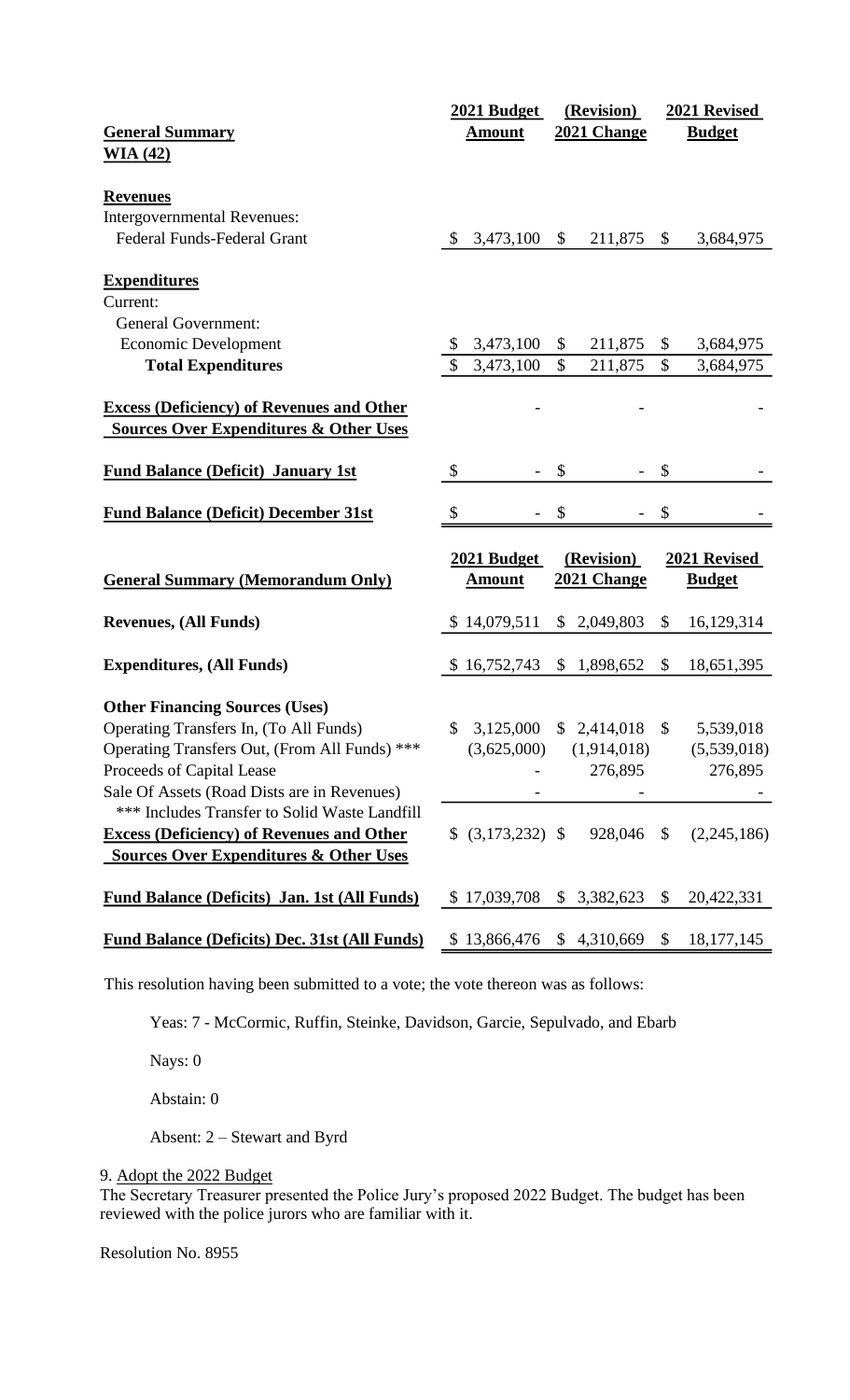# 2022 BUDGET ADOPTION INSTRUMENT

On Friday, January 28, 2022, the Police Jury of Sabine Parish, State of Louisiana, met in open and special called session. The following resolution was offered by Steinke and seconded by McCormic:

WHEREAS, Public Notice of a Public Hearing and notification that the proposed budget of the Sabine Parish Police Jury for the fiscal year ended December 31, 2022 was available for public inspection at the Police Jury's administrative office was published in the Official Journal (the Sabine Index), and

WHEREAS, copies of the Sabine Parish Police Jury's Budget Message and proposed 2022 Budget have been provided to all the Sabine Parish Police Jurors,

NOW, THEREFORE BE IT RESOLVED, to adopt the 2022 Sabine Parish Police Jury Budget as presented (with a general summary to be published along with any other minutes of the meeting in the official journal) with expected revenues of \$18,303,052 and expected expenditures of \$22,558,660.

• The Secretary-Treasurer is authorized to transfer amounts between line items within various budget classifications (within a fund) without governing authority approval and the governing authority may override any of those changes or make any other changes it deems necessary.

The general summary of the 2022 Budget is as follows: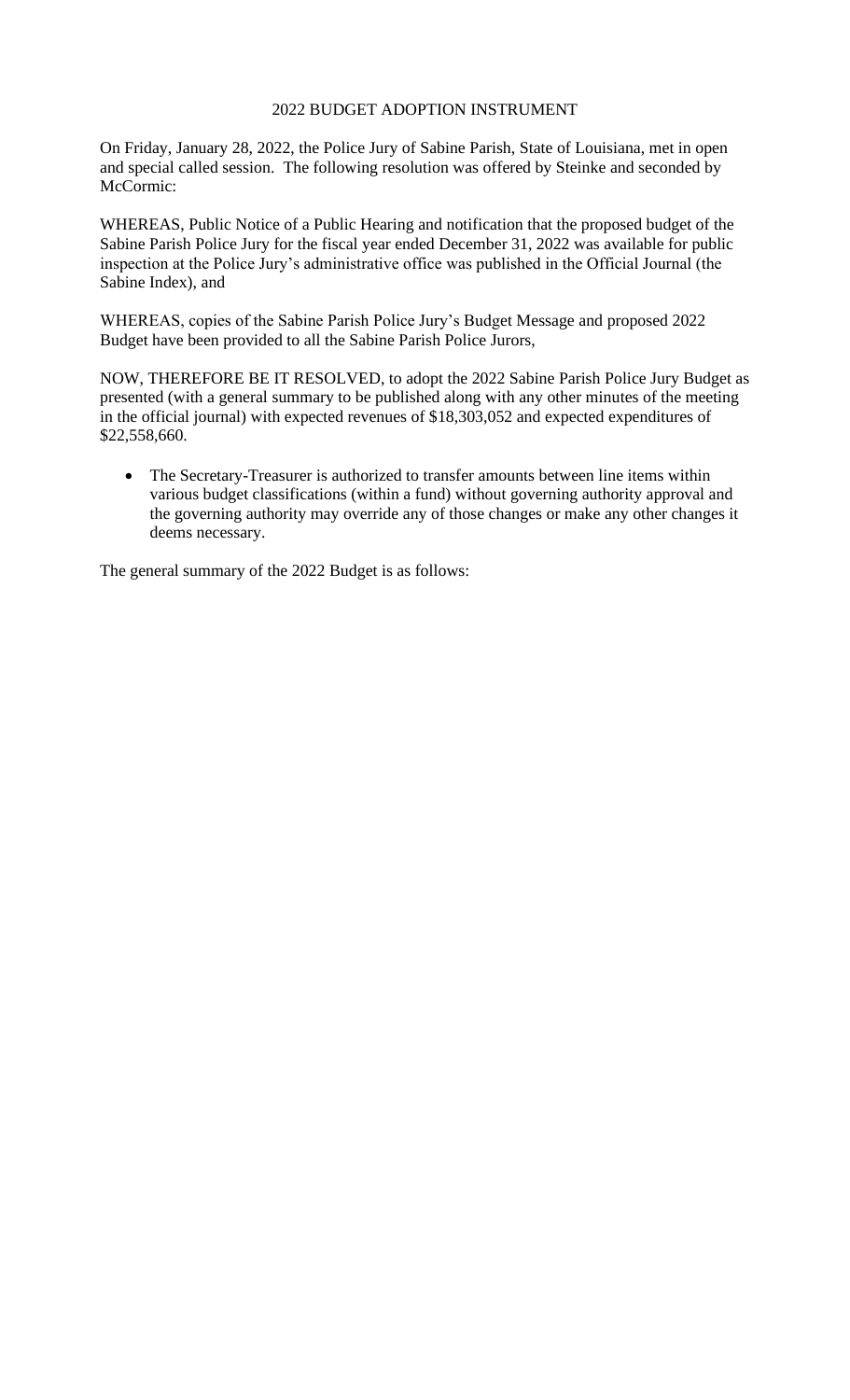|                                                   | <b>Year to Date 7</b> |                    |               | <b>Estimate</b><br><b>Remainder of</b> |                    | 2021 YTD Mos.<br>Actual & | Percentage of<br>Change 2021 to |    | 2022 Budget        |  |  |
|---------------------------------------------------|-----------------------|--------------------|---------------|----------------------------------------|--------------------|---------------------------|---------------------------------|----|--------------------|--|--|
| <b>General Summary</b>                            |                       | Months 2021        |               | 2021                                   |                    | <b>Estimate All 2021</b>  | 2022                            |    | Amount             |  |  |
| General Fund (01)                                 |                       |                    |               |                                        |                    |                           |                                 |    |                    |  |  |
|                                                   |                       |                    |               |                                        |                    |                           |                                 |    |                    |  |  |
| <b>Revenues</b>                                   |                       |                    |               |                                        |                    |                           |                                 |    |                    |  |  |
| Taxes-Ad Valorem                                  | \$                    |                    | \$            | 1,223,126 \$                           |                    | 1,223,126                 | 3.1579% \$                      |    | 1,261,751          |  |  |
| Other Taxes, Licenses, and Interest               |                       | 141,838            |               | (180)                                  |                    | 141,658                   | $-0.1115%$                      |    | 141,500            |  |  |
| Intergovernmental revenues:                       |                       |                    |               |                                        |                    |                           |                                 |    |                    |  |  |
| Federal Funds                                     |                       | 55,983             |               | 5,904                                  |                    | 61,887                    | 0.1826%                         |    | 62,000             |  |  |
| <b>State Funds</b>                                |                       | 1,349,406          |               | 157,490                                |                    | 1,506,896                 | 0.9360%                         |    | 1,521,000          |  |  |
| Fees, Charges & Commissions for Services          |                       | 93,065             |               | 43,710                                 |                    | 136,775                   | $-0.2011%$                      |    | 136,500            |  |  |
| <b>Fines and Forfeitures</b>                      |                       |                    |               |                                        |                    | $\overline{\phantom{a}}$  | #DIV/0!                         |    |                    |  |  |
| Military Timber Sale                              |                       | 75,788             |               |                                        |                    | 75,788                    | $-100.0000\%$                   |    |                    |  |  |
| Use of Money & Property                           |                       | 33,791             |               | 21,209                                 |                    | 55,000                    | 9.0909%                         |    | 60,000             |  |  |
| <b>Other Revenues</b>                             |                       | 6,848              |               | 202                                    |                    | 7,050                     | $-100.0000\%$                   |    |                    |  |  |
| <b>Total Revenues</b>                             | \$                    | 1,756,719          | $\mathbb{S}$  | 1,451,461                              | $\mathbb{S}$       | 3,208,180                 | $-0.7926\%$ \$                  |    | 3,182,751          |  |  |
|                                                   |                       |                    |               |                                        |                    |                           |                                 |    |                    |  |  |
| <b>Expenditures</b>                               |                       |                    |               |                                        |                    |                           |                                 |    |                    |  |  |
| Current:<br>General Government:                   |                       |                    |               |                                        |                    |                           |                                 |    |                    |  |  |
|                                                   | \$                    | 153,543 \$         |               | 148,627 \$                             |                    |                           | 1.5653% \$                      |    | 306,900            |  |  |
| Legislative<br>Judicial                           |                       | 161,674            |               |                                        |                    | 302,170                   |                                 |    |                    |  |  |
| Elections                                         |                       | 20,036             |               | 425,649                                |                    | 587,323                   | 10.2839%                        |    | 647,723<br>61,811  |  |  |
|                                                   |                       |                    |               | 21,558                                 |                    | 41,594                    | 48.6056%                        |    |                    |  |  |
| Finance & Administrative                          |                       | 268,426            |               | 225,674                                |                    | 494,100                   | 22.6978%                        |    | 606,250            |  |  |
| Other                                             |                       | 176,720<br>386,644 |               | 375,145                                |                    | 551,865                   | 2.9509%                         |    | 568,150<br>934,320 |  |  |
| Public Safety & Jail                              |                       |                    |               | 502,861                                |                    | 889,505                   | 5.0382%                         |    |                    |  |  |
| Health & Welfare                                  |                       | 9.946              |               | 10,854                                 |                    | 20,800                    | 0.0000%                         |    | 20,800             |  |  |
| Culture & Recreation                              |                       | 1,305              |               | 23,695                                 |                    | 25,000                    | 48.0000%                        |    | 37,000             |  |  |
| Economic Development and Assistance               |                       | 99,812             |               | 17,295                                 |                    | 117,107                   | 20.4941%                        |    | 141,107            |  |  |
| <b>Total Expenditures</b>                         | \$                    | 1,278,106          | \$            | 1,751,358                              | \$                 | 3,029,464                 | 9.7244%                         | \$ | 3,324,061          |  |  |
| <b>Other Financing Sources (Uses)</b>             |                       |                    |               |                                        |                    |                           |                                 |    |                    |  |  |
| Operating Transfers In (From Fund 07)             | \$                    | ä,                 | $\mathcal{S}$ | $\frac{1}{2}$                          | $\mathbf{\hat{S}}$ |                           | #DIV/0!                         | \$ |                    |  |  |
| <b>Operating Transfers Out</b>                    | \$                    | $(1,150,001)$ \$   |               | $(585,001)$ \$                         |                    | (1,735,002)               | 65.4179% \$                     |    | (600,000)          |  |  |
| Sale Of Assets                                    | \$                    | $\frac{1}{2}$      | \$            | $\overline{\phantom{a}}$               | \$                 |                           | #DIV/0!                         | \$ |                    |  |  |
|                                                   |                       |                    |               |                                        |                    |                           |                                 |    |                    |  |  |
| <b>Excess (Deficiency) of Revenues and Other</b>  | \$                    | $(671,388)$ \$     |               | $(884,898)$ \$                         |                    | (1,556,286)               | 52.3667% \$                     |    | (741, 310)         |  |  |
| <b>Sources Over Expenditures &amp; Other Uses</b> |                       |                    |               |                                        |                    |                           |                                 |    |                    |  |  |
| <b>Fund Balance (Deficit) January 1st</b>         | \$                    | 9,104,176 \$       |               | $\sim$                                 | \$                 | 9,104,176                 | $-17.0942\%$ \$                 |    | 7,547,890          |  |  |
|                                                   |                       |                    |               |                                        |                    |                           |                                 |    |                    |  |  |
| <b>Fund Balance (Deficit) December 31st</b>       | \$                    | 8,432,788          | \$            | $(884,898)$ \$                         |                    | 7,547,890                 | $-9.8214\%$ \$                  |    | 6,806,580          |  |  |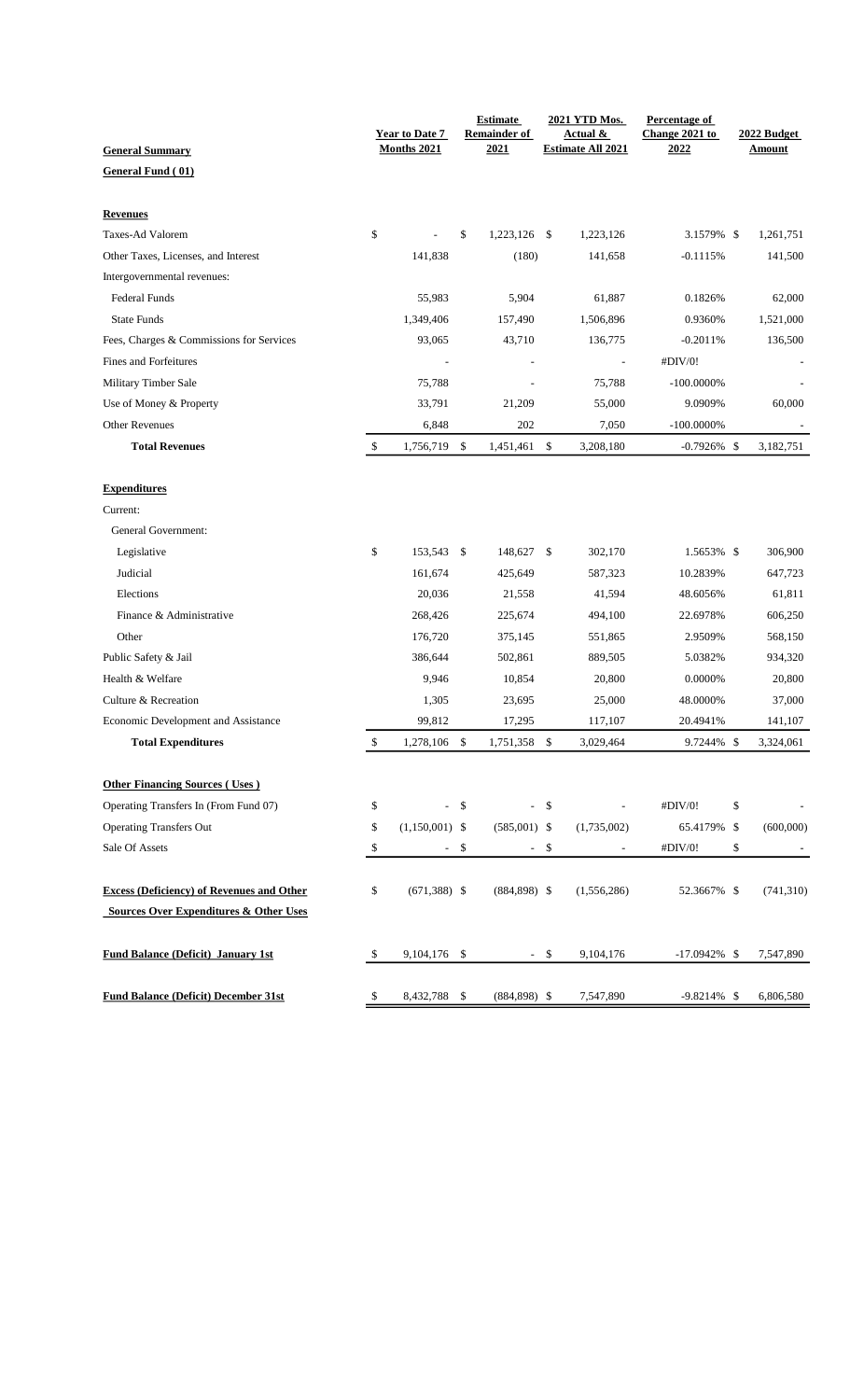|                                                                  |      | <b>Year to Date 7</b> |               | <b>Estimate</b><br><b>Remainder of</b><br>2021 |      | 2021 YTD Mos.<br><b>Actual &amp;</b><br><b>Estimate All 2021</b> | Percentage of<br>Change 2021 to | 2022 Budget   |
|------------------------------------------------------------------|------|-----------------------|---------------|------------------------------------------------|------|------------------------------------------------------------------|---------------------------------|---------------|
| <b>General Summary</b><br><b>Parish Transportation Fund (02)</b> |      | Months 2021           |               |                                                |      |                                                                  | 2022                            | <b>Amount</b> |
| <b>Revenues</b>                                                  |      |                       |               |                                                |      |                                                                  |                                 |               |
| Intergovernmental Revenues:                                      |      |                       |               |                                                |      |                                                                  |                                 |               |
| Parish Transp. Funds-State of Louisiana                          | \$   | 181,581 \$            |               | 98,419 \$                                      |      | 280,000                                                          | $0.0000\%$ \$                   | 280,000       |
| <b>Federal Funds</b>                                             |      |                       |               |                                                |      | $\overline{a}$                                                   | #DIV/0!                         |               |
| Uses of Money & Property                                         |      | 2,108                 |               | 1,392                                          |      | 3,500                                                            | $-71.4286%$                     | 1,000         |
| <b>Other Revenues</b>                                            |      |                       |               |                                                |      |                                                                  | #DIV/0!                         |               |
| <b>Total Revenues</b>                                            | $\$$ | 183,689               | $\mathcal{S}$ | 99,811 \$                                      |      | 283,500                                                          | $-0.8818\%$ \$                  | 281,000       |
| <b>Expenditures</b>                                              |      |                       |               |                                                |      |                                                                  |                                 |               |
| <b>Public Works</b>                                              | \$   | 2,203,132 \$          |               | 1,848,668                                      | -S   | 4,051,800                                                        | 0.8885% \$                      | 4,087,800     |
| Debt Service:                                                    |      |                       |               |                                                |      |                                                                  |                                 |               |
| Principal                                                        |      |                       |               | 12,656                                         |      | 12,656                                                           | 310.0269%                       | 51,893        |
| Interest                                                         |      |                       |               | 2,459                                          |      | 2,459                                                            | 240.3009%                       | 8,368         |
| <b>Total Expenditures</b>                                        | \$   | 2, 203, 132           | \$            | 1,863,783                                      | \$   | 4,066,915                                                        | 1.9953% \$                      | 4,148,061     |
| <b>Other Financing Sources (Uses)</b>                            |      |                       |               |                                                |      |                                                                  |                                 |               |
| Operating Transfers in (From Sales Tax Fund 05)                  | \$   | 1,750,000 \$          |               | 1,250,000 \$                                   |      | 3,000,000                                                        | 40.0000% \$                     | 4,200,000     |
| Operating Transfer In (From General Fund)                        |      | 500,000               |               | 500,000                                        |      | 1,000,000                                                        | (1)                             | 500,000       |
| Operating Transfers Out (To Road Districts)                      |      | (174,790)             |               | (627, 556)                                     |      | (802, 346)                                                       | (0)                             | (859, 604)    |
| Proceeds of Capital Lease                                        |      |                       |               | 276,895                                        |      | 276,895                                                          | (1)                             |               |
| Sale Of Assets                                                   |      |                       |               |                                                |      |                                                                  | #DIV/0!                         |               |
| <b>Excess (Deficiency) of Revenues and Other</b>                 | \$   | 55,767 \$             |               | $(364, 633)$ \$                                |      | (308, 866)                                                       | 91.3668% \$                     | (26, 665)     |
| <b>Sources Over Expenditures &amp; Other Uses</b>                |      |                       |               |                                                |      |                                                                  |                                 |               |
| <b>Fund Balance (Deficit) January 1st</b>                        | \$   | 742,107               | -\$           |                                                | - \$ | 742,107                                                          | $-41.6201\%$ \$                 | 433,241       |
| <b>Fund Balance (Deficit) December 31st</b>                      | \$   | 797,874               | \$            | $(364, 633)$ \$                                |      | 433,241                                                          | $-6.1548\%$ \$                  | 406,576       |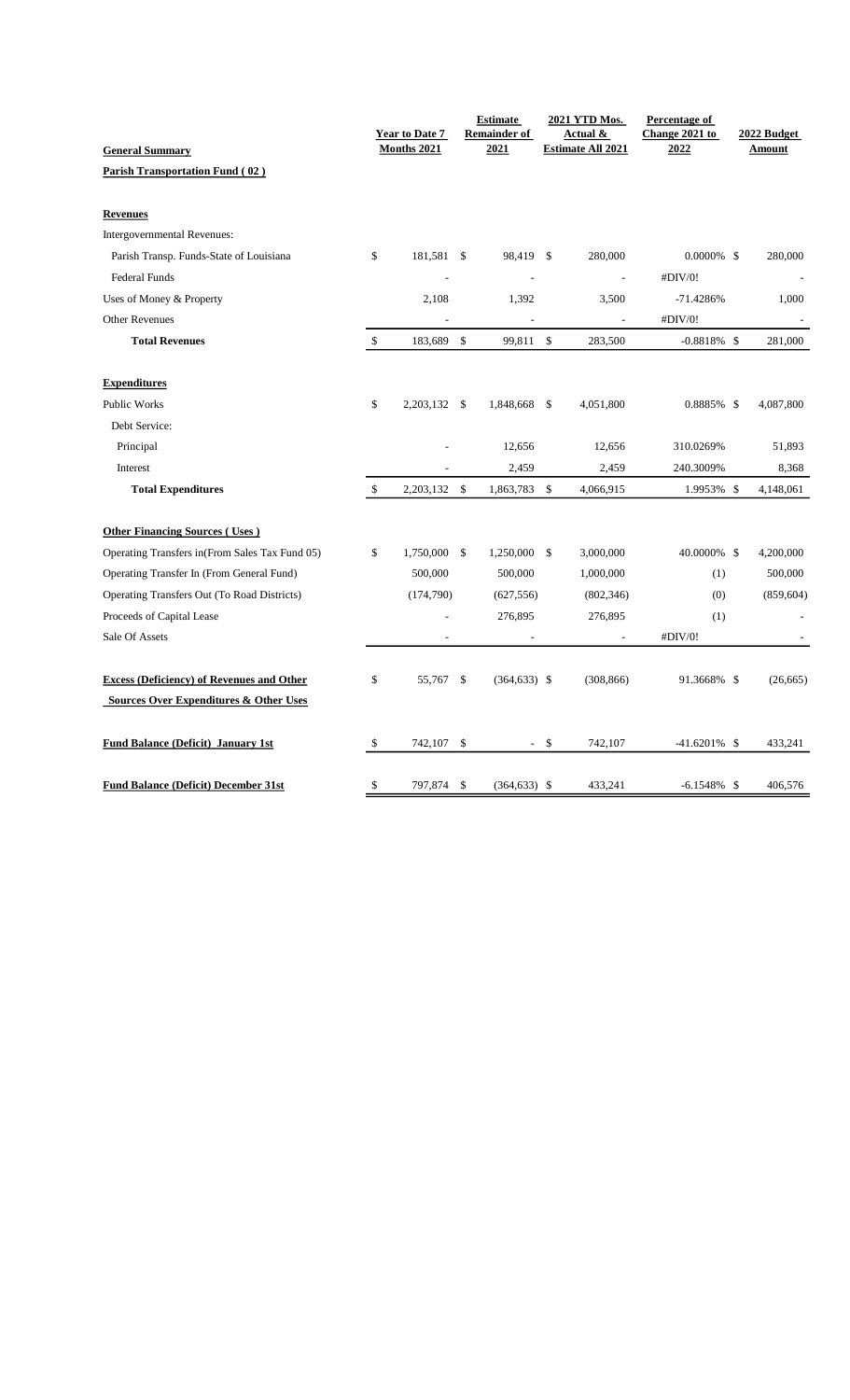|                                                  | <b>Year to Date 7</b>  |               | <b>Estimate</b><br><b>Remainder of</b> |               | 2021 YTD Mos.<br>Actual & | Percentage of<br>Change 2021 to |  | 2022 Budget   |  |  |
|--------------------------------------------------|------------------------|---------------|----------------------------------------|---------------|---------------------------|---------------------------------|--|---------------|--|--|
| <b>General Summary</b>                           | Months 2021            |               | 2021                                   |               | <b>Estimate All 2021</b>  | 2022                            |  | <b>Amount</b> |  |  |
| Sales Tax Fund (05)                              |                        |               |                                        |               |                           |                                 |  |               |  |  |
| <b>Revenues</b>                                  |                        |               |                                        |               |                           |                                 |  |               |  |  |
| Taxes-Sales And Use                              | \$<br>3,071,610 \$     |               | 1,628,390 \$                           |               | 4,700,000                 | 6.3830% \$                      |  | 5,000,000     |  |  |
| Fees, Charges, & Commissions for Services        |                        |               |                                        |               |                           | #DIV/0!                         |  |               |  |  |
| Salary Reimbursement- Tax Commission             |                        |               |                                        |               |                           | #DIV/0!                         |  |               |  |  |
| Use of Money & Property                          | 7,796                  |               | 4,204                                  |               | 12,000                    | 0.0000%                         |  | 12,000        |  |  |
| Other Revenues                                   |                        |               |                                        |               |                           | #DIV/0!                         |  |               |  |  |
| <b>Total Revenues</b>                            | \$<br>3,079,406        | $\mathcal{S}$ | 1,632,594                              | $\mathbb{S}$  | 4,712,000                 | 6.3667% \$                      |  | 5,012,000     |  |  |
| <b>Expenditures</b>                              |                        |               |                                        |               |                           |                                 |  |               |  |  |
| Current:                                         |                        |               |                                        |               |                           |                                 |  |               |  |  |
| <b>General Government:</b>                       |                        |               |                                        |               |                           |                                 |  |               |  |  |
| Finance and Administrative                       | \$<br>66,742           | \$            | 77,358                                 | $\mathcal{S}$ | 144,100                   | 108.2582% \$                    |  | 300,100       |  |  |
| <b>Public Works</b>                              | 606,722                |               | 743,758                                |               | 1,350,480                 | 4.4999%                         |  | 1,411,250     |  |  |
| <b>Total Expenditures</b>                        | \$<br>673,464          | \$            | 821,116                                | $\mathbb{S}$  | 1,494,580                 | 14.5037% \$                     |  | 1,711,350     |  |  |
| <b>Other Financing Sources (Uses)</b>            |                        |               |                                        |               |                           |                                 |  |               |  |  |
| Operating Transfers Out (To Transp. Fund 02)     | \$<br>$(1,750,000)$ \$ |               | $(1,250,000)$ \$                       |               | (3,000,000)               | $-40.0000\%$ \$                 |  | (4,200,000)   |  |  |
| Operating Transfers Out (Solid Waste Landfill)   |                        |               |                                        |               |                           |                                 |  |               |  |  |
| Sale of Property (Salvage, Etc.)                 | ٠                      |               | $\overline{\phantom{a}}$               |               | $\sim$                    | #DIV/0!                         |  |               |  |  |
| <b>Excess (Deficiency) of Revenues and Other</b> | \$<br>655,942 \$       |               | $(438,522)$ \$                         |               | 217,420                   | $-513.6464\%$ \$                |  | (899, 350)    |  |  |
| Sources Over Expenditures & Other Uses           |                        |               |                                        |               |                           |                                 |  |               |  |  |
| <b>Fund Balance (Deficit) January 1st</b>        | \$<br>3,404,797        | \$            |                                        | -\$           | 3,404,797                 | 6.3857% \$                      |  | 3,622,217     |  |  |
| <b>Fund Balance (Deficit) December 31st</b>      | \$<br>4,060,739        | \$            | $(438,522)$ \$                         |               | 3,622,217                 | $-24.8287\%$ \$                 |  | 2,722,867     |  |  |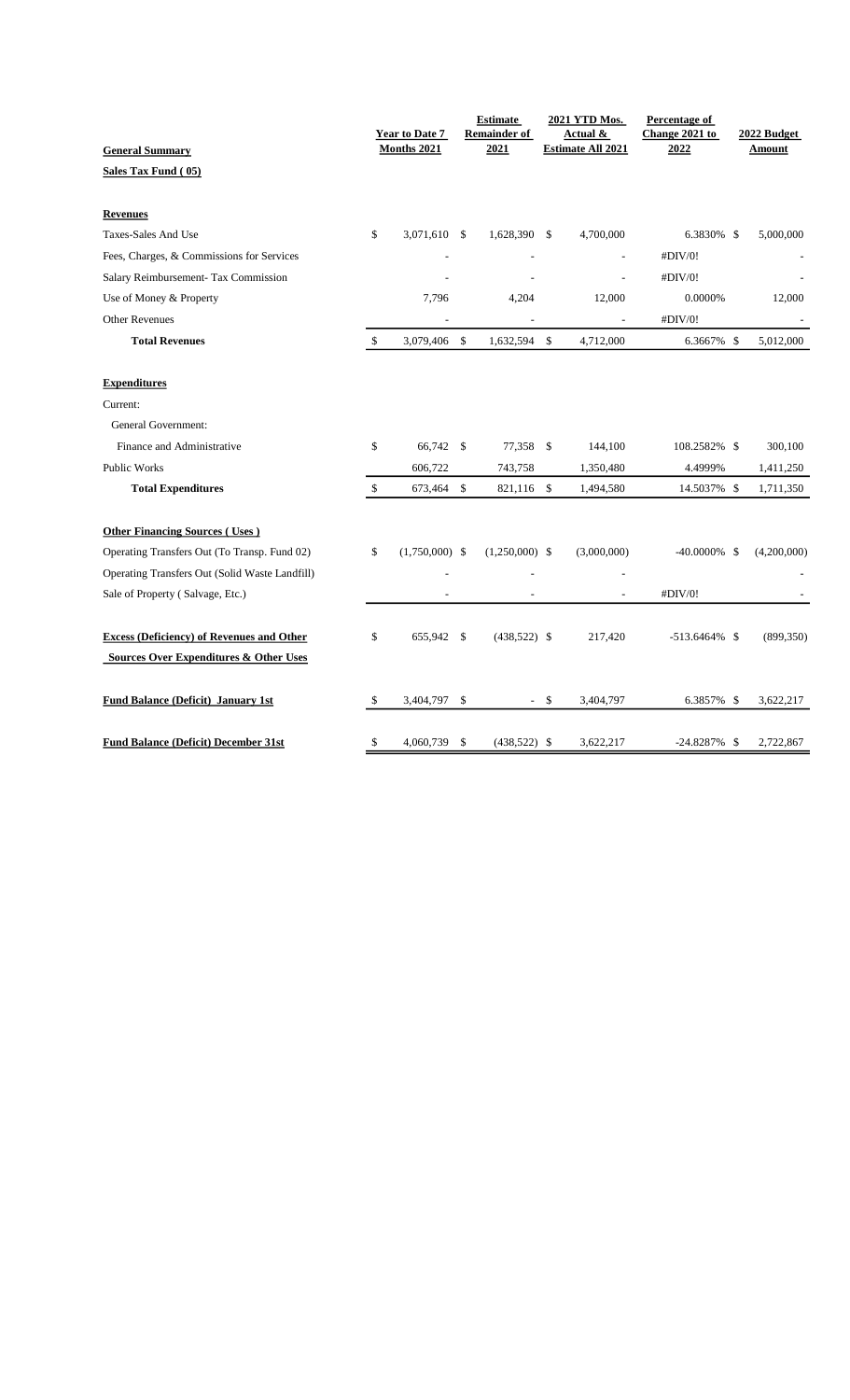| <b>General Summary</b>                            |              | <b>Year to Date 7</b><br><b>Months 2021</b> |               | <b>Estimate</b><br><b>Remainder of</b><br>2021 | 2021 YTD Mos.<br>Actual &<br><b>Estimate All 2021</b> |                                                       | Percentage of<br>Change 2021 to<br>2022 |  | 2022 Budget<br>Amount |  |
|---------------------------------------------------|--------------|---------------------------------------------|---------------|------------------------------------------------|-------------------------------------------------------|-------------------------------------------------------|-----------------------------------------|--|-----------------------|--|
| <b>Criminal Juror Fees Fund (06)</b>              |              |                                             |               |                                                |                                                       |                                                       |                                         |  |                       |  |
|                                                   |              |                                             |               |                                                |                                                       |                                                       |                                         |  |                       |  |
| <b>Revenues</b>                                   |              |                                             |               |                                                |                                                       |                                                       |                                         |  |                       |  |
| Fines (Criminal Juror Fees)                       | \$           | $1,281$ \$                                  |               | 1,719                                          | <sup>\$</sup>                                         | 3,000                                                 | 66.6667% \$                             |  | 5,000                 |  |
| Use of Money & Property                           |              | 4                                           | \$            | (4)                                            |                                                       | $\overline{\phantom{a}}$                              | #DIV/0!                                 |  |                       |  |
| <b>Total Revenues</b>                             | $\mathbb{S}$ | 1,285                                       | \$            | 1,715                                          | $\mathbb{S}$                                          | 3,000                                                 | 66.6667% \$                             |  | 5,000                 |  |
| <b>Expenditures</b>                               |              |                                             |               |                                                |                                                       |                                                       |                                         |  |                       |  |
| Current:                                          |              |                                             |               |                                                |                                                       |                                                       |                                         |  |                       |  |
| General Government:                               |              |                                             |               |                                                |                                                       |                                                       |                                         |  |                       |  |
| Judicial                                          | \$           | 2,114                                       | \$            | 2,886                                          | \$                                                    | 5,000                                                 | $0.0000\%$ \$                           |  | 5,000                 |  |
| <b>Total Expenditures</b>                         | \$           | $2,114$ \$                                  |               | 2,886                                          | $\mathbb{S}$                                          | 5,000                                                 | $0.0000\%$ \$                           |  | 5,000                 |  |
| <b>Excess (Deficiency) of Revenues and Other</b>  |              | (829)                                       |               | (1, 171)                                       |                                                       | (2,000)                                               | 100.0000%                               |  |                       |  |
| <b>Sources Over Expenditures &amp; Other Uses</b> |              |                                             |               |                                                |                                                       |                                                       |                                         |  |                       |  |
|                                                   |              |                                             |               |                                                |                                                       |                                                       |                                         |  |                       |  |
| <b>Fund Balance (Deficit) January 1st</b>         | \$           | 2,558 \$                                    |               |                                                | $-$ \$                                                | 2,558                                                 | $-78.1861\%$ \$                         |  | 558                   |  |
|                                                   |              |                                             |               |                                                |                                                       |                                                       |                                         |  |                       |  |
| <b>Fund Balance (Deficit) December 31st</b>       | \$           | 1,729                                       | $\sqrt[6]{3}$ | $(1,171)$ \$                                   |                                                       | 558                                                   | $0.0000\%$ \$                           |  | 558                   |  |
|                                                   |              | <b>Year to Date 7</b><br>Months 2021        |               | <b>Estimate</b><br><b>Remainder of</b><br>2021 |                                                       | 2021 YTD Mos.<br>Actual &<br><b>Estimate All 2021</b> | Percentage of<br>Change 2021 to<br>2022 |  | 2022 Budget<br>Amount |  |
| <b>General Summary</b>                            |              |                                             |               |                                                |                                                       |                                                       |                                         |  |                       |  |
| <b>Criminal Court Fund (07)</b>                   |              |                                             |               |                                                |                                                       |                                                       |                                         |  |                       |  |
| <b>Revenues</b>                                   |              |                                             |               |                                                |                                                       |                                                       |                                         |  |                       |  |
| Fines & Forfeitures                               | \$           | 133,098 \$                                  |               | 86,902 \$                                      |                                                       | 220,000                                               | $0.0000\%$ \$                           |  | 220,000               |  |
| Use of Money & Property                           |              | 23                                          |               | $27\,$                                         |                                                       | 50                                                    | $\overline{a}$                          |  | $50\,$                |  |
| Miscellaneous                                     |              |                                             |               |                                                |                                                       |                                                       |                                         |  |                       |  |
| <b>Total Revenues</b>                             | \$           |                                             |               |                                                |                                                       |                                                       | #DIV/0!                                 |  |                       |  |
|                                                   |              | 133,121 \$                                  |               | 86,929                                         | \$                                                    | 220,050                                               | $0.0000\%$ \$                           |  | 220,050               |  |
|                                                   |              |                                             |               |                                                |                                                       |                                                       |                                         |  |                       |  |
| <b>Expenditures</b>                               |              |                                             |               |                                                |                                                       |                                                       |                                         |  |                       |  |
| Current:                                          |              |                                             |               |                                                |                                                       |                                                       |                                         |  |                       |  |
| General Government:                               |              |                                             |               |                                                |                                                       |                                                       |                                         |  |                       |  |
| Judicial<br><b>Total Expenditures</b>             | \$<br>\$     | 172,857<br>172,857                          | \$<br>\$      | 135,293<br>135,293                             | \$<br>$\mathbb{S}$                                    | 308,150<br>308,150                                    | 2.9207% \$<br>2.9207% \$                |  | 317,150<br>317,150    |  |
|                                                   |              |                                             |               |                                                |                                                       |                                                       |                                         |  |                       |  |
| <b>Other Financing Sources (Uses)</b>             |              |                                             |               |                                                |                                                       |                                                       |                                         |  |                       |  |
| Operating Transfers In (General Fund)             | -\$          |                                             | $-$ \$        | 50,000                                         | \$                                                    | 50,000                                                | 100.0000% \$                            |  | 100,000               |  |
| <b>Excess (Deficiency) of Revenues and Other</b>  | \$           | $(39,736)$ \$                               |               | $1,636$ \$                                     |                                                       | (38, 100)                                             | 107.6115% \$                            |  | 2,900                 |  |
| <b>Sources Over Expenditures &amp; Other Uses</b> |              |                                             |               |                                                |                                                       |                                                       |                                         |  |                       |  |
|                                                   |              |                                             |               |                                                |                                                       |                                                       |                                         |  |                       |  |
| <b>Fund Balance (Deficit) January 1st</b>         | \$           | 39,390 \$                                   |               |                                                | $-$ \$                                                | 39,390                                                | -96.7251% \$                            |  | 1,290                 |  |
| <b>Fund Balance (Deficit) December 31st</b>       | \$           | $(346)$ \$                                  |               | $1,636$ \$                                     |                                                       | 1,290                                                 | 224.8062% \$                            |  | 4,190                 |  |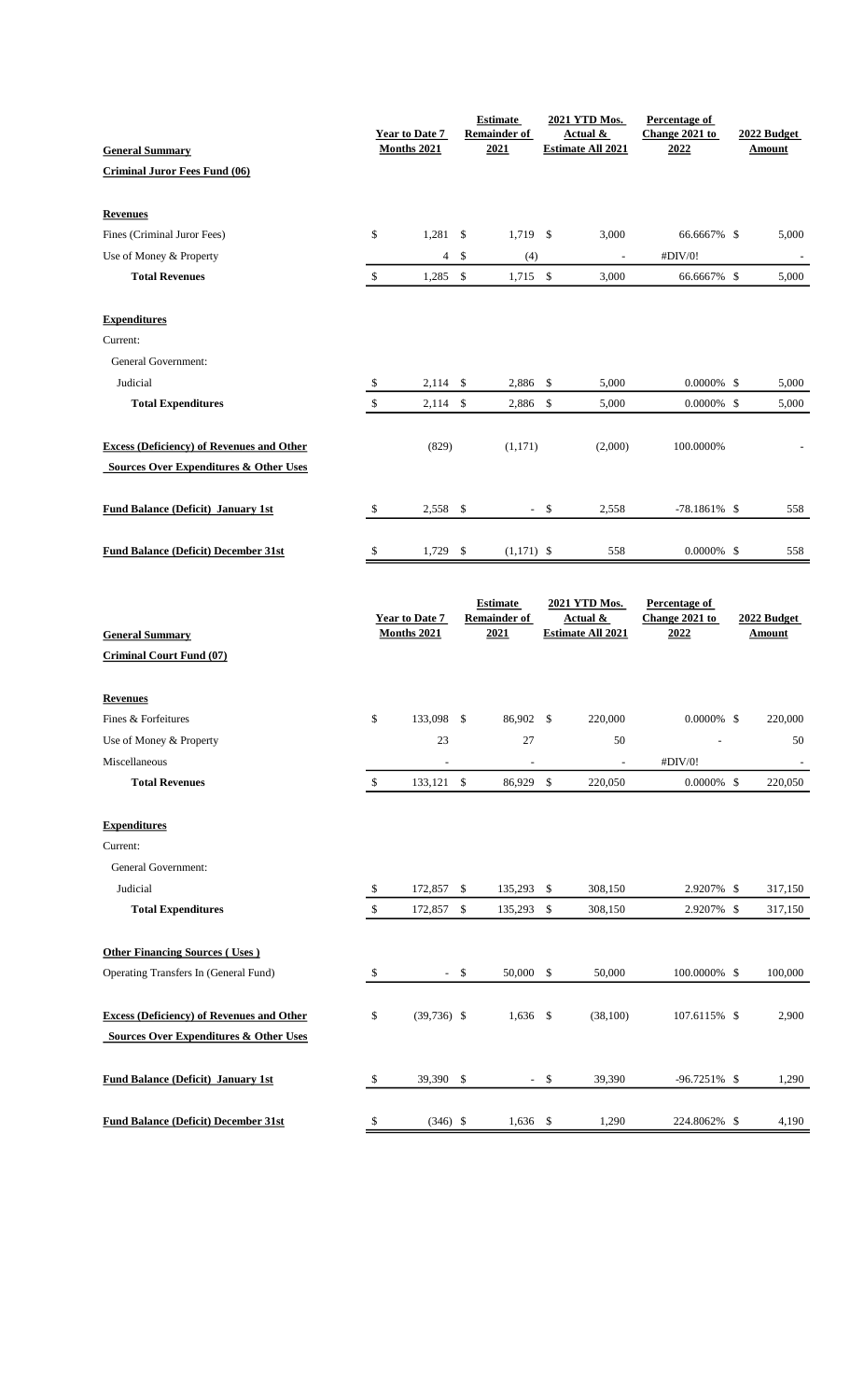| <b>General Summary</b>                            |              | <b>Year to Date 7</b><br>Months 2021 |        | <b>Estimate</b><br><b>Remainder of</b><br>2021 |              | 2021 YTD Mos.<br>Actual &<br><b>Estimate All 2021</b> | Percentage of<br>Change 2021 to<br>2022        | 2022 Budget<br>Amount |                              |  |
|---------------------------------------------------|--------------|--------------------------------------|--------|------------------------------------------------|--------------|-------------------------------------------------------|------------------------------------------------|-----------------------|------------------------------|--|
| <b>Witness Fee Fund (08)</b>                      |              |                                      |        |                                                |              |                                                       |                                                |                       |                              |  |
| <b>Revenues</b>                                   |              |                                      |        |                                                |              |                                                       |                                                |                       |                              |  |
| Fines & Forfeitures                               | \$           | 12,508 \$                            |        | 5,492                                          | \$           | 18,000                                                | 5.5556% \$                                     |                       | 19,000                       |  |
| Use of Money & Property                           |              | (72)                                 |        | (78)                                           |              | (150)                                                 | 0.0000%                                        |                       | (150)                        |  |
| <b>Total Revenues</b>                             | \$           | 12,436 \$                            |        | 5,414 \$                                       |              | 17,850                                                | 5.6022% \$                                     |                       | 18,850                       |  |
| <b>Expenditures</b>                               |              |                                      |        |                                                |              |                                                       |                                                |                       |                              |  |
| Current:                                          |              |                                      |        |                                                |              |                                                       |                                                |                       |                              |  |
| General Government:                               |              |                                      |        |                                                |              |                                                       |                                                |                       |                              |  |
| Judicial                                          | \$           | 1,935                                | \$     | 8,065                                          | \$           | 10,000                                                | 20.0000% \$                                    |                       | 12,000                       |  |
| <b>Total Expenditures</b>                         | \$           | 1,935                                | \$     | 8,065                                          | \$           | 10,000                                                | 20.0000% \$                                    |                       | 12,000                       |  |
| <b>Other Financing Sources (Uses)</b>             |              |                                      |        |                                                |              |                                                       |                                                |                       |                              |  |
| Operating Transfers In (General Fund)             | \$           |                                      | $-$ \$ | 35,000                                         | \$           | 35,000                                                | $-100.0000\%$ \$                               |                       |                              |  |
| <b>Excess (Deficiency) of Revenues and Other</b>  | \$           | 10,501 \$                            |        | 32,349                                         | $\mathbb{S}$ | 42,850                                                | $-84.0140\%$ \$                                |                       | 6,850                        |  |
| <b>Sources Over Expenditures &amp; Other Uses</b> |              |                                      |        |                                                |              |                                                       |                                                |                       |                              |  |
| <b>Fund Balance (Deficit) January 1st</b>         | -\$          | $(41,722)$ \$                        |        |                                                | $-$ \$       | (41, 722)                                             | 102.7036% \$                                   |                       | 1,128                        |  |
| <b>Fund Balance (Deficit) December 31st</b>       | -\$          | $(31,221)$ \$                        |        | 32,349                                         | \$           | 1,128                                                 | 607.2695% \$                                   |                       | 7,978                        |  |
| <b>General Summary</b>                            |              | <b>Year to Date 7</b><br>Months 2021 |        | <b>Estimate</b><br><b>Remainder of</b><br>2021 |              | 2021 YTD Mos.<br>Actual &<br><b>Estimate All 2021</b> | <b>Percentage of</b><br>Change 2021 to<br>2022 |                       | 2022 Budget<br><u>Amount</u> |  |
| <b>Health Unit Fund (30)</b>                      |              |                                      |        |                                                |              |                                                       |                                                |                       |                              |  |
| <b>Revenues</b>                                   |              |                                      |        |                                                |              |                                                       |                                                |                       |                              |  |
| Taxes-Ad Valorem                                  | \$           | 358 \$                               |        | 265,012 \$                                     |              | 265,370                                               | 3.1507% \$                                     |                       | 273,731                      |  |
| Intergovernmental Revenues:                       |              |                                      |        |                                                |              |                                                       |                                                |                       |                              |  |
| <b>State Funds-Revenue Sharing</b>                |              | 2,150                                |        | 4,300                                          |              | 6,450                                                 | 0.0000%                                        |                       | 6,450                        |  |
| Use of Money & Property                           |              | 4,475                                |        | 3,025                                          |              | 7,500                                                 | 0.0000%                                        |                       | 7,500                        |  |
| <b>Other Revenues</b>                             |              |                                      |        |                                                |              |                                                       | #DIV/0!                                        |                       |                              |  |
| <b>Total Revenues</b>                             | $\mathbb{S}$ | 6,983 \$                             |        | 272,337 \$                                     |              | 279,320                                               | 2.9933% \$                                     |                       | 287,681                      |  |
| <b>Expenditures</b>                               |              |                                      |        |                                                |              |                                                       |                                                |                       |                              |  |
| Current:                                          |              |                                      |        |                                                |              |                                                       |                                                |                       |                              |  |
| General Government:                               |              |                                      |        |                                                |              |                                                       |                                                |                       |                              |  |
| Other                                             | \$           | $\sim$                               | \$     | 10,043                                         | $\mathbb{S}$ | 10,043                                                | $0.0000\%$ \$                                  |                       | 10,043                       |  |
| Health & Welfare                                  |              | 72,659                               |        | 328,341                                        |              | 401,000                                               | 24.9377%                                       |                       | 501,000                      |  |
| <b>Total Expenditures</b>                         | \$           | 72,659                               | \$     | 338,384                                        | $\mathbb{S}$ | 411,043                                               | 24.3284% \$                                    |                       | 511,043                      |  |
| <b>Excess (Deficiency) of Revenues and Other</b>  | \$           | $(65,676)$ \$                        |        | $(66,047)$ \$                                  |              | (131, 723)                                            | $-69.5695\%$ \$                                |                       | (223, 362)                   |  |
| <b>Sources Over Expenditures &amp; Other Uses</b> |              |                                      |        |                                                |              |                                                       |                                                |                       |                              |  |
|                                                   |              |                                      |        |                                                |              |                                                       |                                                |                       |                              |  |
| <b>Fund Balance (Deficit) January 1st</b>         | \$           | 2,417,439 \$                         |        |                                                | $-5$         | 2,417,439                                             | $-5.4489\%$ \$                                 |                       | 2,285,716                    |  |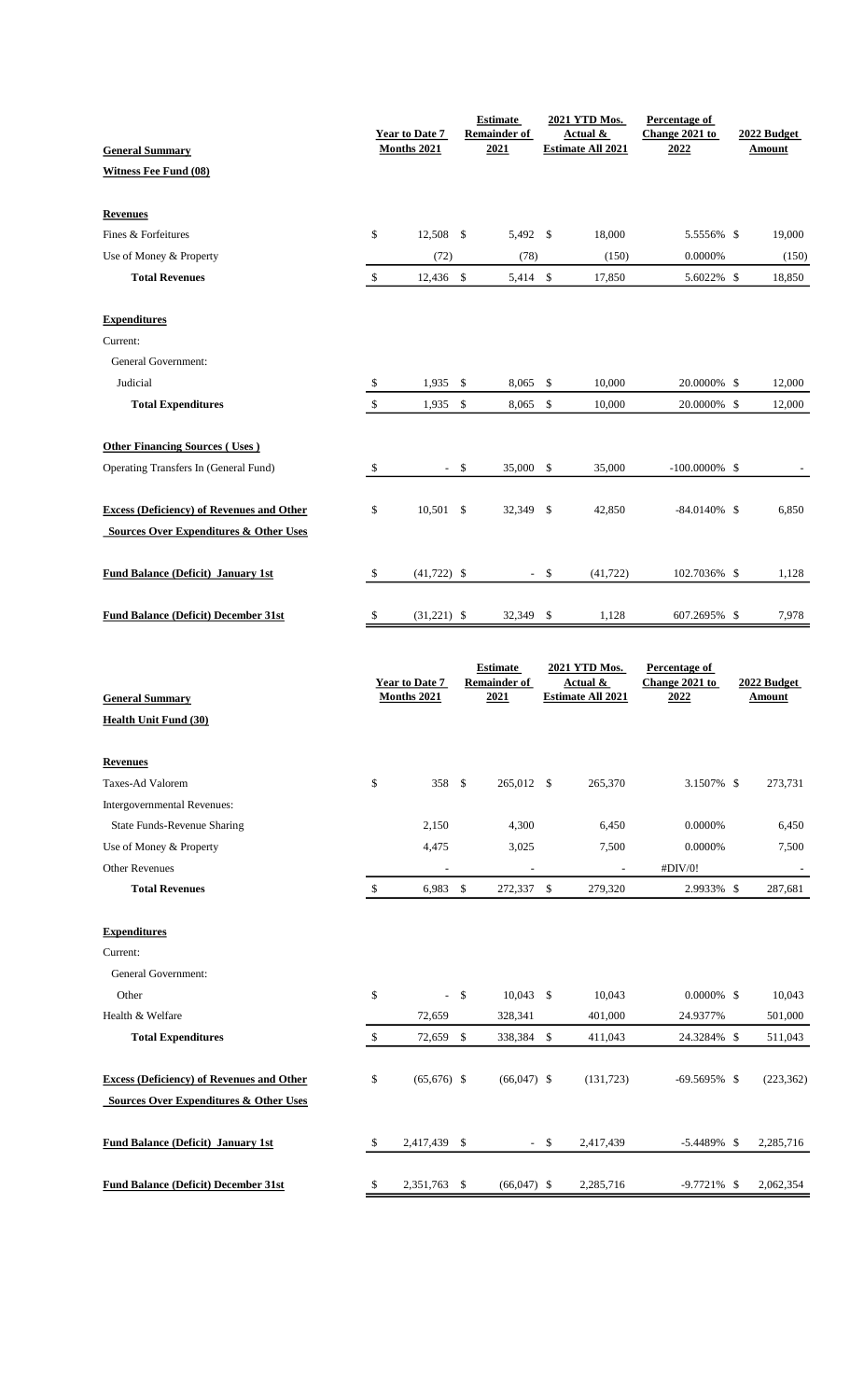| <b>General Summary</b>                            | <b>Year to Date 7</b><br><b>Months 2021</b> |               | <b>Estimate</b><br><b>Remainder of</b><br>2021 |               | 2021 YTD Mos.<br>Actual &<br><b>Estimate All 2021</b> | Percentage of<br>Change 2021 to<br>2022 | 2022 Budget<br><b>Amount</b> |
|---------------------------------------------------|---------------------------------------------|---------------|------------------------------------------------|---------------|-------------------------------------------------------|-----------------------------------------|------------------------------|
| Road District 18- Fund (18)                       |                                             |               |                                                |               |                                                       |                                         |                              |
|                                                   |                                             |               |                                                |               |                                                       |                                         |                              |
| <b>Revenues</b>                                   |                                             |               |                                                |               |                                                       |                                         |                              |
| Taxes-Ad Valorem                                  | \$<br>219S                                  |               | 239,345 \$                                     |               | 239,564                                               | 3.1754% \$                              | 247,171                      |
| Intergovernmental Revenues:                       |                                             |               |                                                |               |                                                       |                                         |                              |
| <b>State Revenue Sharing</b>                      | 2,369                                       |               | 4,738                                          |               | 7,107                                                 | $-0.0985%$                              | 7,100                        |
| <b>Federal Disater Relief Funds</b>               | 52,636                                      |               |                                                |               | 52,636                                                | $-100.0000\%$                           |                              |
| Road Damage Reimbursement                         | 6,952                                       |               |                                                |               | 6,952                                                 | $-100.0000\%$                           |                              |
| Use of Money and Property                         | 306                                         |               | 194                                            |               | 500                                                   | $-40.0000\%$                            | 300                          |
| <b>Other Revenues</b>                             | L,                                          |               |                                                |               |                                                       | #DIV/0!                                 |                              |
| <b>Total Revenues</b>                             | \$<br>62,482                                | $\mathcal{S}$ | 244,277                                        | $\mathbb{S}$  | 306,759                                               | $-17.0127\%$ \$                         | 254,571                      |
| <b>Expenditures</b>                               |                                             |               |                                                |               |                                                       |                                         |                              |
| Current:                                          |                                             |               |                                                |               |                                                       |                                         |                              |
| General Government-Other                          | \$                                          | \$            | 9,069                                          | $\mathcal{S}$ | 9,069                                                 | $0.0000\%$ \$                           | 9,069                        |
| Public Works                                      | 151,916                                     |               | 103,727                                        |               | 255,643                                               | 125.0189%                               | 575,245                      |
| Debt Service:                                     |                                             |               |                                                |               |                                                       |                                         |                              |
| Principal                                         | 14,822                                      |               | 10,737                                         |               | 25,559                                                | $-3.8382%$                              | 24,578                       |
| Interest                                          | 1,211                                       |               | 715                                            |               | 1,926                                                 | $-67.9128%$                             | 618                          |
| <b>Total Expenditures</b>                         | \$<br>167,949                               | \$            | 124,248                                        | \$            | 292,197                                               | 108.5956% \$                            | 609,510                      |
| <b>Other Financing Sources (Uses)</b>             |                                             |               |                                                |               |                                                       |                                         |                              |
| <b>Operating Transfers In</b>                     | \$<br>105,575                               | \$            | 75,955                                         | \$            | 181,530                                               | 11.9071% \$                             | 203,145                      |
| Proceeds of Capital Lease                         |                                             |               |                                                |               |                                                       | #DIV/0!                                 |                              |
| Sale of Property (Salvage, Etc.)                  | $\overline{a}$                              |               |                                                |               | $\overline{a}$                                        | #DIV/0!                                 |                              |
| <b>Excess (Deficiency) of Revenues and Other</b>  | \$<br>108                                   | $\mathcal{S}$ | 195,984 \$                                     |               | 196,092                                               | $-177.4096\%$ \$                        | (151,794)                    |
| <b>Sources Over Expenditures &amp; Other Uses</b> |                                             |               |                                                |               |                                                       |                                         |                              |
|                                                   |                                             |               |                                                |               |                                                       |                                         |                              |
| <b>Fund Balance (Deficit) January 1st</b>         | \$<br>949                                   | \$            | $\sim$                                         | $\mathcal{S}$ | 949                                                   | 20663.0137% \$                          | 197,041                      |
| <b>Fund Balance (Deficit) December 31st</b>       | \$<br>1,057                                 | $\mathcal{S}$ | 195,984                                        | \$            | 197,041                                               | $-77.0368\%$ \$                         | 45,247                       |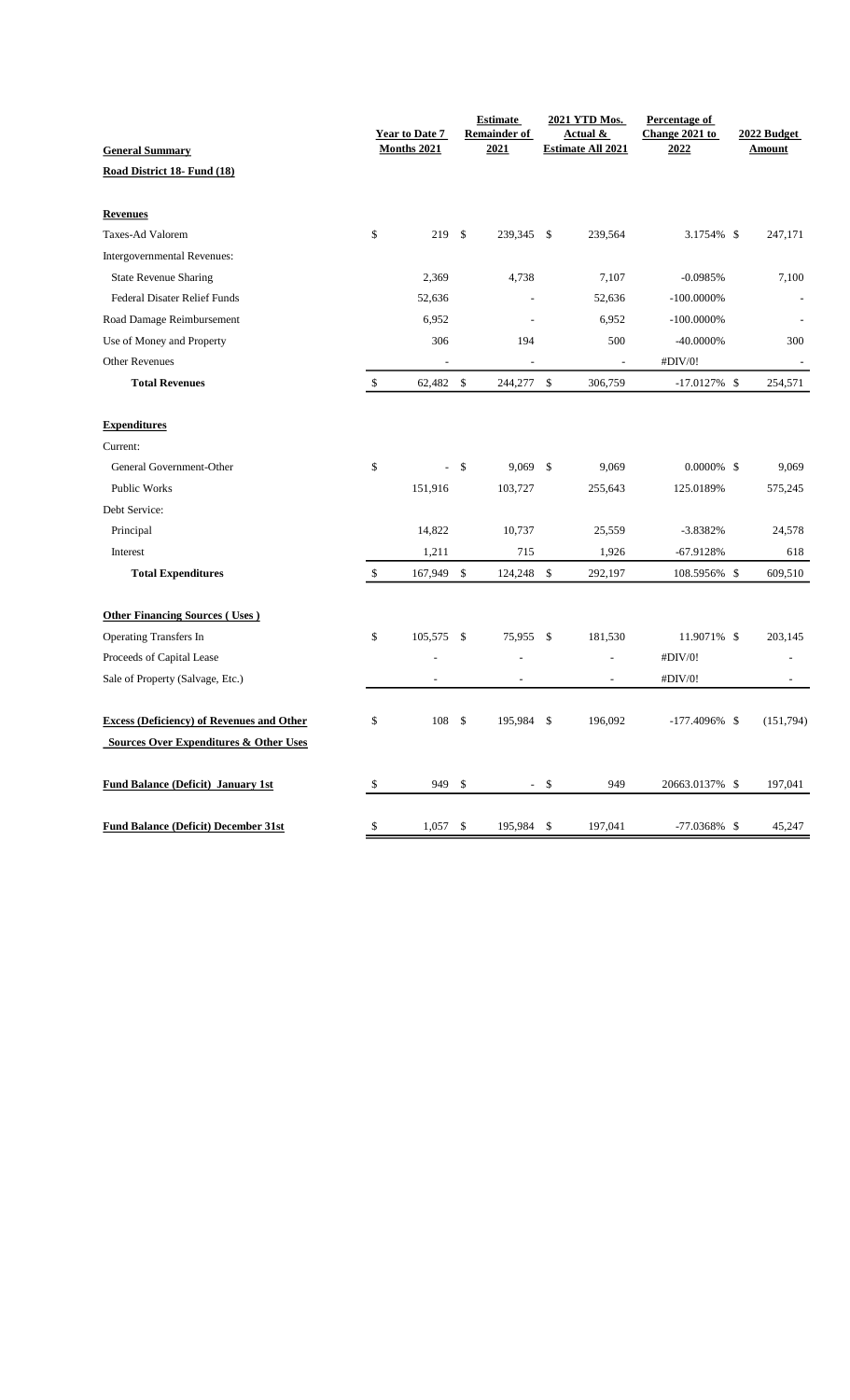| <b>General Summary</b>                            | <b>Year to Date 7</b><br><b>Months 2021</b> |               | <b>Estimate</b><br><b>Remainder of</b><br>2021 |               | 2021 YTD Mos.<br>Actual &<br><b>Estimate All 2021</b> | Percentage of<br>Change 2021 to<br>2022 | 2022 Budget<br><b>Amount</b> |
|---------------------------------------------------|---------------------------------------------|---------------|------------------------------------------------|---------------|-------------------------------------------------------|-----------------------------------------|------------------------------|
| Road District 16- Fund (16)                       |                                             |               |                                                |               |                                                       |                                         |                              |
|                                                   |                                             |               |                                                |               |                                                       |                                         |                              |
| <b>Revenues</b>                                   |                                             |               |                                                |               |                                                       |                                         |                              |
| Taxes-Ad Valorem                                  | \$<br>467 \$                                |               | 211,542 \$                                     |               | 212,009                                               | 3.1659% \$                              | 218,721                      |
| Intergovernmental Revenues:                       |                                             |               |                                                |               |                                                       |                                         |                              |
| <b>State Revenue Sharing</b>                      | 1,839                                       |               | 3,678                                          |               | 5,517                                                 | 0.0000%                                 | 5,517                        |
| Federal Disaster Relief Funds                     | $\overline{\phantom{a}}$                    |               |                                                |               | $\overline{a}$                                        | #DIV/0!                                 |                              |
| Road Damage Reimbursement                         | 1,000                                       |               |                                                |               | 1,000                                                 | $-100.0000\%$                           |                              |
| Use of Money and Property                         | 331                                         |               | 219                                            |               | 550                                                   | -9.0909%                                | 500                          |
| <b>Other Revenues</b>                             | L,                                          |               | ÷,                                             |               |                                                       | #DIV/0!                                 |                              |
| <b>Total Revenues</b>                             | \$<br>3,637                                 | $\mathcal{S}$ | 215,439                                        | $\mathbb{S}$  | 219,076                                               | 2.5845% \$                              | 224,738                      |
| <b>Expenditures</b>                               |                                             |               |                                                |               |                                                       |                                         |                              |
| Current:                                          |                                             |               |                                                |               |                                                       |                                         |                              |
| General Government-Other                          | \$<br>÷,                                    | $\mathcal{S}$ | 8,016                                          | $\mathcal{S}$ | 8,016                                                 | $0.0000\%$ \$                           | 8,016                        |
| Public Works                                      | 299,190                                     |               | 76,056                                         |               | 375,246                                               | 52.5133%                                | 572,300                      |
| Debt Service:                                     |                                             |               |                                                |               |                                                       |                                         |                              |
| Principal                                         | 7,358                                       |               | 5,338                                          |               | 12,696                                                | 179.7101%                               | 35,512                       |
| Interest                                          | 737                                         |               | 445                                            |               | 1,182                                                 | 523.0964%                               | 7,365                        |
| <b>Total Expenditures</b>                         | \$<br>307,285                               | \$            | 89,855                                         | \$            | 397,140                                               | 56.9202% \$                             | 623,193                      |
| <b>Other Financing Sources (Uses)</b>             |                                             |               |                                                |               |                                                       |                                         |                              |
| <b>Operating Transfers In</b>                     | \$<br>240,753                               | -\$           |                                                | \$            | 240,753                                               | $-15.6210\%$ \$                         | 203,145                      |
| Proceeds of Capital Lease                         |                                             |               |                                                |               | $\overline{\phantom{a}}$                              | #DIV/0!                                 | 125,000                      |
| Sale of Property (Salvage, Etc.)                  |                                             |               |                                                |               | $\overline{\phantom{a}}$                              | #DIV/0!                                 |                              |
|                                                   |                                             |               |                                                |               |                                                       |                                         |                              |
| <b>Excess (Deficiency) of Revenues and Other</b>  | \$<br>$(62,895)$ \$                         |               | 125,584                                        | -\$           | 62,689                                                | $-212.1568\%$ \$                        | (70, 310)                    |
| <b>Sources Over Expenditures &amp; Other Uses</b> |                                             |               |                                                |               |                                                       |                                         |                              |
| <b>Fund Balance (Deficit) January 1st</b>         | \$<br>23,540                                | \$            | ٠                                              | \$            | 23,540                                                | 266.3084% \$                            | 86,229                       |
|                                                   |                                             |               |                                                |               |                                                       |                                         |                              |
| <b>Fund Balance (Deficit) December 31st</b>       | \$<br>$(39,355)$ \$                         |               | 125,584                                        | \$            | 86,229                                                | $-81.5387\%$ \$                         | 15,919                       |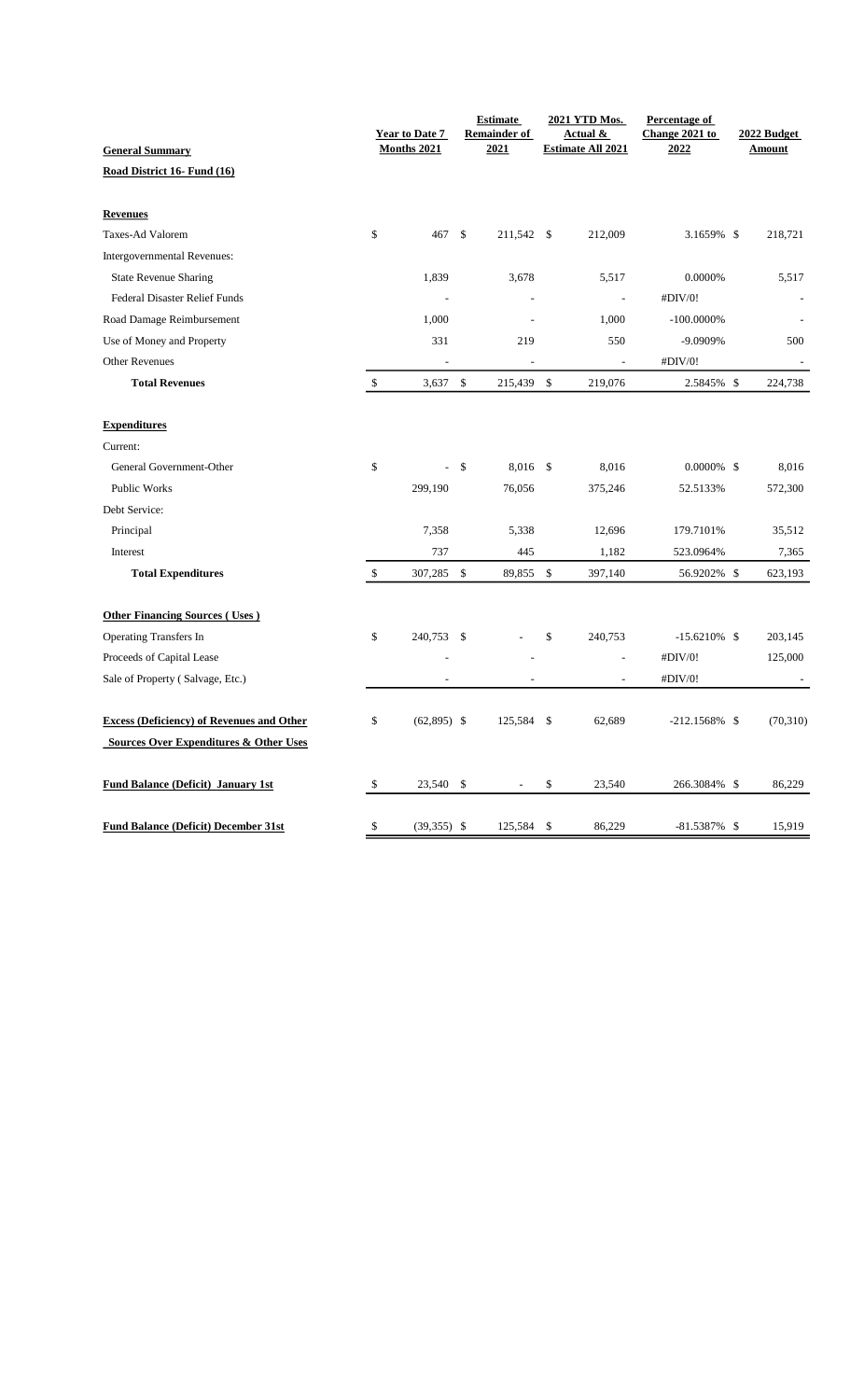| <b>General Summary</b>                            |            | <b>Year to Date 7</b><br><b>Months 2021</b> |               | <b>Estimate</b><br><b>Remainder of</b><br>2021 |               | 2021 YTD Mos.<br>Actual &<br><b>Estimate All 2021</b> | Percentage of<br>Change 2021 to<br>2022 | 2022 Budget<br><b>Amount</b> |
|---------------------------------------------------|------------|---------------------------------------------|---------------|------------------------------------------------|---------------|-------------------------------------------------------|-----------------------------------------|------------------------------|
| Road District 09- Fund (09)                       |            |                                             |               |                                                |               |                                                       |                                         |                              |
|                                                   |            |                                             |               |                                                |               |                                                       |                                         |                              |
| <b>Revenues</b>                                   |            |                                             |               |                                                |               |                                                       |                                         |                              |
| Taxes-Ad Valorem                                  | \$         | 762 \$                                      |               | 364,984                                        | \$            | 365,746                                               | 3.1607% \$                              | 377,306                      |
| Intergovernmental Revenues:                       |            |                                             |               |                                                |               |                                                       |                                         |                              |
| <b>State Revenue Sharing</b>                      |            | 3,209                                       |               | 6,418                                          |               | 9,627                                                 | 0.0000%                                 | 9,627                        |
| <b>Federal Disaster Relief Funds</b>              |            |                                             |               | $\overline{\phantom{a}}$                       |               | L,                                                    | #DIV/0!                                 |                              |
| Use of Money and Property                         |            | 531                                         |               | 369                                            |               | 900                                                   | 0.0000%                                 | 900                          |
| Donations                                         |            |                                             |               |                                                |               | L,                                                    | #DIV/0!                                 |                              |
| Road Damage Reimbursement                         |            | 9,976                                       |               |                                                |               | 9,976                                                 | $-100.0000\%$                           |                              |
| <b>Other Revenues</b>                             |            | 1,000                                       |               | $\overline{\phantom{a}}$                       |               | 1,000                                                 | $-100.0000\%$                           |                              |
| <b>Total Revenues</b>                             | \$         | 15,478                                      | $\sqrt[6]{3}$ | 371,771 \$                                     |               | 387,249                                               | $0.1508\%$ \$                           | 387,833                      |
| <b>Expenditures</b>                               |            |                                             |               |                                                |               |                                                       |                                         |                              |
| Current:                                          |            |                                             |               |                                                |               |                                                       |                                         |                              |
| General Government-Other                          | \$         | $\overline{\phantom{a}}$                    | \$            | 13,831 \$                                      |               | 13,831                                                | $0.0000\%$ \$                           | 13,831                       |
| Public Works                                      |            | 182,821                                     |               | 473,890                                        |               | 656,711                                               | 5.8609%                                 | 695,200                      |
| Debt Service:                                     |            |                                             |               |                                                |               |                                                       |                                         |                              |
| Principal                                         |            | 7,358                                       |               | 5,338                                          |               | 12,696                                                | 179.7101%                               | 35,512                       |
| Interest                                          |            | 737                                         |               | 445                                            |               | 1,182                                                 | 523.0964%                               | 7,365                        |
| <b>Total Expenditures</b>                         | $\sqrt{3}$ | 190,916 \$                                  |               | 493,504                                        | $\mathcal{S}$ | 684,420                                               | 9.8606% \$                              | 751,908                      |
| <b>Other Financing Sources (Uses)</b>             |            |                                             |               |                                                |               |                                                       |                                         |                              |
| <b>Operating Transfers In</b>                     | \$         | 100,000 \$                                  |               | 193,493 \$                                     |               | 293,493                                               | $-100.0000\%$ \$                        |                              |
| Proceeds of Capital Lease                         |            |                                             |               |                                                |               | $\overline{\phantom{a}}$                              | #DIV/0!                                 | 125,000                      |
| Transfer to LCDBG Fund                            |            |                                             |               |                                                |               | $\overline{a}$                                        | #DIV/0!                                 |                              |
| Sale of Property (Salvage, Etc.)                  |            |                                             |               |                                                |               |                                                       | #DIV/0!                                 |                              |
| <b>Excess (Deficiency) of Revenues and Other</b>  | \$         | $(75, 438)$ \$                              |               | 71,760 \$                                      |               | (3,678)                                               | $-6400.1359\%$ \$                       | (239,075)                    |
| <b>Sources Over Expenditures &amp; Other Uses</b> |            |                                             |               |                                                |               |                                                       |                                         |                              |
| <b>Fund Balance (Deficit) January 1st</b>         | \$         | 326,769 \$                                  |               |                                                | $-$ \$        | 326,769                                               | $-1.1256\%$ \$                          | 323,091                      |
| <b>Fund Balance (Deficit) December 31st</b>       | \$         | 251,331 \$                                  |               | 71,760 \$                                      |               | 323,091                                               | $-73.9962\%$ \$                         | 84,016                       |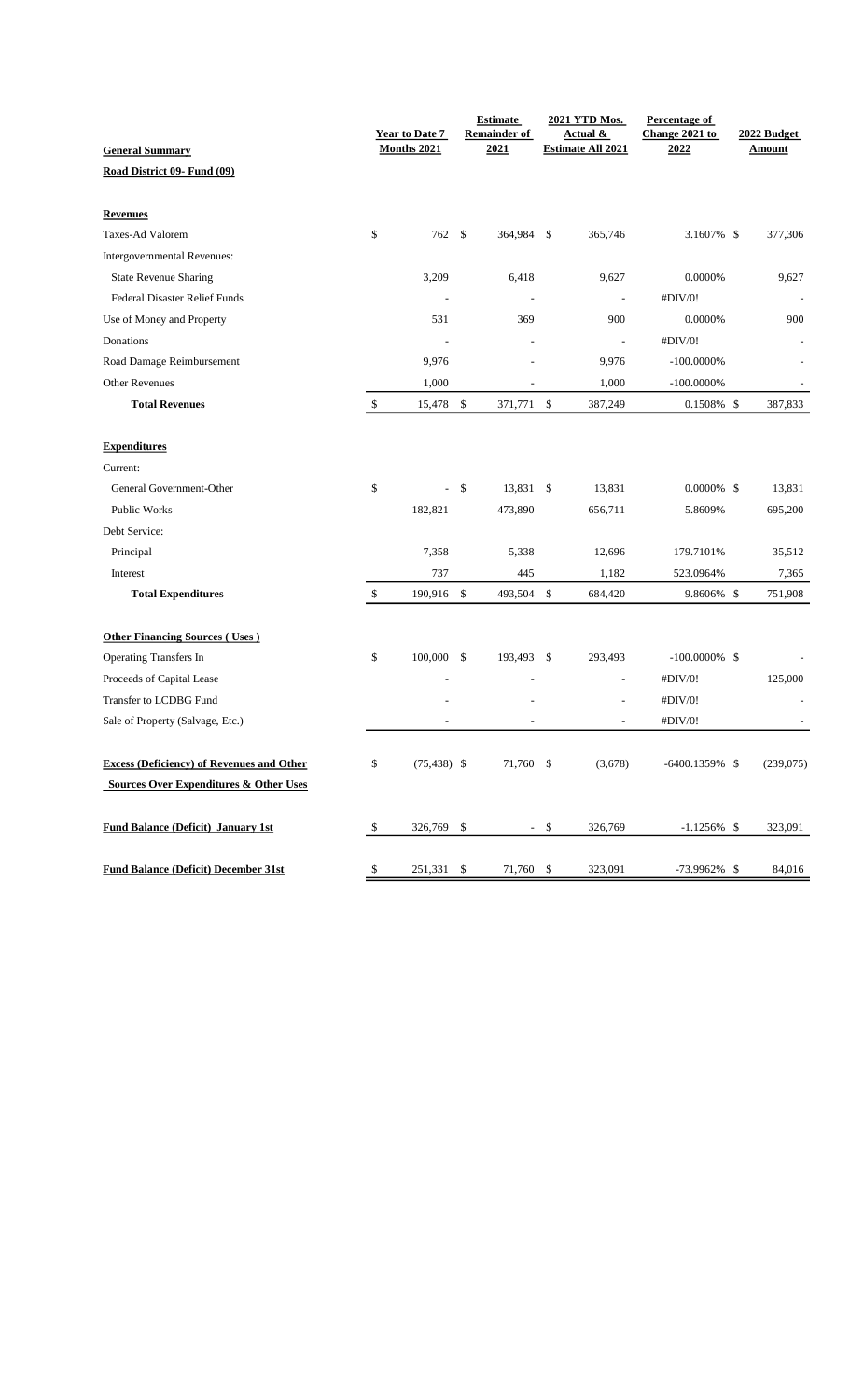| <b>General Summary</b>                            |               | Year to Date 7<br>Months 2021 |                    | <b>Estimate</b><br><b>Remainder of</b><br>2021 |        | 2021 YTD Mos.<br>Actual &<br><b>Estimate All 2021</b> | Percentage of<br>Change 2021 to<br>2022 | 2022 Budget<br><u>Amount</u> |
|---------------------------------------------------|---------------|-------------------------------|--------------------|------------------------------------------------|--------|-------------------------------------------------------|-----------------------------------------|------------------------------|
| Road District 17- Fund (17)                       |               |                               |                    |                                                |        |                                                       |                                         |                              |
|                                                   |               |                               |                    |                                                |        |                                                       |                                         |                              |
| <b>Revenues</b>                                   |               |                               |                    |                                                |        |                                                       |                                         |                              |
| Taxes-Ad Valorem                                  | \$            | 804 \$                        |                    | 620,243                                        | -\$    | 621,047                                               | 3.1849% \$                              | 640,827                      |
| Intergovernmental Revenues:                       |               |                               |                    |                                                |        |                                                       |                                         |                              |
| <b>State Revenue Sharing</b>                      |               | 5,584                         |                    | 11,168                                         |        | 16,752                                                | 0.0000%                                 | 16,752                       |
| <b>Federal Disaster Relief Funds</b>              |               | 16,610                        |                    |                                                |        | 16,610                                                | $-100.0000\%$                           |                              |
| Road Damage Reimbursement                         |               | ÷,                            |                    |                                                |        | L,                                                    | #DIV/0!                                 |                              |
| Use of Money and Property                         |               | 456                           |                    | 244                                            |        | 700                                                   | 0.0000%                                 | 700                          |
| <b>Other Revenues</b>                             |               |                               |                    |                                                |        |                                                       | #DIV/0!                                 |                              |
| <b>Total Revenues</b>                             | $\mathbf{\$}$ | 23,454 \$                     |                    | 631,655 \$                                     |        | 655,109                                               | 0.4839% \$                              | 658,279                      |
| <b>Expenditures</b>                               |               |                               |                    |                                                |        |                                                       |                                         |                              |
| Current:                                          |               |                               |                    |                                                |        |                                                       |                                         |                              |
| General Government-Other                          | \$            |                               | $\mathbf{\hat{S}}$ | 23,504 \$                                      |        | 23,504                                                | $0.0000\%$ \$                           | 23,504                       |
| <b>Public Works</b>                               |               | 387,601                       |                    | 537,482                                        |        | 925,083                                               | 6.3825%                                 | 984,126                      |
| Debt Service:                                     |               |                               |                    |                                                |        |                                                       |                                         |                              |
| Principal                                         |               | 21,770                        |                    | 15,755                                         |        | 37,525                                                | 4.8554%                                 | 39,347                       |
| Interest                                          |               | 2,247                         |                    | 1,399                                          |        | 3,646                                                 | -49.9726%                               | 1,824                        |
| <b>Total Expenditures</b>                         | \$            | 411,618 \$                    |                    | 578,140 \$                                     |        | 989,758                                               | 5.9654% \$                              | 1,048,801                    |
| <b>Other Financing Sources (Uses)</b>             |               |                               |                    |                                                |        |                                                       |                                         |                              |
| <b>Operating Transfers In</b>                     | \$            | 78,461 \$                     |                    | 358,109                                        | \$     | 436,570                                               | $-53.7243\%$ \$                         | 202,026                      |
| <b>Operating Transfers Out</b>                    |               | (1,670)                       |                    |                                                |        | (1,670)                                               |                                         |                              |
| Proceeds of Capital Lease                         |               |                               |                    |                                                |        |                                                       | #DIV/0!                                 |                              |
| Sale of Property (Salvage, Etc.)                  |               | $\overline{\phantom{a}}$      |                    | $\overline{\phantom{a}}$                       |        | $\overline{\phantom{a}}$                              | #DIV/0!                                 |                              |
| <b>Excess (Deficiency) of Revenues and Other</b>  | \$            | $(311, 373)$ \$               |                    | 411,624 \$                                     |        | 100,251                                               | $-288.0241\%$ \$                        | (188, 496)                   |
| <b>Sources Over Expenditures &amp; Other Uses</b> |               |                               |                    |                                                |        |                                                       |                                         |                              |
| <b>Fund Balance (Deficit) January 1st</b>         | \$            | 393,179 \$                    |                    |                                                | $-$ \$ | 393,179                                               | 25.4975% \$                             | 493,430                      |
| <b>Fund Balance (Deficit) December 31st</b>       | \$            | 81,806 \$                     |                    | 411,624 \$                                     |        | 493,430                                               | $-38.2012\%$ \$                         | 304,934                      |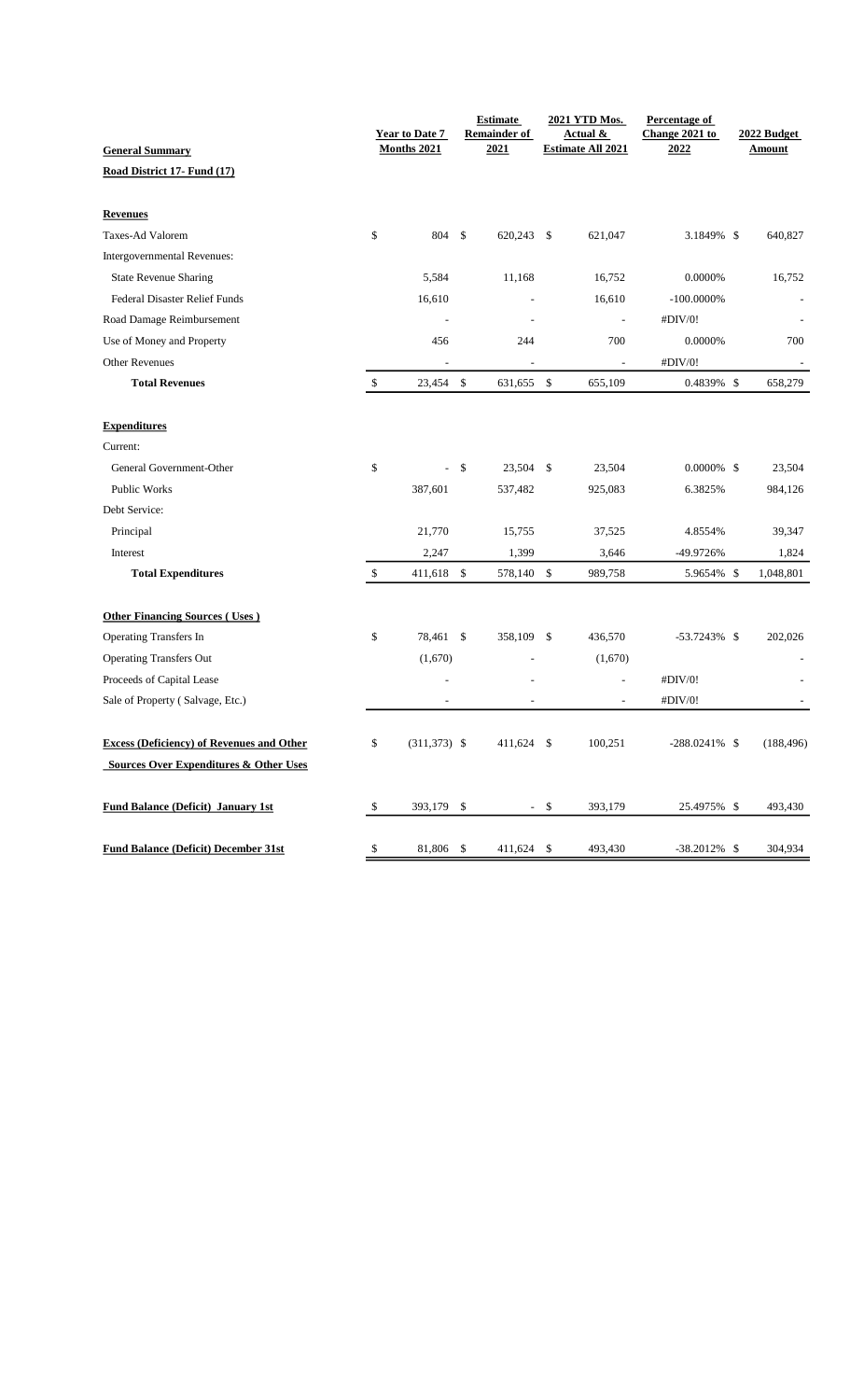| <b>General Summary</b>                            |              | <b>Year to Date 7</b><br>Months 2021 |               | <b>Estimate</b><br><b>Remainder of</b><br>2021 |               | 2021 YTD Mos.<br>Actual &<br><b>Estimate All 2021</b> | Percentage of<br>Change 2021 to<br>2022 |      | 2022 Budget<br><b>Amount</b> |
|---------------------------------------------------|--------------|--------------------------------------|---------------|------------------------------------------------|---------------|-------------------------------------------------------|-----------------------------------------|------|------------------------------|
|                                                   |              |                                      |               |                                                |               |                                                       |                                         |      |                              |
| Road District 15- Fund (15)                       |              |                                      |               |                                                |               |                                                       |                                         |      |                              |
| <b>Revenues</b>                                   |              |                                      |               |                                                |               |                                                       |                                         |      |                              |
| Taxes-Ad Valorem                                  | \$           | 639                                  | \$            | 341,017 \$                                     |               | 341,656                                               | 3.1113% \$                              |      | 352,286                      |
| Intergovernmental Revenues:                       |              |                                      |               |                                                |               |                                                       |                                         |      |                              |
| <b>State Revenue Sharing</b>                      |              | 4,779                                |               | 9,558                                          |               | 14,337                                                | 0.0000%                                 |      | 14,337                       |
| <b>State Disaster Relief Funds</b>                |              |                                      |               | ÷,                                             |               | ÷,                                                    | #DIV/0!                                 |      |                              |
| Use of Money and Property                         |              | 715                                  |               | 485                                            |               | 1,200                                                 | 0.0000%                                 |      | 1,200                        |
| <b>Other Revenues</b>                             |              | 150                                  |               | $\overline{\phantom{a}}$                       |               | 150                                                   | $-100.0000\%$                           |      |                              |
| <b>Total Revenues</b>                             | \$           | 6,283                                | $\mathbb{S}$  | 351,060                                        | \$            | 357,343                                               | 2.9328% \$                              |      | 367,823                      |
| <b>Expenditures</b>                               |              |                                      |               |                                                |               |                                                       |                                         |      |                              |
| Current:                                          |              |                                      |               |                                                |               |                                                       |                                         |      |                              |
| General Government-Other                          | \$           |                                      | \$            | 12,923                                         | -\$           | 12,923                                                | $0.0000\%$ \$                           |      | 12,923                       |
| Public Works                                      |              | 120,605                              |               | 265,795                                        |               | 386,400                                               | 111.7878%                               |      | 818,348                      |
| Debt Service:                                     |              |                                      |               |                                                |               |                                                       |                                         |      |                              |
| Principal                                         |              |                                      |               |                                                |               |                                                       | #DIV/0!                                 |      |                              |
| Interest                                          |              |                                      |               |                                                |               |                                                       | #DIV/0!                                 |      |                              |
| <b>Total Expenditures</b>                         | $\mathbb{S}$ | 120,605                              | \$            | 278,718 \$                                     |               | 399,323                                               | 108.1701% \$                            |      | 831,271                      |
| <b>Other Financing Sources (Uses)</b>             |              |                                      |               |                                                |               |                                                       |                                         |      |                              |
| Operating Transfers In                            | \$           | 50,000                               | $\mathcal{S}$ |                                                | $\mathbf{\$}$ | 50,000                                                | 388.4960%                               | - \$ | 244,248                      |
| Proceeds of Capital Lease                         |              |                                      |               |                                                |               | L,                                                    | #DIV/0!                                 |      |                              |
| Transfer to LCDBG Fund                            |              |                                      |               |                                                |               | $\overline{a}$                                        | #DIV/0!                                 |      |                              |
| Sale of Property (Salvage, Etc.)                  |              |                                      |               |                                                |               |                                                       | #DIV/0!                                 |      |                              |
|                                                   |              |                                      |               |                                                |               |                                                       |                                         |      |                              |
| <b>Excess (Deficiency) of Revenues and Other</b>  | \$           | $(64,322)$ \$                        |               | 72,342 \$                                      |               | 8,020                                                 | $-2833.1671\%$ \$                       |      | (219,200)                    |
| <b>Sources Over Expenditures &amp; Other Uses</b> |              |                                      |               |                                                |               |                                                       |                                         |      |                              |
| <b>Fund Balance (Deficit) January 1st</b>         | \$           | 397,515                              | -S            | $\sim$                                         | \$            | 397,515                                               | 2.0175% \$                              |      | 405,535                      |
|                                                   |              |                                      |               |                                                |               |                                                       |                                         |      |                              |
| <b>Fund Balance (Deficit) December 31st</b>       | \$           | 333,193                              | \$            | 72,342                                         | \$            | 405,535                                               | $-54.0521\%$ \$                         |      | 186,335                      |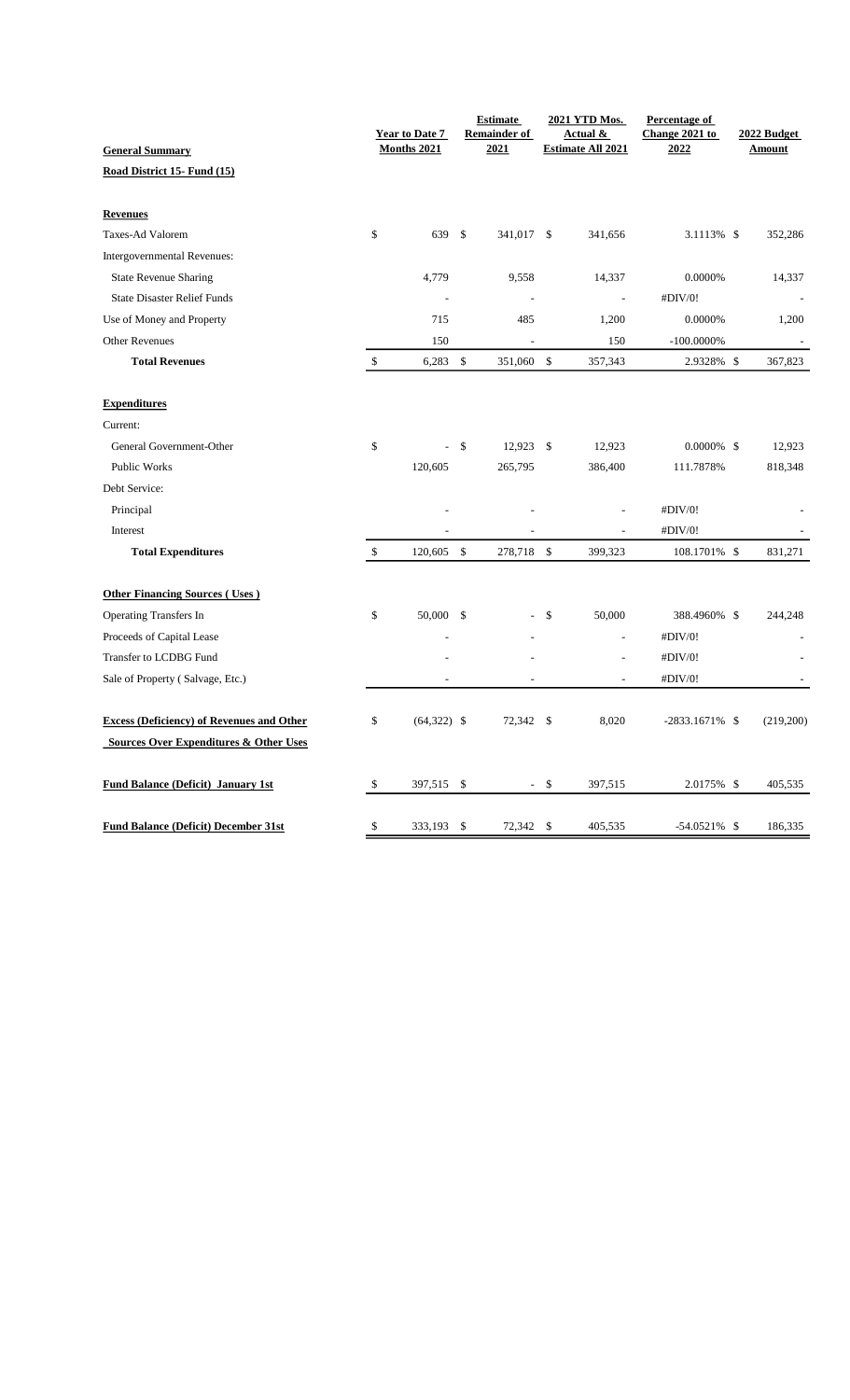|                                                                                                       | <b>Year to Date 7</b> |                    | <b>Estimate</b><br><b>Remainder of</b> |              | 2021 YTD Mos.<br>Actual & | <b>Percentage of</b><br>Change 2021 to | 2022 Budget   |
|-------------------------------------------------------------------------------------------------------|-----------------------|--------------------|----------------------------------------|--------------|---------------------------|----------------------------------------|---------------|
| <b>General Summary</b>                                                                                | Months 2021           |                    | 2021                                   |              | <b>Estimate All 2021</b>  | 2022                                   | <b>Amount</b> |
| Road District 01- Fund (10)                                                                           |                       |                    |                                        |              |                           |                                        |               |
| <b>Revenues</b>                                                                                       |                       |                    |                                        |              |                           |                                        |               |
| Taxes-Ad Valorem                                                                                      | \$<br>376 \$          |                    | 475,223 \$                             |              | 475,599                   | 3.1493% \$                             | 490,577       |
| Intergovernmental Revenues:                                                                           |                       |                    |                                        |              |                           |                                        |               |
| <b>State Revenue Sharing</b>                                                                          | 2,891                 |                    | 5,782                                  |              | 8,673                     | 0.0000%                                | 8,673         |
| <b>Federal Disaster Relief Funds</b>                                                                  | 10,525                |                    |                                        |              | 10,525                    | $-100.0000\%$                          |               |
| Road Damage Reimbursement                                                                             |                       |                    | 7,697                                  |              | 7,697                     |                                        |               |
| Use of Money and Property                                                                             | 1,446                 |                    | 1,054                                  |              | 2,500                     | 0.0000%                                | 2,500         |
| <b>Other Revenues</b>                                                                                 | 1,000                 |                    | $\overline{a}$                         |              | 1,000                     | $-100.0000\%$                          |               |
| <b>Total Revenues</b>                                                                                 | \$<br>16,238          | \$                 | 489,756                                | $\mathbb{S}$ | 505,994                   | $-0.8387\%$ \$                         | 501,750       |
| <b>Expenditures</b>                                                                                   |                       |                    |                                        |              |                           |                                        |               |
| Current:                                                                                              |                       |                    |                                        |              |                           |                                        |               |
| General Government-Other                                                                              | \$                    | $\mathbf{\hat{S}}$ | 18,008                                 | \$           | 18,008                    | $0.0000\%$ \$                          | 18,008        |
| Public Works                                                                                          | 259,684               |                    | 404,902                                |              | 664,586                   | 42.8935%                               | 949,650       |
| Debt Service:                                                                                         |                       |                    |                                        |              |                           |                                        |               |
| Principal                                                                                             |                       |                    |                                        |              |                           | #DIV/0!                                |               |
| Interest                                                                                              |                       |                    |                                        |              |                           | #DIV/0!                                |               |
| <b>Total Expenditures</b>                                                                             | \$<br>259,684         | $\mathcal{S}$      | 422,910                                | $\mathbb{S}$ | 682,594                   | 41.7619% \$                            | 967,658       |
| <b>Other Financing Sources (Uses)</b>                                                                 |                       |                    |                                        |              |                           |                                        |               |
| <b>Operating Transfers In</b>                                                                         | \$<br>50,000 \$       |                    |                                        | \$           | 50,000                    | $-100.0000\%$ \$                       |               |
| Sale of Property (Salvage, Etc.)                                                                      |                       |                    |                                        |              | $\overline{\phantom{a}}$  | #DIV/0!                                |               |
|                                                                                                       | \$                    |                    |                                        |              |                           |                                        |               |
| <b>Excess (Deficiency) of Revenues and Other</b><br><b>Sources Over Expenditures &amp; Other Uses</b> | $(193, 446)$ \$       |                    | 66,846 \$                              |              | (126,600)                 | $-268.0158\%$ \$                       | (465,908)     |
|                                                                                                       |                       |                    |                                        |              |                           |                                        |               |
| <b>Fund Balance (Deficit) January 1st</b>                                                             | \$<br>807,319         | \$                 | $\overline{\phantom{a}}$               | \$           | 807,319                   | $-15.6815\%$ \$                        | 680,719       |
| <b>Fund Balance (Deficit) December 31st</b>                                                           | \$<br>613,873         | \$                 | 66,846                                 | \$           | 680,719                   | $-68.4435\%$ \$                        | 214,811       |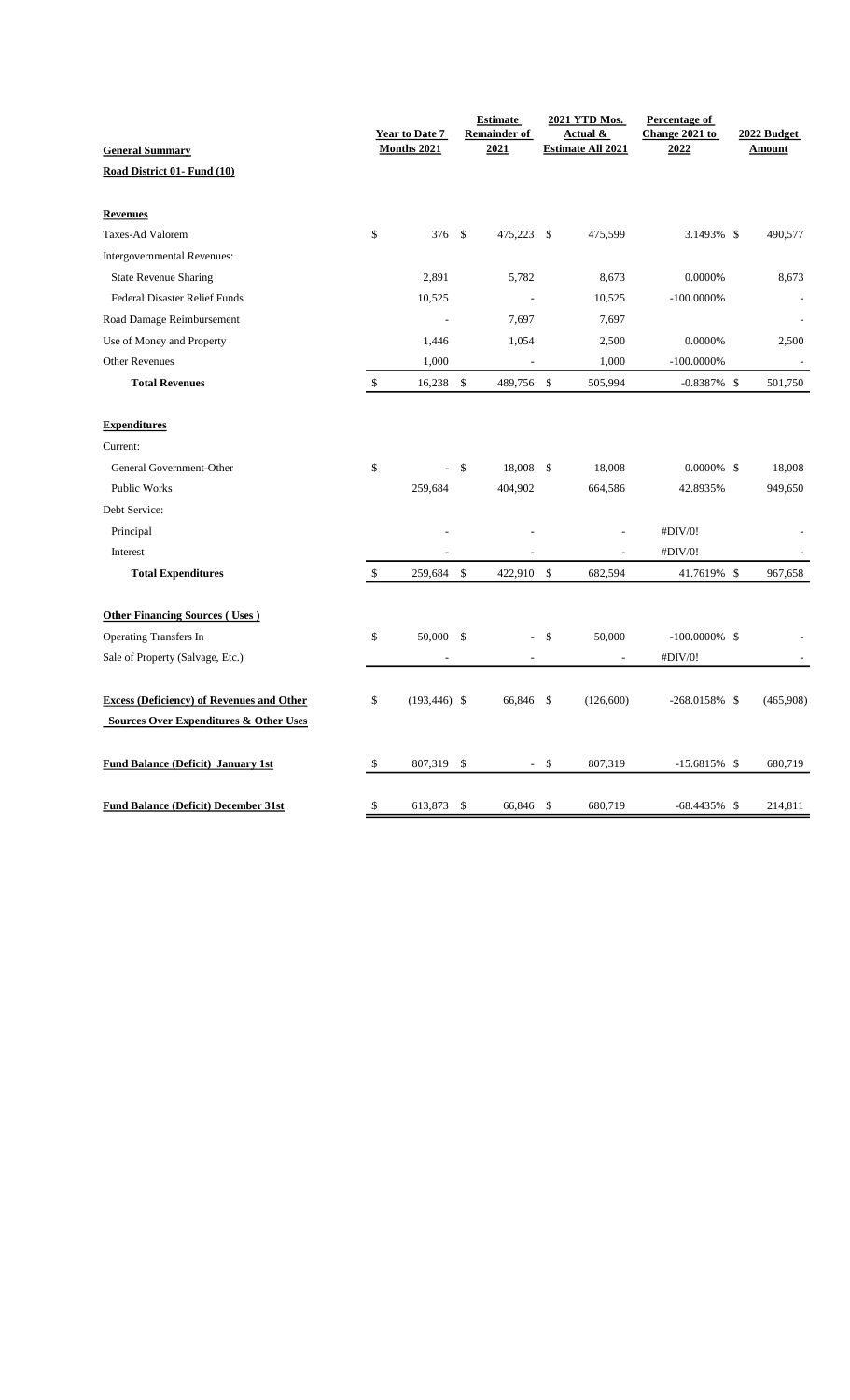|                                                   | Year to Date 7<br>Months 2021 |     | <b>Estimate</b><br><b>Remainder of</b><br>2021 |               | 2021 YTD Mos.<br>Actual &<br><b>Estimate All 2021</b> | Percentage of<br>Change 2021 to<br>2022 | 2022 Budget<br><b>Amount</b> |
|---------------------------------------------------|-------------------------------|-----|------------------------------------------------|---------------|-------------------------------------------------------|-----------------------------------------|------------------------------|
| <b>General Summary</b>                            |                               |     |                                                |               |                                                       |                                         |                              |
| Road District 04- Fund (04)                       |                               |     |                                                |               |                                                       |                                         |                              |
| <b>Revenues</b>                                   |                               |     |                                                |               |                                                       |                                         |                              |
| Taxes-Ad Valorem                                  | \$<br>190 \$                  |     | 375,743 \$                                     |               | 375,933                                               | 3.1588% \$                              | 387,808                      |
| Intergovernmental Revenues:                       |                               |     |                                                |               |                                                       |                                         |                              |
| <b>State Revenue Sharing</b>                      | 1,141                         |     | 2,282                                          |               | 3,423                                                 | 0.0000%                                 | 3,423                        |
| Federal Disaster Relief Funds                     | 6,738                         |     |                                                |               | 6,738                                                 | $-100.0000\%$                           |                              |
| Road Damage Reimbursement                         | 1,200                         |     |                                                |               | 1,200                                                 | $-100.0000\%$                           |                              |
| Use of Money and Property                         | 1,558                         |     | 1,042                                          |               | 2,600                                                 | $-3.8462%$                              | 2,500                        |
| <b>Other Revenues</b>                             | 1,050                         |     |                                                |               | 1,050                                                 | $-100.0000\%$                           |                              |
| <b>Total Revenues</b>                             | \$<br>11,877                  | \$  | 379,067                                        | \$            | 390,944                                               | 0.7129% \$                              | 393,731                      |
|                                                   |                               |     |                                                |               |                                                       |                                         |                              |
| <b>Expenditures</b>                               |                               |     |                                                |               |                                                       |                                         |                              |
| Current:                                          |                               |     |                                                |               |                                                       |                                         |                              |
| General Government-Other                          | \$                            | \$  | 14,239                                         | \$            | 14,239                                                | $0.0000\%$ \$                           | 14,239                       |
| <b>Public Works</b>                               | 116,455                       |     | 445,082                                        |               | 561,537                                               | $-11.4039%$                             | 497,500                      |
| Debt Service:                                     |                               |     |                                                |               |                                                       |                                         |                              |
| Principal                                         | 3,562                         |     | 2,602                                          |               | 6,164                                                 | 4.4289%                                 | 6,437                        |
| Interest                                          | 541                           |     | 330                                            |               | 871                                                   | -31.3433%                               | 598                          |
| <b>Total Expenditures</b>                         | \$<br>120,558                 | \$  | 462,253                                        | $\mathbb{S}$  | 582,811                                               | $-10.9876\%$ \$                         | 518,774                      |
|                                                   |                               |     |                                                |               |                                                       |                                         |                              |
| <b>Other Financing Sources (Uses)</b>             |                               |     |                                                |               |                                                       |                                         |                              |
| Sale of Property (Salvage, Etc.)                  | \$                            | \$  | L,                                             | \$            |                                                       | #DIV/0!                                 | \$                           |
| Proceeds of Capital Lease                         |                               |     |                                                |               |                                                       |                                         |                              |
| <b>Operating Transfers In</b>                     | 50,000                        |     |                                                |               | 50,000                                                | (1)                                     |                              |
| <b>Excess (Deficiency) of Revenues and Other</b>  | \$<br>$(58,681)$ \$           |     | $(83,186)$ \$                                  |               | (141, 867)                                            | 11.86% \$                               | (125, 043)                   |
| <b>Sources Over Expenditures &amp; Other Uses</b> |                               |     |                                                |               |                                                       |                                         |                              |
|                                                   |                               |     |                                                |               |                                                       |                                         |                              |
| <b>Fund Balance (Deficit) January 1st</b>         | \$<br>834,603                 | -\$ | $\sim$                                         | <sup>\$</sup> | 834,603                                               | $-16.9981\%$ \$                         | 692,736                      |
|                                                   |                               |     |                                                |               |                                                       |                                         |                              |
| <b>Fund Balance (Deficit) December 31st</b>       | \$<br>775,922                 | \$  | $(83,186)$ \$                                  |               | 692,736                                               | $-18.0506\%$ \$                         | 567,693                      |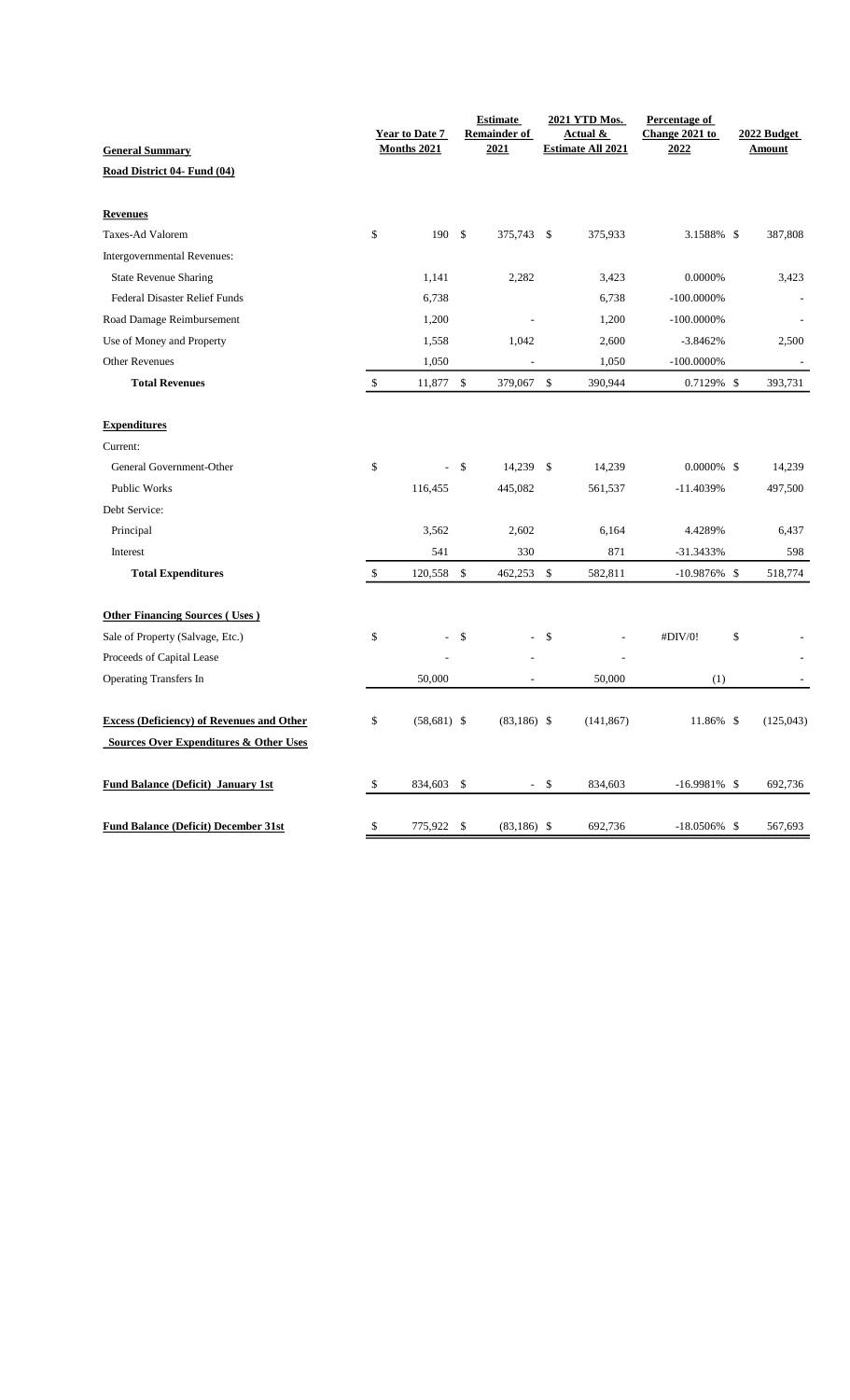|                                                   |              | <b>Year to Date 7</b> |              | <b>Estimate</b><br><b>Remainder of</b> |              | 2021 YTD Mos.<br><u>Actual &amp;</u> | <b>Percentage of</b><br>Change 2021 to | 2022 Budget              |
|---------------------------------------------------|--------------|-----------------------|--------------|----------------------------------------|--------------|--------------------------------------|----------------------------------------|--------------------------|
| <b>General Summary</b>                            |              | Months 2021           |              | 2021                                   |              | <b>Estimate All 2021</b>             | 2022                                   | <b>Amount</b>            |
| Road District 19- Fund (19)                       |              |                       |              |                                        |              |                                      |                                        |                          |
| <b>Revenues</b>                                   |              |                       |              |                                        |              |                                      |                                        |                          |
| Taxes-Ad Valorem                                  | \$           | 182 \$                |              | 232,633                                | \$           | 232,815                              | 3.1411% \$                             | 240,128                  |
| Intergovernmental Revenues:                       |              |                       |              |                                        |              |                                      |                                        |                          |
| <b>State Revenue Sharing</b>                      |              | 1,748                 |              | 3,496                                  |              | 5,244                                | 0.0000%                                | 5,244                    |
| <b>Federal Disaster Relief Funds</b>              |              | 685                   |              |                                        |              | 685                                  | $-100.0000\%$                          |                          |
| Road Damage Reimbursement                         |              | 11,338                |              | $\overline{a}$                         |              | 11,338                               | $-100.0000\%$                          |                          |
| Use of Money and Property                         |              | 1,287                 |              | 913                                    |              | 2,200                                | 0.0000%                                | 2,200                    |
| <b>Other Revenues</b>                             |              | 4,000                 |              | $\overline{\phantom{a}}$               |              | 4,000                                | $-100.0000\%$                          | $\overline{\phantom{a}}$ |
| <b>Total Revenues</b>                             | $\$$         | 19,240                | $\mathbb{S}$ | 237,042 \$                             |              | 256,282                              | $-3.3986\%$ \$                         | 247,572                  |
| <b>Expenditures</b>                               |              |                       |              |                                        |              |                                      |                                        |                          |
| Current:                                          |              |                       |              |                                        |              |                                      |                                        |                          |
| General Government-Other                          | \$           |                       | \$           | 8,816 \$                               |              | 8,816                                | $0.0000\%$ \$                          | 8,816                    |
| Public Works                                      |              | 200,488               |              | 274,812                                |              | 475,300                              | -9.3625%                               | 430,800                  |
| Debt Service:                                     |              |                       |              |                                        |              |                                      |                                        |                          |
| Principal                                         |              |                       |              |                                        |              |                                      | #DIV/0!                                |                          |
| Interest                                          |              |                       |              |                                        |              |                                      | #DIV/0!                                |                          |
| <b>Total Expenditures</b>                         | $\mathbb{S}$ | 200,488               | $\mathbb{S}$ | 283,628                                | $\mathbb{S}$ | 484,116                              | -9.1920% \$                            | 439,616                  |
| <b>Other Financing Sources (Uses)</b>             |              |                       |              |                                        |              |                                      |                                        |                          |
| <b>Operating Transfers In</b>                     | \$           | 50,000 \$             |              |                                        | \$           | 50,000                               | $-100.0000\%$ \$                       |                          |
| Sale of Property (Salvage, Etc.)                  |              |                       |              |                                        |              | ÷,                                   | #DIV/0!                                |                          |
|                                                   |              |                       |              |                                        |              |                                      |                                        |                          |
| <b>Excess (Deficiency) of Revenues and Other</b>  | \$           | $(131,248)$ \$        |              | $(46,586)$ \$                          |              | (177, 834)                           | $-7.9906\%$ \$                         | (192, 044)               |
| <b>Sources Over Expenditures &amp; Other Uses</b> |              |                       |              |                                        |              |                                      |                                        |                          |
| <b>Fund Balance (Deficit) January 1st</b>         | \$           | 684,863               | \$           | $\sim$                                 | \$           | 684,863                              | $-25.9664\%$ \$                        | 507,029                  |
|                                                   |              |                       |              |                                        |              |                                      |                                        |                          |
| <b>Fund Balance (Deficit) December 31st</b>       | \$           | 553,615               | \$           | $(46,586)$ \$                          |              | 507,029                              | $-37.8763\%$ \$                        | 314,985                  |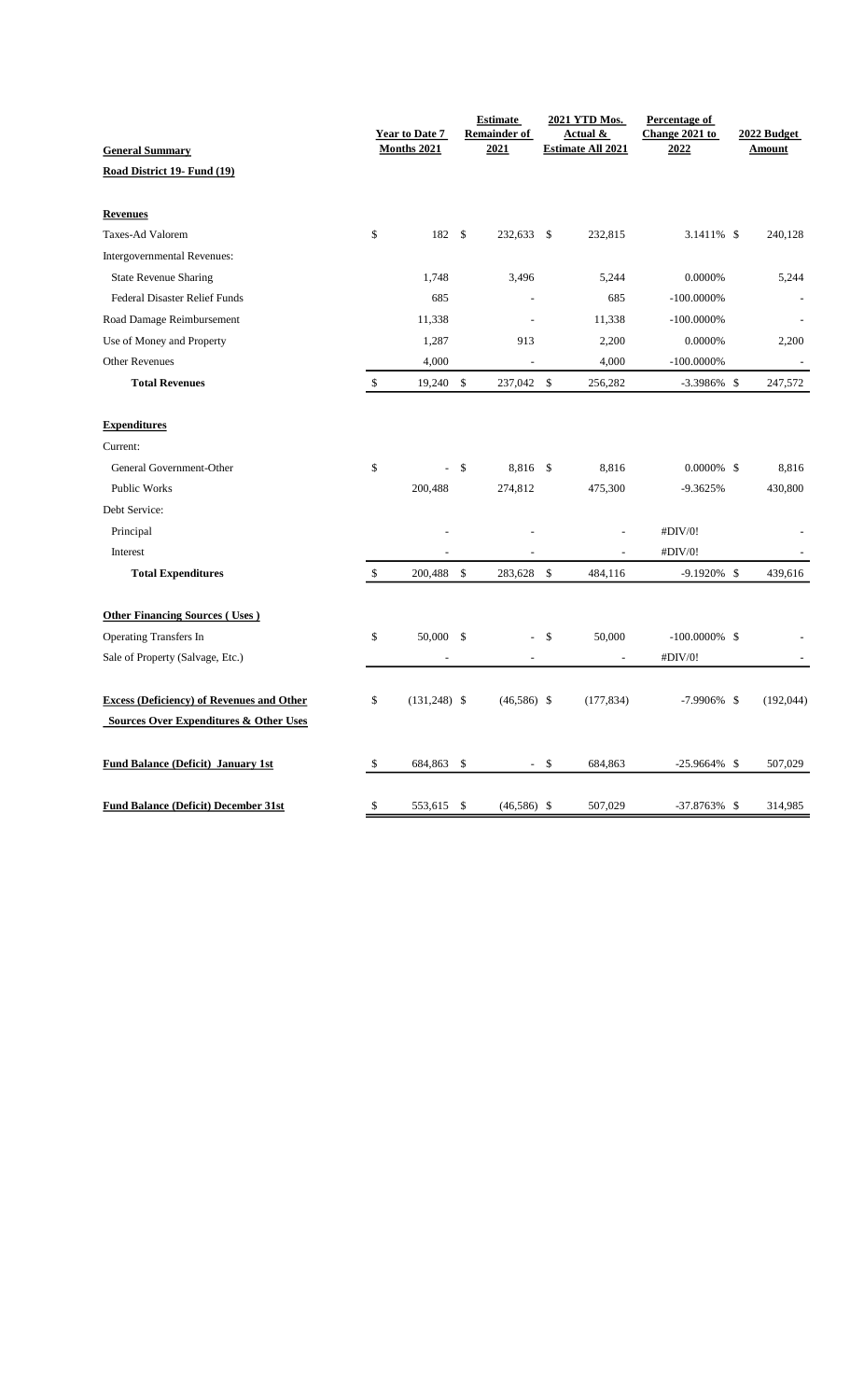| <b>General Summary</b>                                                                                |              | <b>Year to Date 7</b><br><b>Months 2021</b> |               | <b>Estimate</b><br><b>Remainder of</b><br>2021 |      | 2021 YTD Mos.<br>Actual &<br><b>Estimate All 2021</b> | Percentage of<br>Change 2021 to<br>2022 | 2022 Budget<br><b>Amount</b> |
|-------------------------------------------------------------------------------------------------------|--------------|---------------------------------------------|---------------|------------------------------------------------|------|-------------------------------------------------------|-----------------------------------------|------------------------------|
| Road District 20- Fund (20)                                                                           |              |                                             |               |                                                |      |                                                       |                                         |                              |
| <b>Revenues</b>                                                                                       |              |                                             |               |                                                |      |                                                       |                                         |                              |
| Taxes-Ad Valorem                                                                                      | \$           | 186 \$                                      |               | 137,662 \$                                     |      | 137,848                                               | 3.1274% \$                              | 142,159                      |
| Intergovernmental Revenues:                                                                           |              |                                             |               |                                                |      |                                                       |                                         |                              |
| <b>State Revenue Sharing</b>                                                                          |              | 1,418                                       |               | 2,836                                          |      | 4,254                                                 | 0.0000%                                 | 4,254                        |
| Use of Money and Property                                                                             |              | 14                                          |               | 6                                              |      | 20                                                    | 150.0000%                               | 50                           |
| <b>Other Revenues</b>                                                                                 |              | 50                                          |               |                                                |      | 50                                                    | $-100.0000\%$                           |                              |
| <b>Total Revenues</b>                                                                                 | $\mathbb{S}$ | 1,668                                       | $\mathbb{S}$  | 140,504 \$                                     |      | 142,172                                               | 3.0182% \$                              | 146,463                      |
| <b>Expenditures</b>                                                                                   |              |                                             |               |                                                |      |                                                       |                                         |                              |
| Current:                                                                                              |              |                                             |               |                                                |      |                                                       |                                         |                              |
| General Government-Other                                                                              | \$           | L.                                          | \$            | 5,217 \$                                       |      | 5,217                                                 | $0.0000\%$ \$                           | 5,217                        |
| Public Works                                                                                          |              | 76,902                                      |               | 33,413                                         |      | 110,315                                               | 14.8892%                                | 126,740                      |
| Debt Service:                                                                                         |              |                                             |               |                                                |      |                                                       |                                         |                              |
| Principal                                                                                             |              | 3,562                                       |               | 2,602                                          |      | 6,164                                                 | 4.4289%                                 | 6,437                        |
| Interest                                                                                              |              | 541                                         |               | 330                                            |      | 871                                                   | -31.3433%                               | 598                          |
| <b>Total Expenditures</b>                                                                             | $\mathbb{S}$ | 81,005                                      | $\mathcal{S}$ | 41,562                                         | $\$$ | 122,567                                               | 13.4008% \$                             | 138,992                      |
| <b>Other Financing Sources (Uses)</b>                                                                 |              |                                             |               |                                                |      |                                                       |                                         |                              |
| <b>Operating Transfers In</b>                                                                         | \$           | 50,000 \$                                   |               |                                                | \$   | 50,000                                                | $-85.9200\%$ \$                         | 7,040                        |
| Proceeds of Capital Lease                                                                             |              |                                             |               |                                                |      | J.                                                    |                                         |                              |
| Sale of Property (Salvage, Etc.)                                                                      |              |                                             |               |                                                |      |                                                       | #DIV/0!                                 |                              |
| <b>Excess (Deficiency) of Revenues and Other</b><br><b>Sources Over Expenditures &amp; Other Uses</b> | \$           | $(29, 337)$ \$                              |               | 98,942                                         | \$   | 69,605                                                | $-79.1524\%$ \$                         | 14,511                       |
| <b>Fund Balance (Deficit) January 1st</b>                                                             | \$           | 36,950 \$                                   |               | $\sim$                                         | \$   | 36,950                                                | 188.3762% \$                            | 106,555                      |
| <b>Fund Balance (Deficit) December 31st</b>                                                           | \$           | 7,613                                       | $\mathcal{S}$ | 98,942                                         | \$   | 106,555                                               | 13.6183% \$                             | 121,066                      |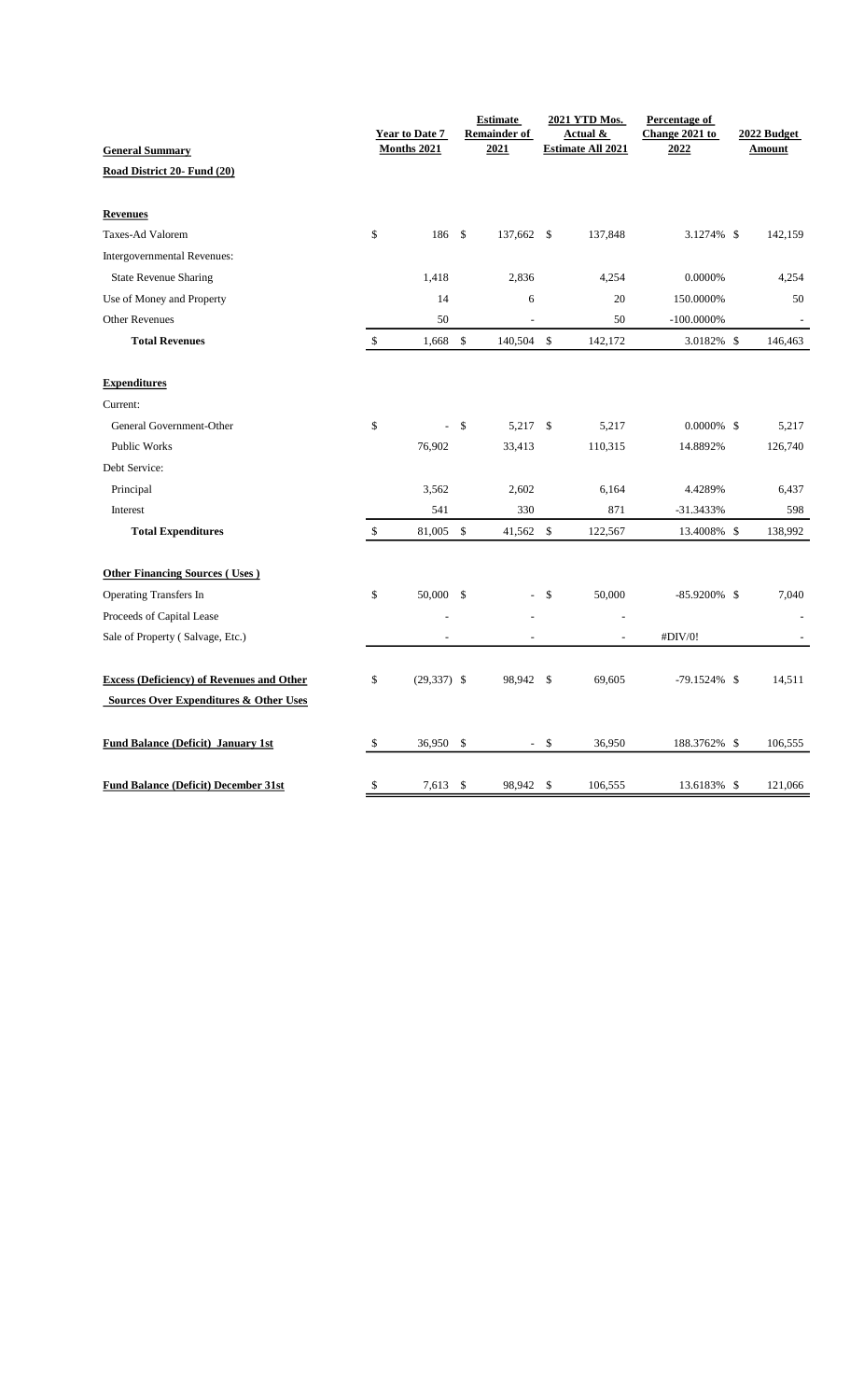|                                                       |              | <b>Year to Date 7</b><br>Months 2021 |              | <b>Estimate</b><br><b>Remainder of</b><br>2021 |              | 2021 YTD Mos.<br><u>Actual &amp;</u><br><b>Estimate All 2021</b> | <b>Percentage of</b><br>Change 2021 to<br>2022 | 2022 Budget<br><b>Amount</b> |
|-------------------------------------------------------|--------------|--------------------------------------|--------------|------------------------------------------------|--------------|------------------------------------------------------------------|------------------------------------------------|------------------------------|
| <b>General Summary</b><br>Road District 11- Fund (11) |              |                                      |              |                                                |              |                                                                  |                                                |                              |
|                                                       |              |                                      |              |                                                |              |                                                                  |                                                |                              |
| <b>Revenues</b>                                       |              |                                      |              |                                                |              |                                                                  |                                                |                              |
| Taxes-Ad Valorem                                      | \$           | 595 \$                               |              | 438,637 \$                                     |              | 439,232                                                          | 3.1321% \$                                     | 452,989                      |
| Intergovernmental Revenues:                           |              |                                      |              |                                                |              |                                                                  |                                                |                              |
| <b>State Revenue Sharing</b>                          |              | 1,507                                |              | 3,014                                          |              | 4,521                                                            | 0.0000%                                        | 4,521                        |
| <b>Federal Disater Relief Funds</b>                   |              | 6,172                                |              |                                                |              | 6,172                                                            | $-100.0000\%$                                  |                              |
| Road Damage Reimbursement                             |              | $\overline{a}$                       |              |                                                |              | J.                                                               |                                                |                              |
| Use of Money and Property                             |              | 2,302                                |              | 1,698                                          |              | 4,000                                                            | 0.0000%                                        | 4,000                        |
| <b>Other Revenues</b>                                 |              | 1,000                                |              | ÷,                                             |              | 1,000                                                            | $-100.0000\%$                                  | $\overline{\phantom{a}}$     |
| <b>Total Revenues</b>                                 | $\$$         | 11,576 \$                            |              | 443,349                                        | $\mathbb{S}$ | 454,925                                                          | 1.4475% \$                                     | 461,510                      |
| <b>Expenditures</b>                                   |              |                                      |              |                                                |              |                                                                  |                                                |                              |
| Current:                                              |              |                                      |              |                                                |              |                                                                  |                                                |                              |
| General Government-Other                              | \$           |                                      | \$           | $16,622$ \$                                    |              | 16,622                                                           | $0.0000\%$ \$                                  | 16,622                       |
| Public Works                                          |              | 326,207                              |              | 649,843                                        |              | 976,050                                                          | -4.3440%                                       | 933,650                      |
| Debt Service:                                         |              |                                      |              |                                                |              |                                                                  |                                                |                              |
| Principal                                             |              |                                      |              |                                                |              |                                                                  | #DIV/0!                                        |                              |
| Interest                                              |              |                                      |              |                                                |              |                                                                  | #DIV/0!                                        |                              |
| <b>Total Expenditures</b>                             | $\mathbb{S}$ | 326,207                              | $\mathbb{S}$ | 666,465                                        | \$           | 992,672                                                          | $-4.2713\%$ \$                                 | 950,272                      |
|                                                       |              |                                      |              |                                                |              |                                                                  |                                                |                              |
| <b>Other Financing Sources (Uses)</b>                 |              |                                      |              |                                                |              |                                                                  |                                                |                              |
| <b>Operating Transfers In</b>                         | \$           | 50,000 \$                            |              |                                                | \$           | 50,000                                                           | $-100.0000\%$ \$                               |                              |
| Sale of Property (Salvage, Etc.)                      |              |                                      |              |                                                |              | ÷,                                                               | #DIV/0!                                        |                              |
| <b>Excess (Deficiency) of Revenues and Other</b>      | \$           | $(264, 631)$ \$                      |              | $(223, 116)$ \$                                |              | (487, 747)                                                       | $-0.2081\%$ \$                                 | (488, 762)                   |
| <b>Sources Over Expenditures &amp; Other Uses</b>     |              |                                      |              |                                                |              |                                                                  |                                                |                              |
| <b>Fund Balance (Deficit) January 1st</b>             | \$           | 1,188,495                            | \$           | $\sim$                                         | \$           | 1,188,495                                                        | $-41.0390\%$ \$                                | 700,748                      |
| <b>Fund Balance (Deficit) December 31st</b>           | \$           | 923,864 \$                           |              | $(223, 116)$ \$                                |              | 700,748                                                          | $-69.7486\%$ \$                                | 211,986                      |
|                                                       |              |                                      |              |                                                |              |                                                                  |                                                |                              |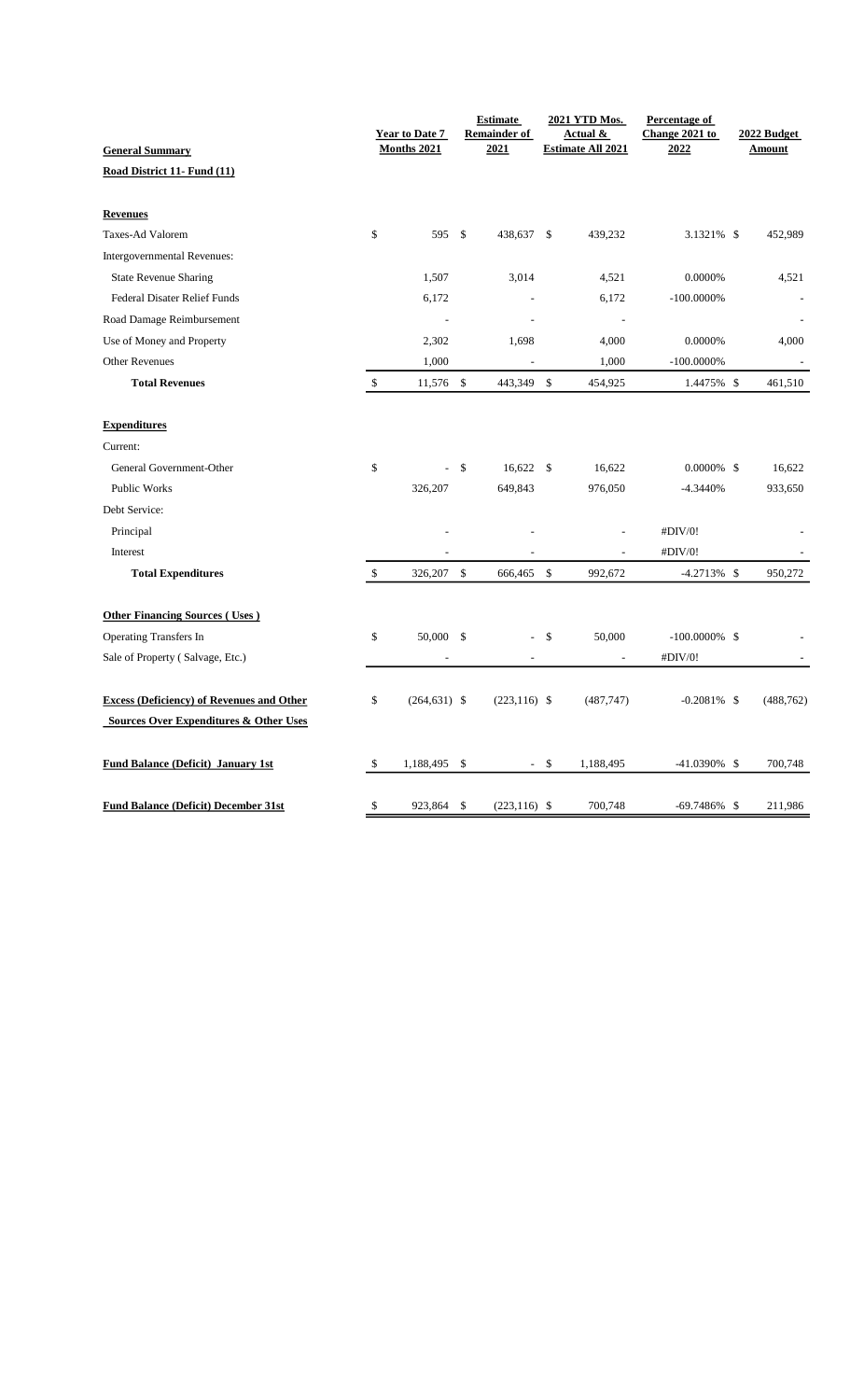| <b>General Summary</b>                           |              | <b>Year to Date 7</b><br>Months 2021 | <b>Estimate</b><br><b>Remainder of</b><br>2021 |               | 2021 YTD Mos.<br>Actual &<br><b>Estimate All 2021</b> | Percentage of<br>Change 2021 to<br>2022 | 2022 Budget<br><b>Amount</b> |
|--------------------------------------------------|--------------|--------------------------------------|------------------------------------------------|---------------|-------------------------------------------------------|-----------------------------------------|------------------------------|
| <b>LCDBG Grant Fund (40) Streets</b>             |              |                                      |                                                |               |                                                       |                                         |                              |
| <b>Revenues</b>                                  |              |                                      |                                                |               |                                                       |                                         |                              |
| Intergovernmental Revenues:                      |              |                                      |                                                |               |                                                       |                                         |                              |
| Federal Funds-Federal Grant                      | \$           | 32,036 \$                            |                                                | $-$ \$        | 32,036                                                | $-100.0000\%$ \$                        |                              |
| <b>Total Revenues</b>                            | $\mathbb{S}$ | 32,036 \$                            |                                                | $-$ \$        | 32,036                                                | $-100.0000\%$ \$                        |                              |
| <b>Expenditures:</b>                             |              |                                      |                                                |               |                                                       |                                         |                              |
| Current:                                         |              |                                      |                                                |               |                                                       |                                         |                              |
| General Government:                              |              |                                      |                                                |               |                                                       |                                         |                              |
| Finance and Administrative                       | \$           | $-5$                                 | $\overline{\phantom{a}}$                       | $\mathcal{S}$ |                                                       | #DIV/0!                                 | \$                           |
| <b>Public Works</b>                              |              | 1,670                                | $\overline{\phantom{a}}$                       |               | 1,670                                                 | $-100.0000\%$                           |                              |
| <b>Total Expenditures</b>                        | $\mathbb{S}$ | $1,670$ \$                           |                                                | $-$ \$        | 1,670                                                 | $-100.0000\%$ \$                        |                              |
| <b>Other Financing Sources (Uses)</b>            |              |                                      |                                                |               |                                                       |                                         |                              |
| Operating Transfers In:                          |              |                                      |                                                |               |                                                       |                                         |                              |
| <b>Local Funds</b>                               | \$           | $1,671$ \$                           |                                                | $-$ \$        | 1,671                                                 | $-100.0000\%$ \$                        |                              |
| <b>Excess (Deficiency) of Revenues and Other</b> | \$           | 32,037 \$                            | $\overline{\phantom{0}}$                       | - \$          | 32,037                                                | $-100.0000\%$ \$                        |                              |
| Sources Over Expenditures & Other Uses           |              |                                      |                                                |               |                                                       |                                         |                              |
| <b>Fund Balance (Deficit) January 1st</b>        | \$           | $(32,036)$ \$                        | $\overline{\phantom{a}}$                       | \$            | (32,036)                                              | 100.0031% \$                            | 1                            |
| <b>Fund Balance (Deficit) December 31st</b>      | \$           | $1 \quad$                            |                                                | $-$ \$        | $\mathbf{1}$                                          | $0.0000\%$ \$                           | $\mathbf{1}$                 |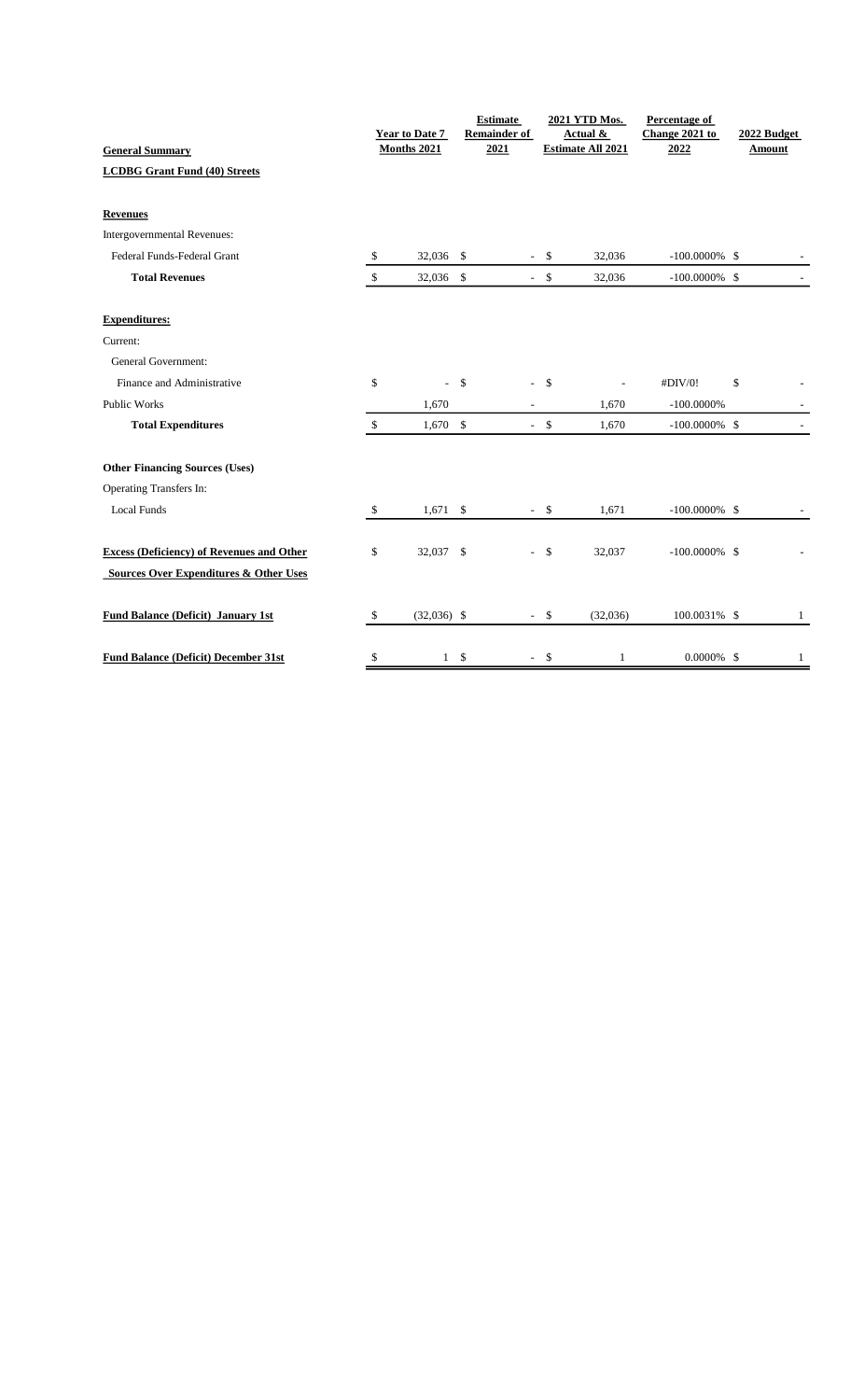|                                                   |               |                               |               | <b>Estimate</b>                        |        | 2021 YTD Mos.                        | <b>Percentage of</b>            |                          |
|---------------------------------------------------|---------------|-------------------------------|---------------|----------------------------------------|--------|--------------------------------------|---------------------------------|--------------------------|
| <b>General Summary</b>                            |               | Year to Date 7<br>Months 2021 |               | <b>Remainder of</b><br>2021            |        | Actual &<br><b>Estimate All 2021</b> | Change 2021 to<br>2022          | 2022 Budget<br>Amount    |
| <b>ARPA Fund -43</b>                              |               |                               |               |                                        |        |                                      |                                 |                          |
|                                                   |               |                               |               |                                        |        |                                      |                                 |                          |
| <b>Revenues</b>                                   |               |                               |               |                                        |        |                                      |                                 |                          |
| Intergovernmental Revenues:                       |               |                               |               |                                        |        |                                      |                                 |                          |
| Federal Funds-American Rescue Plan Act            | \$            | ÷,                            | \$            | 12,000 \$                              |        | 12,000                               | 16566.6667% \$                  | 2,000,000                |
| Interest earned                                   |               | 92                            |               | 208                                    |        | 300                                  | 300.0000%                       | 1,200                    |
| Other revenues - miscellaneous                    |               | $\overline{\phantom{a}}$      |               | $\overline{\phantom{a}}$               |        | $\overline{\phantom{a}}$             | #DIV/0!                         | $\overline{\phantom{a}}$ |
| <b>Total Revenues</b>                             | \$            | 92 \$                         |               | $12,208$ \$                            |        | 12,300                               | 16169.9187% \$                  | 2,001,200                |
| <b>Expenditures:</b>                              |               |                               |               |                                        |        |                                      |                                 |                          |
| Current:                                          |               |                               |               |                                        |        |                                      |                                 |                          |
| Administrative Expenses                           | \$            | ÷.                            | \$            | 12,000 \$                              |        | 12,000                               | 316.6667% \$                    | 50,000                   |
| Acquisitions                                      |               |                               |               |                                        |        | L,                                   | #DIV/0!                         | 500,000                  |
|                                                   |               |                               |               |                                        |        | Ĭ.                                   | #DIV/0!                         |                          |
| Engineering                                       |               |                               |               |                                        |        |                                      |                                 |                          |
| Construction                                      |               |                               |               |                                        |        |                                      | #DIV/0!                         | 1,450,000                |
| <b>Total Expenditures</b>                         | $\mathcal{L}$ |                               | $-$ \$        | 12,000 \$                              |        | 12,000                               | 16566.6667% \$                  | 2,000,000                |
| <b>Other Financing Sources (Uses)</b>             |               |                               |               |                                        |        |                                      |                                 |                          |
| Operating Transfers In:                           |               |                               |               |                                        |        |                                      |                                 |                          |
| Local Funds                                       | \$            |                               | $1 \quad$ \$  |                                        | - \$   | 1                                    | $-100.0000\%$ \$                |                          |
| <b>Excess (Deficiency) of Revenues and Other</b>  | \$            | 93                            | $\mathcal{S}$ | 208                                    | - \$   | 301                                  | -496.7480% \$                   | 1,200                    |
| <b>Sources Over Expenditures &amp; Other Uses</b> |               |                               |               |                                        |        |                                      |                                 |                          |
|                                                   |               |                               |               |                                        |        |                                      |                                 |                          |
| <b>Fund Balance (Deficit) January 1st</b>         | \$            |                               | $-$ \$        |                                        | $-$ \$ |                                      | #DIV/0!                         | \$<br>301                |
| <b>Fund Balance (Deficit) December 31st</b>       | \$            | 93 \$                         |               | 208 \$                                 |        | 301                                  | 398.6711% \$                    | 1,501                    |
|                                                   |               |                               |               |                                        |        |                                      |                                 |                          |
|                                                   |               | Year to Date 7                |               | <b>Estimate</b><br><b>Remainder of</b> |        | 2021 YTD Mos.<br><b>Actual &amp;</b> | Percentage of<br>Change 2021 to | 2022 Budget              |
| <b>General Summary</b>                            |               | Months 2021                   |               | 2021                                   |        | <b>Estimate All 2021</b>             | 2022                            | <b>Amount</b>            |
| <b>Industrial District No. 1 (48)</b>             |               |                               |               |                                        |        |                                      |                                 |                          |
| <b>Revenues</b>                                   |               |                               |               |                                        |        |                                      |                                 |                          |
|                                                   |               |                               |               |                                        |        |                                      |                                 |                          |
| Use of Money & Property                           | \$            | 173S                          |               | 77                                     | \$     | 250                                  | $0.0000\%$ \$                   | 250                      |
| <b>Total Revenues</b>                             | $\$\,$        | 173 \$                        |               | 77 \$                                  |        | 250                                  | $0.0000\%$ \$                   | 250                      |
| <b>Expenditures</b>                               |               |                               |               |                                        |        |                                      |                                 |                          |
| Current:                                          |               |                               |               |                                        |        |                                      |                                 |                          |
| General Government:                               |               |                               |               |                                        |        |                                      |                                 |                          |
| Economic Development                              | \$            |                               | $-$ \$        |                                        | $-$ \$ |                                      | #DIV/0!                         | \$                       |
| <b>Total Expenditures</b>                         | \$            |                               | $-$ \$        |                                        | $-$ \$ | $\overline{a}$                       | #DIV/0!                         | \$                       |
|                                                   |               |                               |               |                                        |        |                                      |                                 |                          |
| <b>Excess (Deficiency) of Revenues and Other</b>  |               | 173 \$                        |               | 77                                     |        | 250                                  | 0.0000%                         | 250                      |
| <b>Sources Over Expenditures &amp; Other Uses</b> |               |                               |               |                                        |        |                                      |                                 |                          |
| <b>Fund Balance (Deficit) January 1st</b>         | \$            | 91,440 \$                     |               |                                        | - \$   | 91,440                               | $0.2734\%$ \$                   | 91,690                   |
| <b>Fund Balance (Deficit) December 31st</b>       |               |                               |               | 77S                                    |        |                                      |                                 |                          |
|                                                   | \$            | 91,613 \$                     |               |                                        |        | 91,690                               | 0.2727% \$                      | 91,940                   |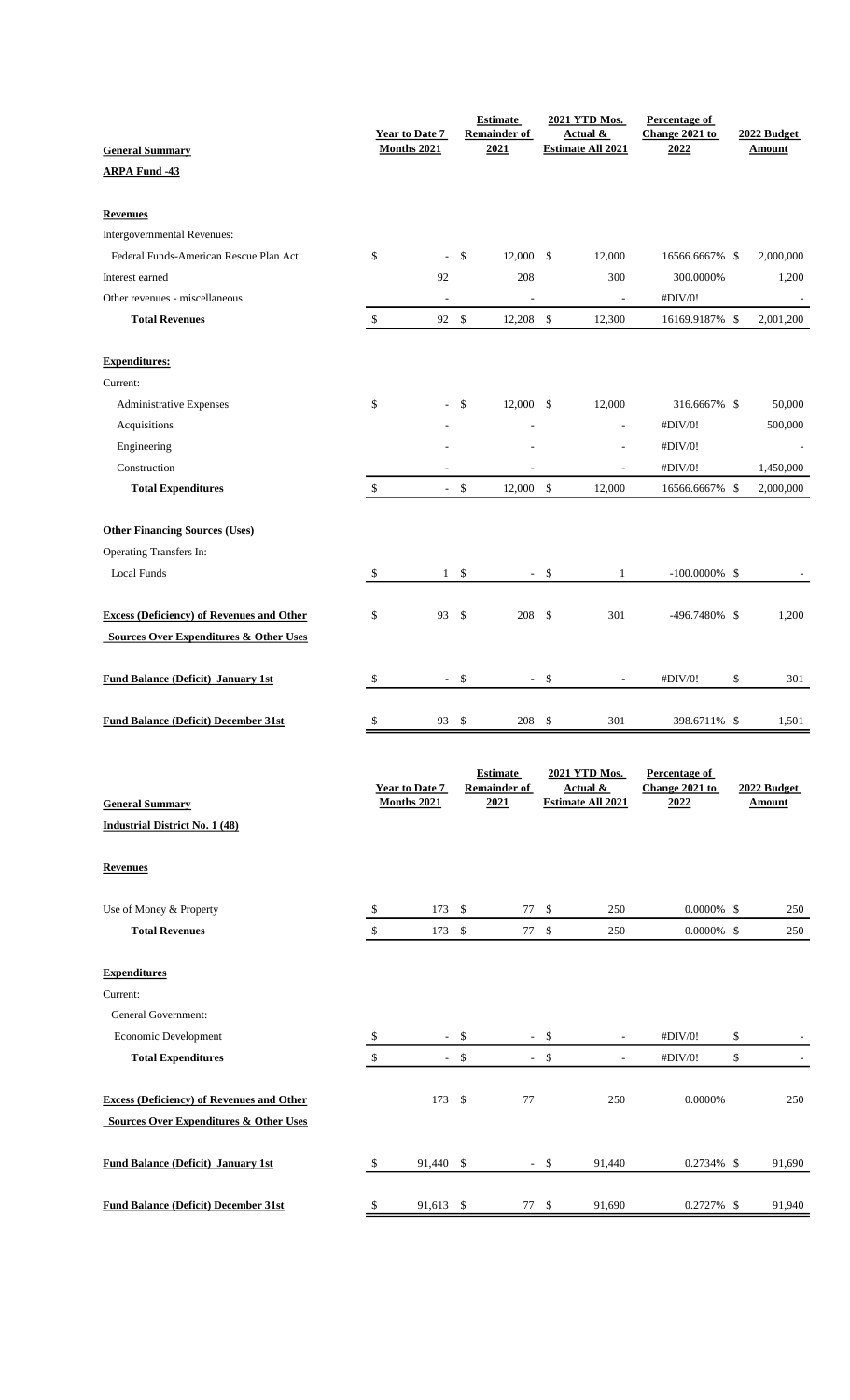| <b>General Summary</b>                               |    | <b>Year to Date 7</b><br>Months 2021 |        | <b>Estimate</b><br><b>Remainder of</b><br>2021 |              | 2021 YTD Mos.<br>Actual &<br><b>Estimate All 2021</b> | Percentage of<br>Change 2021 to<br>2022 | 2022 Budget<br>Amount |
|------------------------------------------------------|----|--------------------------------------|--------|------------------------------------------------|--------------|-------------------------------------------------------|-----------------------------------------|-----------------------|
|                                                      |    |                                      |        |                                                |              |                                                       |                                         |                       |
| WIA $(42)$                                           |    |                                      |        |                                                |              |                                                       |                                         |                       |
| <b>Revenues</b>                                      |    |                                      |        |                                                |              |                                                       |                                         |                       |
| Intergovernmental Revenues:                          |    |                                      |        |                                                |              |                                                       |                                         |                       |
| Federal Funds-Federal Grant                          | S. | 2,333,461                            | \$     | 1,351,514 \$                                   |              | 3,684,975                                             | $-0.9491\%$ \$                          | 3.650.000             |
| <b>Expenditures</b>                                  |    |                                      |        |                                                |              |                                                       |                                         |                       |
| Current:                                             |    |                                      |        |                                                |              |                                                       |                                         |                       |
| General Government:                                  |    |                                      |        |                                                |              |                                                       |                                         |                       |
| Economic Development                                 | \$ | 2,333,461                            | \$     | 1,351,514                                      | \$           | 3,684,975                                             | $-0.9491\%$ \$                          | 3,650,000             |
| <b>Total Expenditures</b>                            | \$ | 2,333,461                            | \$     | 1,351,514                                      | $\mathbb{S}$ | 3,684,975                                             | $-0.9491\%$ \$                          | 3,650,000             |
|                                                      |    |                                      |        |                                                |              |                                                       |                                         |                       |
| <b>Excess (Deficiency) of Revenues and Other</b>     |    | L.                                   | - \$   |                                                |              |                                                       | #DIV/0!                                 |                       |
| <b>Sources Over Expenditures &amp; Other Uses</b>    |    |                                      |        |                                                |              |                                                       |                                         |                       |
| <b>Fund Balance (Deficit) January 1st</b>            | \$ |                                      | $-$ \$ |                                                | - \$         |                                                       | #DIV/0!                                 | \$                    |
| <b>Fund Balance (Deficit) December 31st</b>          | \$ | $\sim$                               | \$     | $\sim$                                         | \$           |                                                       | #DIV/0!                                 | \$                    |
|                                                      |    |                                      |        |                                                |              |                                                       |                                         |                       |
|                                                      |    |                                      |        |                                                |              |                                                       |                                         |                       |
|                                                      |    |                                      |        |                                                |              |                                                       |                                         |                       |
|                                                      |    |                                      |        | <b>Estimate</b>                                |              | 2021 YTD Mos.                                         | Percentage of                           |                       |
| <b>General Summary (Memorandum Only)</b>             |    | <b>Year to Date 7</b><br>Months 2021 |        | <b>Remainder of</b><br>2021                    |              | Actual &<br><b>Estimate All 2021</b>                  | Change 2021 to<br>2022                  | 2022 Budget<br>Amount |
| <b>Revenues, (All Funds)</b>                         | \$ | 7,711,334                            | \$     | 8,417,980                                      | \$           | 16,129,314                                            | 13.4769% \$                             | 18,303,052            |
|                                                      |    |                                      |        |                                                |              |                                                       |                                         |                       |
| <b>Expenditures, (All Funds)</b>                     | \$ | 8,925,713                            | \$     | 9,725,682                                      | \$           | 18,651,395                                            | 20.9489% \$                             | 22,558,660            |
| <b>Other Financing Sources (Uses)</b>                |    |                                      |        |                                                |              |                                                       |                                         |                       |
| Operating Transfers In, (To All Funds)               | \$ | 3,076,461 \$                         |        | 2,462,557 \$                                   |              | 5,539,018                                             | 2.1770% \$                              | 5,659,604             |
| Operating Transfers Out, (From All Funds) ***        |    | (3,076,461)                          |        | (2,462,557)                                    |              | (5,539,018)                                           | $-2.1770%$                              | (5,659,604)           |
| Proceeds of Capital Lease                            |    |                                      |        | 276,895                                        |              | 276,895                                               | $-9.7131%$                              | 250,000               |
| Sale Of Assets (Road Dists are in Revenues)          |    |                                      |        |                                                |              |                                                       | #DIV/0!                                 |                       |
| *** Includes Transfer to Solid Waste Landfill        |    |                                      |        |                                                |              |                                                       |                                         |                       |
| <b>Excess (Deficiency) of Revenues and Other</b>     | \$ | $(1,214,379)$ \$                     |        | $(1,030,807)$ \$                               |              | (2,245,186)                                           | $-78.4087\%$ \$                         | (4,005,608)           |
| <b>Sources Over Expenditures &amp; Other Uses</b>    |    |                                      |        |                                                |              |                                                       |                                         |                       |
| <b>Fund Balance (Deficits) Jan. 1st (All Funds)</b>  | \$ | 20,422,331                           | \$     | $\sim$                                         | \$           | 20,422,331                                            | $-10.9938\%$ \$                         | 18, 177, 145          |
| <b>Fund Balance (Deficits) Dec. 31st (All Funds)</b> | \$ | 19,207,952                           | \$     | $(1,030,807)$ \$                               |              | 18,177,145                                            | $-22.0365\%$ \$                         | 14, 171, 537          |

This resolution having been submitted to a vote; the vote thereon was as follows:

Yeas: 7 - McCormic, Ruffin, Steinke, Davidson, Garcie, Sepulvado, and Ebarb

Nays: 0

Abstain: 0

Absent: 2 – Stewart and Byrd

10. Committee Reports

Solid Waste Committee:

President Sepulvado reported that the Solid Waste Committee had met to discuss employee matters at the landfill. He noted that landfill operations are doing well.